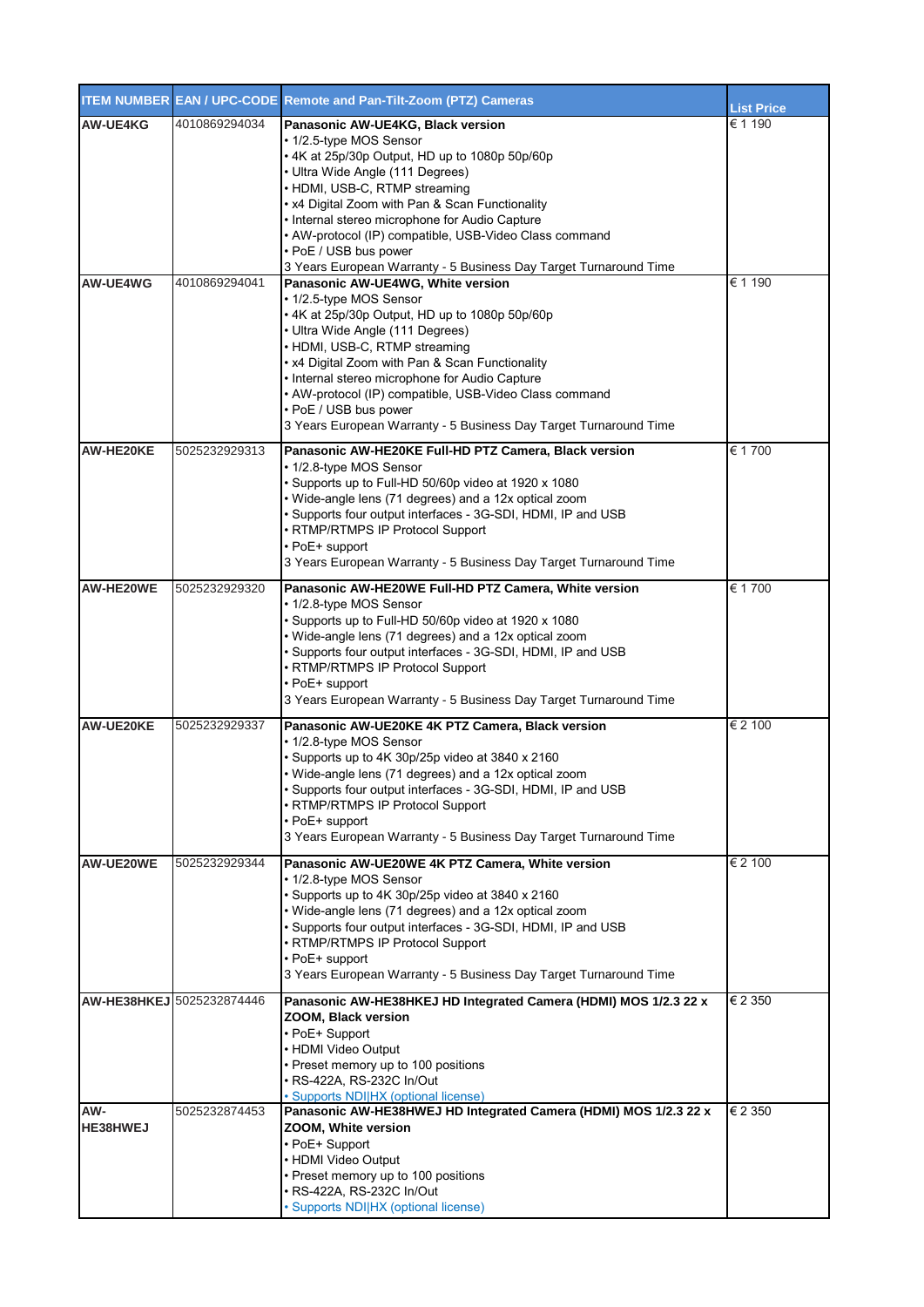| AW-HN38HKEJ 5025232874460 |               | Panasonic AW-HN38HKEJ HD Integrated Camera (HDMI) MOS 1/2.3 with<br><b>NDI, Black version</b><br>• PoE+ Support<br>• HDMI Video Output<br>• Preset memory up to 100 positions<br>• RS-422A, RS-232C In/Out<br><b>Supports NDI HX</b><br>3 Years European Warranty - 5 Business Day Target Turnaround Time                                                                                                                                                                                                                                                                                                                                                                                                           | € 2 550                                 |
|---------------------------|---------------|---------------------------------------------------------------------------------------------------------------------------------------------------------------------------------------------------------------------------------------------------------------------------------------------------------------------------------------------------------------------------------------------------------------------------------------------------------------------------------------------------------------------------------------------------------------------------------------------------------------------------------------------------------------------------------------------------------------------|-----------------------------------------|
| -WA<br>HN38HWEJ           | 5025232874477 | Panasonic AW-HN38HWEJ HD Integrated Camera (HDMI) MOS 1/2.3 with<br>NDI, White version<br>• PoE+ Support<br>• HDMI Video Output<br>• Preset memory up to 100 positions<br>· RS-422A, RS-232C In/Out<br>· Supports NDI HX<br>3 Years European Warranty - 5 Business Day Target Turnaround Time                                                                                                                                                                                                                                                                                                                                                                                                                       | € 2 550                                 |
| AW-<br><b>HE40HKEJ9</b>   | 5025232831753 | Panasonic AW-HE40HKEJ9 HD integrated camera and PTZ - HDMI<br>Version, Black version<br>• 1/2.3 type MOS Sensor<br>• 30 x Optical Zoom (10 x Digital Zoom + Digital Extender)<br>• Night Mode (IR Light needed)<br>• Audio Input - 3,5mm stereo mini jack (Line or Mic)<br>. IP control with image monitorig output<br>• RS-422A, RS-232C In/Out<br>• IP Connection (RJ45)<br>• HDMI Output Model<br>• Supports NDI HX (optional license)<br>• Metallic Black<br>• PoE+ Support<br>• H264 HD-IP streaming<br>• Internal SD card recording and playback<br>• USB video class output (1920x1080), backup camera settings AW-RP120 /<br>AK-HRP200<br>2 Years European Warranty - 5 Business Day Target Turnaround Time | € 2 790                                 |
| -WA<br>HE40HWEJ9          | 5025232831760 | Panasonic AW-HE40HWEJ9 HD integrated camera and PTZ - HDMI<br>Version, White version<br>• 1/2.3 type MOS Sensor<br>• 30 x Optical Zoom (10 x Digital Zoom + Digital Extender)<br>• Night Mode (IR Light needed)<br>· Audio Input - 3,5mm stereo mini jack (Line or Mic)<br>• IP control with image monitorig output<br>· RS-422A. RS-232C In/Out<br>• IP Connection (RJ45)<br>• HDMI Output Model<br>• Supports NDI HX (optional license)<br>• Pearl White (W)<br>• PoE+ Support<br>• H264 HD-IP streaming<br>• Internal SD card recording and playback<br>• USB video class output (1920x1080), backup camera settings AW-RP120 /<br>AK-HRP200                                                                     | € 2790                                  |
|                           |               | <b>ITEM NUMBER EAN / UPC-CODE Remote and Pan-Tilt Cameras</b>                                                                                                                                                                                                                                                                                                                                                                                                                                                                                                                                                                                                                                                       | <b>Recommended</b><br><b>List Price</b> |
| AW-HN40HKEJ 5025232874316 |               | Panasonic AW-HN40HKEJ HD Integrated Camera (HDMI) MOS 1/2.3 with<br>NDI, Black version<br>3 Years European Warranty - 5 Business Day Target Turnaround Time                                                                                                                                                                                                                                                                                                                                                                                                                                                                                                                                                         | € 2 990                                 |
| AW-<br>HN40HWEJ           | 5025232874323 | Panasonic AW-HN40HWEJ HD Integrated Camera (HDMI) MOS 1/2.3 with<br><b>NDI, White version</b><br>3 Years European Warranty - 5 Business Day Target Turnaround Time                                                                                                                                                                                                                                                                                                                                                                                                                                                                                                                                                  | € 2 990                                 |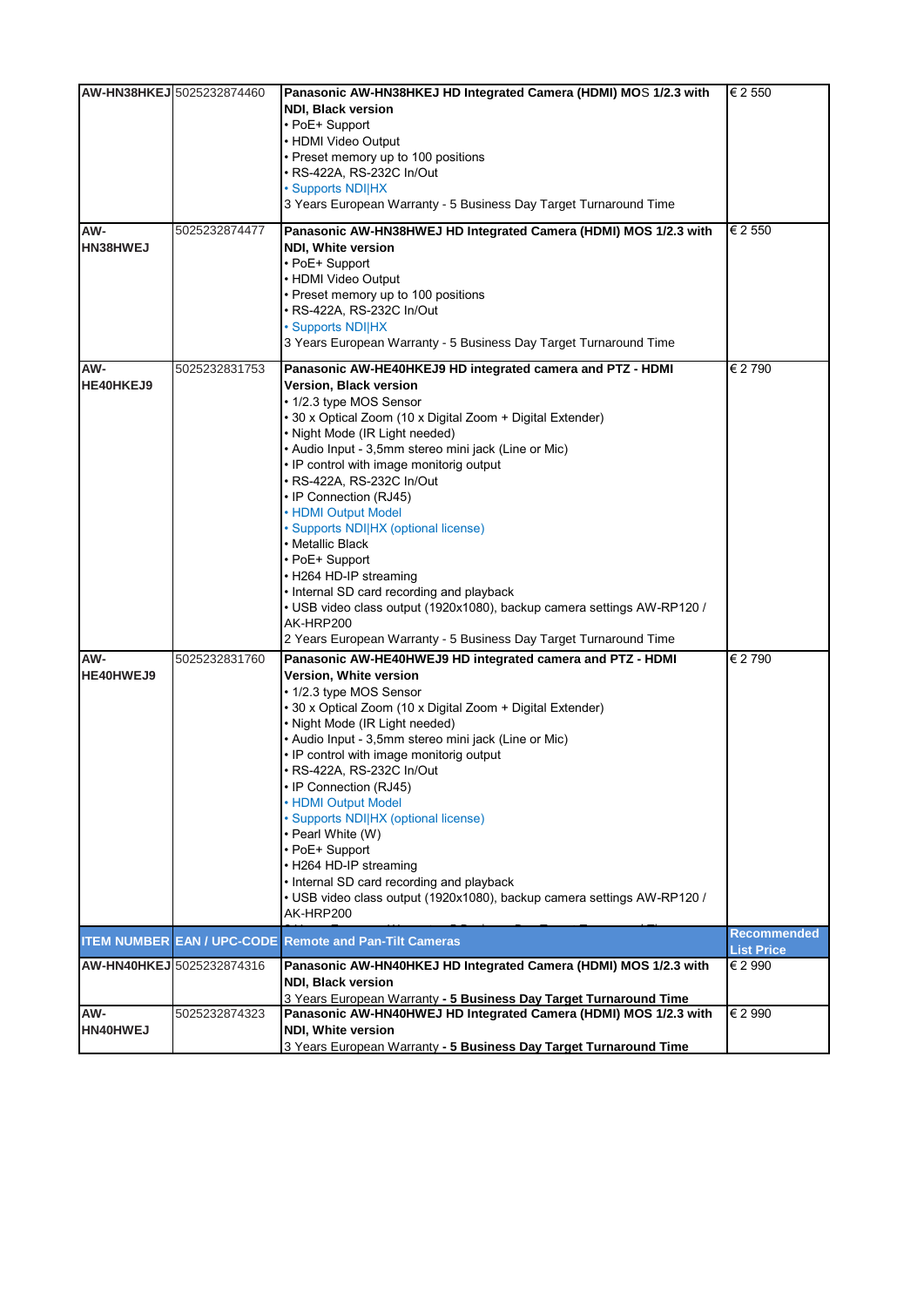| AW-        | 5025232831777                     |                                                                               | € 3 150           |
|------------|-----------------------------------|-------------------------------------------------------------------------------|-------------------|
|            |                                   | Panasonic AW-HE40SKEJ9 HD integrated camera and PTZ - SDI Version,            |                   |
| HE40SKEJ9  |                                   | <b>Black version</b>                                                          |                   |
|            |                                   | • 1/2.3 type Full HD MOS Sensor                                               |                   |
|            |                                   | • HD/SD All-in-One Camera System                                              |                   |
|            |                                   | • 30 x Optical & 10x Digital Zoom Lens                                        |                   |
|            |                                   | • IP Video Monitoring                                                         |                   |
|            |                                   |                                                                               |                   |
|            |                                   | • Remote Control Over IP                                                      |                   |
|            |                                   | • Incl. R+B Control (shading)                                                 |                   |
|            |                                   | · SDI Output Model                                                            |                   |
|            |                                   | • Supports NDI HX (optional license)                                          |                   |
|            |                                   | • Night Mode (IR Light needed)                                                |                   |
|            |                                   | • PoE+ Support                                                                |                   |
|            |                                   |                                                                               |                   |
|            |                                   | • H264 HD-IP streaming                                                        |                   |
|            |                                   | • Internal SD card recording and playback                                     |                   |
|            |                                   | • USB video class output (1920x1080), backup camera settings AW-RP120 /       |                   |
|            |                                   |                                                                               |                   |
| AW-        | 5025232831784                     | Panasonic AW-HE40SKEJ9 HD integrated camera and PTZ - SDI Version,            | € 3 150           |
| HE40SWEJ9  |                                   | White version                                                                 |                   |
|            |                                   | • 1/2.3 type Full HD MOS Sensor                                               |                   |
|            |                                   | • HD/SD All-in-One Camera System                                              |                   |
|            |                                   | • 30 x Optical & 10x Digital Zoom Lens                                        |                   |
|            |                                   |                                                                               |                   |
|            |                                   | • Pearl White (W)                                                             |                   |
|            |                                   | • IP Video Monitoring                                                         |                   |
|            |                                   | • Remote Control Over IP                                                      |                   |
|            |                                   | • Incl. R+B Control (shading)                                                 |                   |
|            |                                   | · SDI Output Model                                                            |                   |
|            |                                   |                                                                               |                   |
|            |                                   | • Supports NDI HX (optional license)                                          |                   |
|            |                                   | • Night Mode (IR Light needed)                                                |                   |
|            |                                   | • PoE+ Support                                                                |                   |
|            |                                   | • H264 HD-IP streaming                                                        |                   |
|            |                                   | • Internal SD card recording and playback                                     |                   |
|            |                                   | • USB video class output (1920x1080), backup camera settings AW-RP120 /       |                   |
|            |                                   |                                                                               |                   |
|            | AW-HE145KEJ 5025232922024         | Panasonic AW-HE145KEJ, Full-HD 50/60p integrated compact PTZ                  | € 8 930           |
|            |                                   | Camera, Black version                                                         |                   |
|            |                                   | • 1-type large-sized sensor                                                   |                   |
|            |                                   | • 75.1° viewing angle (widest in its class)                                   |                   |
|            |                                   |                                                                               |                   |
|            |                                   | • Various interfaces (3G-SDI, HDMI and IP)                                    |                   |
|            |                                   | · Optical 20x Zoom + iZoom                                                    |                   |
|            |                                   | • PoE++ support                                                               |                   |
|            |                                   | • High speed pan/tilt mode                                                    |                   |
|            |                                   | · SRT support                                                                 |                   |
|            |                                   |                                                                               |                   |
|            |                                   | • Supports NDI HX (optional license)                                          |                   |
|            |                                   | <u> 2 Vaare Europaan Warranty - 5 Rusinges Day Target Turnaround Time</u>     |                   |
| AW-        | 5025232922017                     | Panasonic AW-HE145WEJ, Full-HD 50/60p integrated compact PTZ                  | € 8 930           |
| HE145WEJ   |                                   | Camera, White version                                                         |                   |
|            |                                   | • 1-type large-sized sensor                                                   |                   |
|            |                                   | • 75.1° viewing angle (widest in its class)                                   |                   |
|            |                                   | • Various interfaces (3G-SDI, HDMI and IP)                                    |                   |
|            |                                   | · Optical 20x Zoom + iZoom                                                    |                   |
|            |                                   |                                                                               |                   |
|            |                                   | • PoE++ support                                                               |                   |
|            |                                   | • High speed pan/tilt mode                                                    |                   |
|            |                                   | · SRT support                                                                 |                   |
|            |                                   | • Supports NDI HX (optional license)                                          |                   |
|            |                                   | <u> 3 Voars Furonoan Warranty - 5 Rusinoss Day Target Turnaround Time</u>     |                   |
|            | <b>ITEM NUMBER EAN / UPC-CODE</b> | <b>Remote and Pan-Tilt Cameras</b>                                            | Recommended       |
|            |                                   |                                                                               | <b>List Price</b> |
| AW-UE40KEJ | 5025232923939                     | Panasonic AW-UE40KEJ - 4K Integrated Camera, 1/2.5-type MOS, 2160/25p € 2 590 |                   |
|            |                                   |                                                                               |                   |
|            |                                   | (HDMI), SRT support, Black                                                    |                   |
|            |                                   | • New 1/2.5-type 4K MOS sensor                                                |                   |
|            |                                   | · Supports up to 4K 25p/30p video at 3840 x 2160                              |                   |
|            |                                   | • New wide-angle lens with a 74.1° field of view and a 24x optical zoom       |                   |
|            |                                   | • Intelligent zoom extends its capabilities to 28x in UHD and 36x in Full-HD  |                   |
|            |                                   |                                                                               |                   |
|            |                                   | • New Direct Drive System for improved responsiveness and quietness           |                   |
|            |                                   | • HDMI and IP outputs                                                         |                   |
|            |                                   | • Supports NDI HX version 2 (optional license), SRT and RTMP/RTMPS            |                   |
|            |                                   | protocols                                                                     |                   |
|            |                                   | • PoE+ support for power, control and video over a single cable               |                   |
|            |                                   | • Online Video Content support                                                |                   |
|            |                                   |                                                                               |                   |
|            |                                   | • Compact body with a weight of only 1.8kg                                    |                   |
|            |                                   |                                                                               |                   |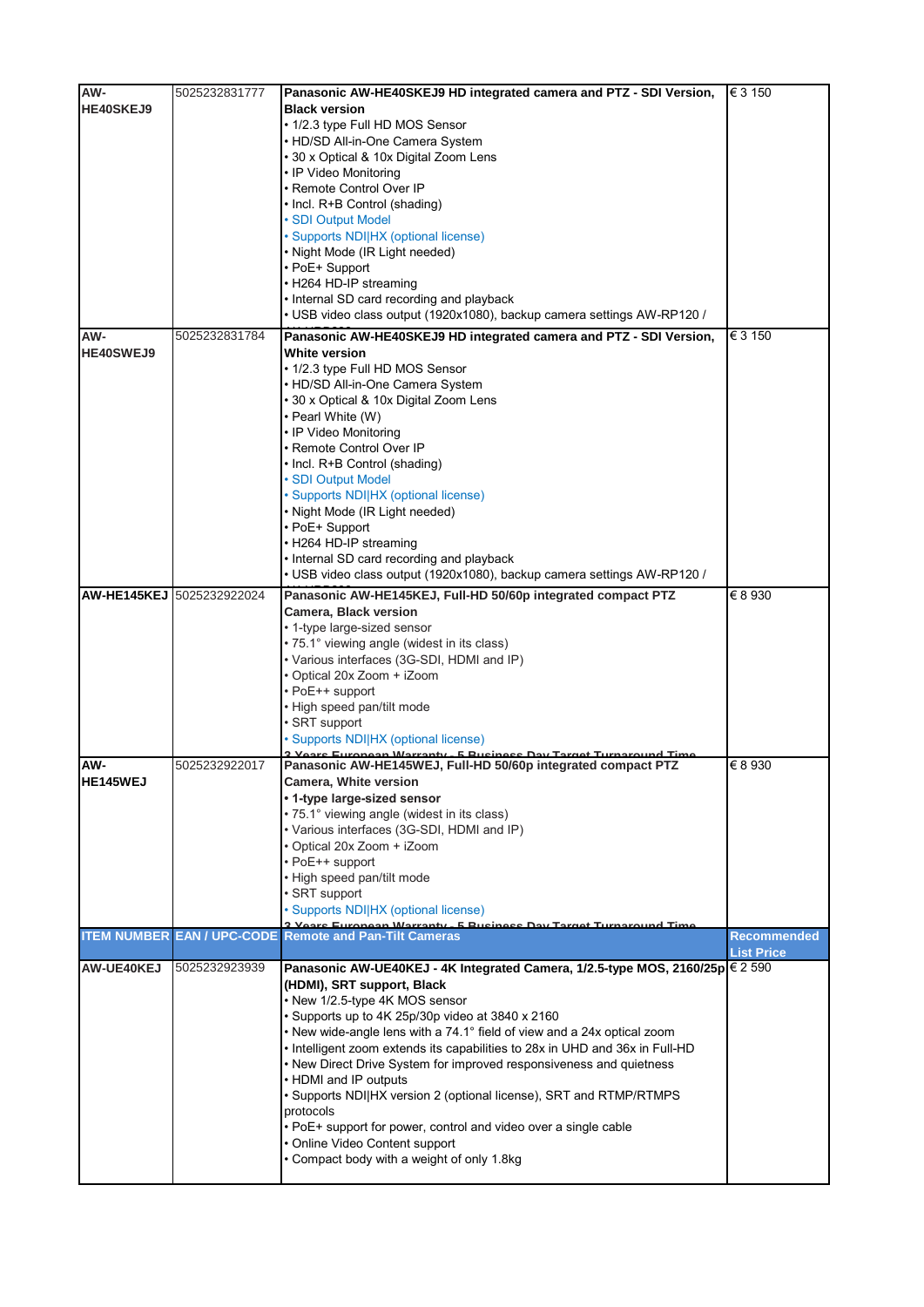|            | AW-UE40WEJ 5025232923953 | Panasonic AW-UE40WEJ - 4K Integrated Camera, 1/2.5-type MOS,                  | € 2 590 |
|------------|--------------------------|-------------------------------------------------------------------------------|---------|
|            |                          | 2160/25p (HDMI), SRT support, White                                           |         |
|            |                          | • New 1/2.5-type 4K MOS sensor                                                |         |
|            |                          |                                                                               |         |
|            |                          | • Supports up to 4K 25p/30p video at 3840 x 2160                              |         |
|            |                          | • New wide-angle lens with a 74.1° field of view and a 24x optical zoom       |         |
|            |                          | • Intelligent zoom extends its capabilities to 28x in UHD and 36x in Full-HD  |         |
|            |                          | • New Direct Drive System for improved responsiveness and quietness           |         |
|            |                          | • HDMI and IP outputs                                                         |         |
|            |                          | • Supports NDI HX version 2 (optional license), SRT and RTMP/RTMPS            |         |
|            |                          | protocols                                                                     |         |
|            |                          |                                                                               |         |
|            |                          | • PoE+ support for power, control and video over a single cable               |         |
|            |                          | • Online Video Content support                                                |         |
|            |                          | • Compact body with a weight of only 1.8kg                                    |         |
|            |                          |                                                                               |         |
|            |                          |                                                                               |         |
| AW-UE50KEJ | 5025232923977            | Panasonic AW-UE50KEJ - 4K Integrated Camera, 1/2.5-type MOS, 2160/25p € 2 990 |         |
|            |                          | (HDMI), 1080/50p (3G SDI), SRT support, Black                                 |         |
|            |                          | • New 1/2.5-type 4K MOS sensor                                                |         |
|            |                          | Supports up to 4K 25p/30p video at 3840 x 2160                                |         |
|            |                          | • New wide-angle lens with a 74.1° field of view and a 24x optical zoom       |         |
|            |                          | • Intelligent zoom extends its capabilities to 28x in UHD and 36x in Full-HD  |         |
|            |                          |                                                                               |         |
|            |                          | • New Direct Drive System for improved responsiveness and quietness           |         |
|            |                          | • 3G SDI, HDMI and IP outputs                                                 |         |
|            |                          | • Supports NDI HX version 2 (optional license), SRT and RTMP/RTMPS            |         |
|            |                          | protocols                                                                     |         |
|            |                          | • PoE+ support for power, control and video over a single cable               |         |
|            |                          | • Online Video Content support                                                |         |
|            |                          | • Compact body with a weight of only 1.8kg                                    |         |
|            |                          |                                                                               |         |
|            |                          |                                                                               |         |
|            |                          |                                                                               |         |
|            | AW-UE50WEJ 5025232923991 |                                                                               | € 2 990 |
|            |                          | Panasonic AW-UE50WEJ - 4K Integrated Camera, 1/2.5-type MOS,                  |         |
|            |                          | 2160/25p (HDMI), 1080/50p (3G SDI), SRT support, White                        |         |
|            |                          | • New 1/2.5-type 4K MOS sensor                                                |         |
|            |                          | · Supports up to 4K 25p/30p video at 3840 x 2160                              |         |
|            |                          | • New wide-angle lens with a 74.1° field of view and a 24x optical zoom       |         |
|            |                          | • Intelligent zoom extends its capabilities to 28x in UHD and 36x in Full-HD  |         |
|            |                          | • New Direct Drive System for improved responsiveness and quietness           |         |
|            |                          | 3G SDI, HDMI and IP outputs                                                   |         |
|            |                          | • Supports NDI HX version 2 (optional license), SRT and RTMP/RTMPS            |         |
|            |                          | protocols                                                                     |         |
|            |                          |                                                                               |         |
|            |                          | • PoE+ support for power, control and video over a single cable               |         |
|            |                          | · Online Video Content support                                                |         |
|            |                          | • Compact body with a weight of only 1.8kg                                    |         |
|            |                          |                                                                               |         |
| AW-UE80KEJ | 5025232924011            | Panasonic AW-UE80KEJ - 4K Integrated Camera, 1/2.5-type MOS, 2160/50p € 4 990 |         |
|            |                          |                                                                               |         |
|            |                          | (HDMI), 1080/50p (3G SDI), High-Bandwidth NDI, SRT support, Black             |         |
|            |                          | • New 1/2.5-type 4K MOS sensor                                                |         |
|            |                          | • Supports up to 4K 50p/60p video at 3840 x 2160                              |         |
|            |                          | • New wide-angle lens with a 74.1° field of view and a 24x optical zoom       |         |
|            |                          | • Intelligent zoom extends its capabilities to 28x in UHD and 36x in Full-HD  |         |
|            |                          | • New Direct Drive System for improved responsiveness and quietness           |         |
|            |                          | • 3G SDI, HDMI and IP outputs                                                 |         |
|            |                          | • Supports high-bandwidth NDI, NDI HX version 2, SRT and RTMP/RTMPS           |         |
|            |                          | protocols                                                                     |         |
|            |                          |                                                                               |         |
|            |                          | • Supports FreeD for building AR/VR systems                                   |         |
|            |                          | • PoE++ support for power, control and video over a single cable              |         |
|            |                          | • Compact body with a weight of only 2.0kg                                    |         |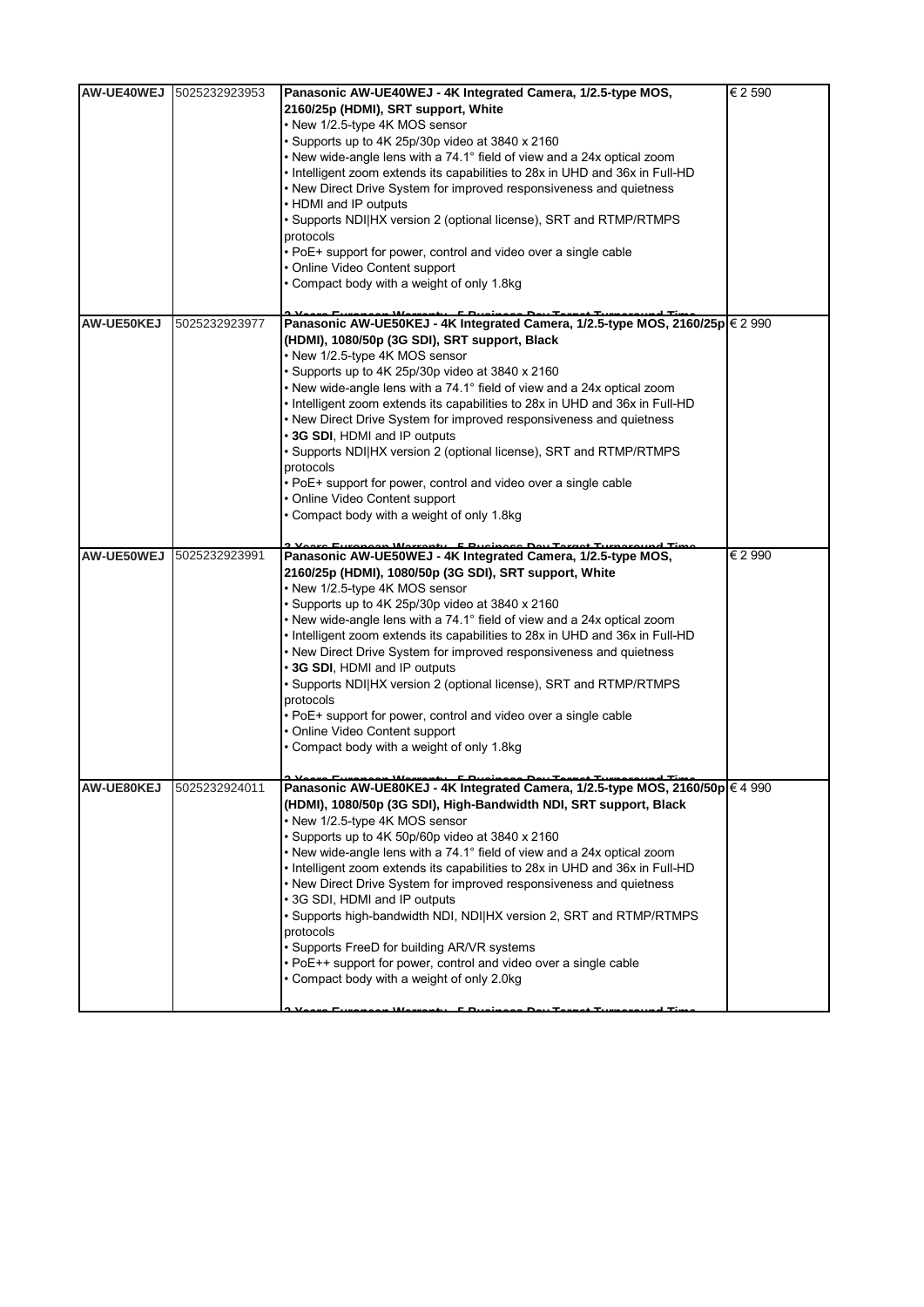| AW-UE80WEJ              | 5025232924035             | Panasonic AW-UE80WEJ -4K Integrated Camera, 1/2.5-type MOS, 2160/50p € 4 990<br>(HDMI), 1080/50p (3G SDI), High-Bandwidth NDI, SRT support, White<br>New 1/2.5-type 4K MOS sensor •<br>Supports up to 4K 50p/60p video at 3840 x 2160<br>• New wide-angle lens with a 74.1° field of view and a 24x optical zoom<br>• Intelligent zoom extends its capabilities to 28x in UHD and 36x in Full-HD<br>• New Direct Drive System for improved responsiveness and quietness<br>• 3G SDI, HDMI and IP outputs<br>• Supports high-bandwidth NDI, NDI HX version 2, SRT and RTMP/RTMPS<br>protocols<br>Supports FreeD for building AR/VR systems<br>• PoE++ support for power, control and video over a single cable<br>• Compact body with a weight of only 2.0kg                                                                    |          |
|-------------------------|---------------------------|--------------------------------------------------------------------------------------------------------------------------------------------------------------------------------------------------------------------------------------------------------------------------------------------------------------------------------------------------------------------------------------------------------------------------------------------------------------------------------------------------------------------------------------------------------------------------------------------------------------------------------------------------------------------------------------------------------------------------------------------------------------------------------------------------------------------------------|----------|
|                         | AW-UE100KEJ 5025232911776 | Panasonic AW-UE100KEJ 4K Integrated Camera, 1/2.5-type MOS,<br>2160/50p, 12G SDI, High-Bandwidth NDI, SRT support, Black version<br>• 4K remote camera: 4K/UHD (3840 x 2160) also supporting all HD formats<br>• 60p/50p shooting with 4K and HD simultaneous output support<br>• 74.1 wide angle lens with 24x zoom lens (F1.8 $\sim$ 4.0)<br>• 1/2.5-type 4K MOS sensor / Multiple interfaces: 12G-SDI, 3G-SDI, HDMI and<br>IP<br>• Includes a wide variety of IP transmission protocols, including NDI (High<br>bandwidth), NDI HX version 2, SRT (Secure Reliable Transport) and RTMPS<br>Supports FreeD for building AR/VR systems<br>• New Direct Drive Motor and Roll Compensation for Robotics<br>• High speed pan/tilt mode<br>· POE++ support<br>• Power supply included in the box                                  | € 7 770  |
| AW-<br>UE100WEJ         | 5025232911790             | 3 Years European Warranty - 5 Business Day Target Turnaround Time<br>Panasonic AW-UE100WEJ 4K Integrated Camera, 1/2.5-type MOS,<br>2160/50p, 12G SDI, High-Bandwidth NDI, SRT support, White version<br>• 4K remote camera: 4K/UHD (3840 x 2160) also supporting all HD formats<br>• 60p/50p shooting with 4K and HD simultaneous output support<br>• 74.1 wide angle lens with 24x zoom lens (F1.8 $\sim$ 4.0)<br>• 1/2.5-type 4K MOS sensor / Multiple interfaces: 12G-SDI, 3G-SDI, HDMI and<br>IP<br>• Includes a wide variety of IP transmission protocols, including NDI (High<br>bandwidth), NDI HX version 2, SRT (Secure Reliable Transport) and RTMPS<br>• Supports FreeD for building AR/VR systems<br>• New Direct Drive Motor and Roll Compensation for Robotics<br>• High speed pan/tilt mode<br>· POE++ support | € 7 770  |
| AW-<br><b>UE150KEJ8</b> | 5025232891726             | • Power supply included in the box<br>Panasonic AW-UE150KEJ 4K Integrated PTZ Camera, Black version<br>(requires additional 12V 4A power supply)<br>• 4K remote camera: 4K/UHD (3840 x 2160) also supporting all HD formats<br>• 60P / 50P Output, HDR HLG support and BT2020<br>• Wide angle shooting 75.1° horizontally<br>• High magnification zoom 20x (optical), 32x intelligent zoom and up to 40x in<br>HD mode<br>• 1.0 MOS-Sensor / Multiple interfces: 12G-SDI, 3G-SDI, HD-SDI, HDMI, IP,<br>Optical output<br>· Supports NDI HX (optional license)<br>• HD Crop feature : allows to output 2 different video outputs at the same time<br>(1 wide, 1 zoomed)<br>• New high-speed PTZ mode                                                                                                                            | € 11 550 |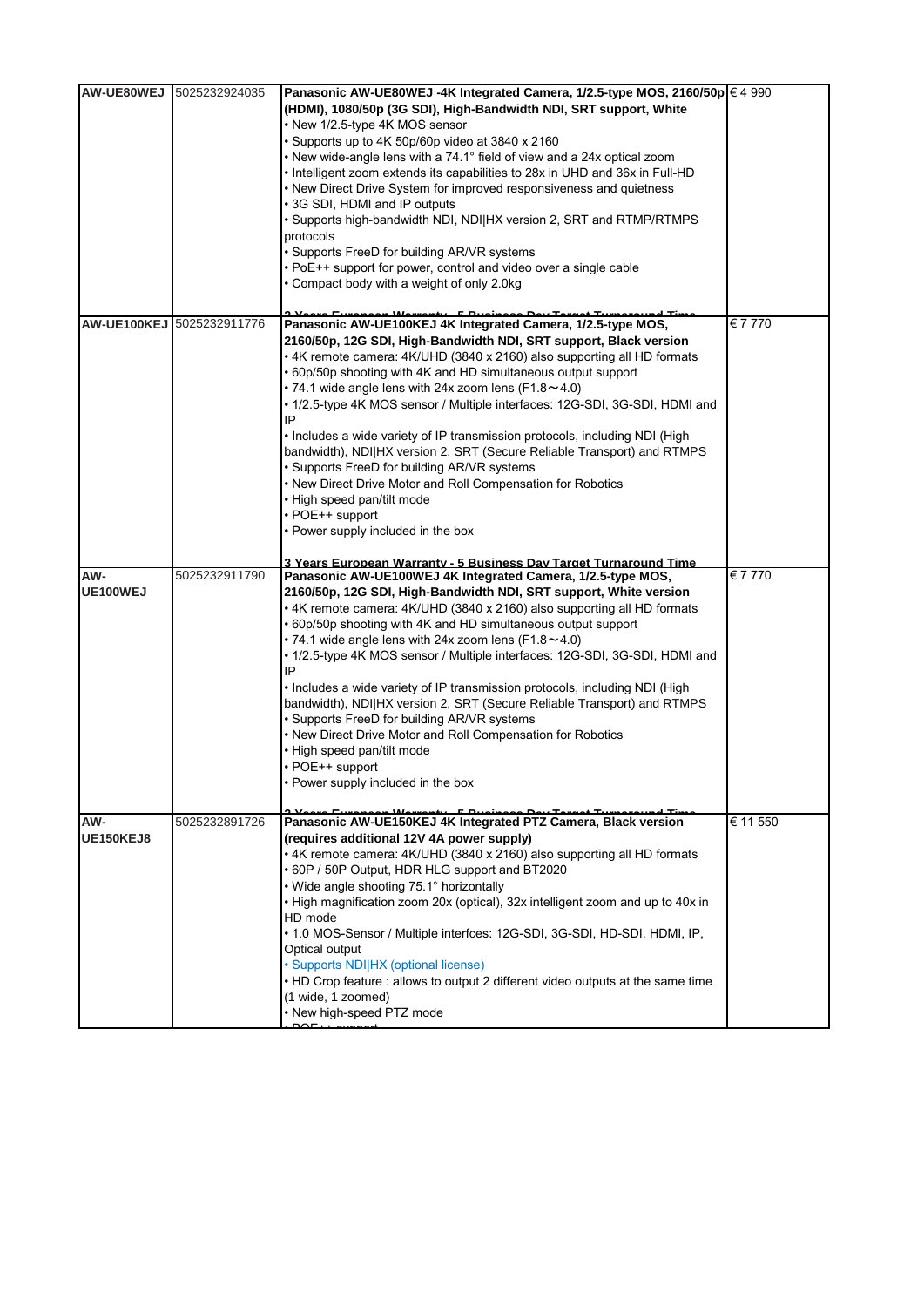| 5025232891740 | Panasonic AW-UE150WEJ 4K Integrated PTZ Camera, White version<br>(requires additional 12V 4A power supply)<br>• 4K remote camera: 4K/UHD (3840 x 2160) also supporting all HD formats<br>• 60P / 50P Output, HDR HLG support and BT2020<br>• Wide angle shooting 75.1° horizontally<br>• High magnification zoom 20x (optical), 32x intelligent zoom and up to 40x in<br>HD mode<br>• 1.0 MOS-Sensor / Multiple interfces: 12G-SDI, 3G-SDI, HD-SDI, HDMI, IP,<br>Optical output<br>• Supports NDI HX (optional license)<br>• HD Crop feature : allows to output 2 different video outputs at the same time<br>(1 wide, 1 zoomed)<br>• New high-speed PTZ mode<br>• POE++ support<br>Panasonic AW-HR140EJ 3MOS Full-HD PTZ Outdoor Integrated Camera<br>• Protection IP65<br>• 1/2.86-type Full-HD 3MOS<br>• 20x Optical Zoom (Plus 1.4x Digital Extender)<br>• ND filters (Clear, 1/8, 1/64)<br>• Including Wiper, Heater and Defroster (optional Washer)<br>· Salt-resistant paint<br>• Hybrid Image Stabilizer (mechanical and optical, named DISS)<br>· Supports1080/50p (2x 3G-SDI outputs)<br>• Special functions: Intelligent, Haze Reduction, Night Mode)<br>· Supports PoE++<br>• IP control and streaming<br>• Compatibility with existing Panasonic remote systems<br>The new AW-HR140 is an integrated remote camera system that incorporates<br>an outdoor housing, camera, lens and pantilt head. It is equipped with the same | € 11 550<br>€ 16 500                       |
|---------------|---------------------------------------------------------------------------------------------------------------------------------------------------------------------------------------------------------------------------------------------------------------------------------------------------------------------------------------------------------------------------------------------------------------------------------------------------------------------------------------------------------------------------------------------------------------------------------------------------------------------------------------------------------------------------------------------------------------------------------------------------------------------------------------------------------------------------------------------------------------------------------------------------------------------------------------------------------------------------------------------------------------------------------------------------------------------------------------------------------------------------------------------------------------------------------------------------------------------------------------------------------------------------------------------------------------------------------------------------------------------------------------------------------------------------------------------|--------------------------------------------|
|               | Digital Signal Processor (DSP) and 1/2.86 type full HD 3MOS sensors as<br>the AW-HE130 which results in high sensitivity, high S/N ratio, and high<br>resolution due to its advanced video processing. Flexible operation, tough<br>outdoor environments such as resistance to water, dust, wind pressure, and<br>severe salt damage, as well as hot environments.<br>The HR140 is equipped with an innovative 1.4x digital extender that can<br>increase the effective focal length of the lens by 40% while delivering smooth,<br>high resolution video.                                                                                                                                                                                                                                                                                                                                                                                                                                                                                                                                                                                                                                                                                                                                                                                                                                                                                  |                                            |
|               |                                                                                                                                                                                                                                                                                                                                                                                                                                                                                                                                                                                                                                                                                                                                                                                                                                                                                                                                                                                                                                                                                                                                                                                                                                                                                                                                                                                                                                             | <b>Recommended</b><br><b>List Price</b>    |
| 4010869297332 | Panasonic AG-CX10ES Professional Digital 4K Video Camcorder<br>• The industry's smallest and lightest 4K 50p/60p camcorder*<br>• The first camcorder to include built-in Wi-Fi for remote control<br>• High-precision AF with face detection<br>• Up to 32x zoom with 25mm wide angle<br>• 120 frames per second super slow-motion<br>• RTSP/RTMP/RTMPS Live streaming and NDI HX support (latter requires<br>optional license)<br>• 4:2:2 10-Bit video out via 3G-SDI and HDMI out<br>• P2 MXF codec support<br>• Light weight (1,3kg) and compact body offering great mobility and portability<br>• AG-VBR59E battery pack included<br>3 Years European Warranty - 5 Business Day Target Turnaround Time                                                                                                                                                                                                                                                                                                                                                                                                                                                                                                                                                                                                                                                                                                                                  | € 2 699                                    |
| 5025232885763 | Panasonic AG-UX90EJ8 4K Memory Card Camcorder<br>• UX Series - Standard Model<br>• Effective 1.0-type MOS Sensor<br>· Opt.15x Zoom w / OIS<br>• 4K (4096 x 2160) in 24p<br>• UHD (3840 x 2160) up to 30p<br>• Records onto SD Memory Cards<br>• HDMI 2.0 output<br>• Variable Frame Rate recording functionality (2-60 fps) is planned in Full HD                                                                                                                                                                                                                                                                                                                                                                                                                                                                                                                                                                                                                                                                                                                                                                                                                                                                                                                                                                                                                                                                                           | € 2 400                                    |
|               | AW-HR140EJ8 5025232891689                                                                                                                                                                                                                                                                                                                                                                                                                                                                                                                                                                                                                                                                                                                                                                                                                                                                                                                                                                                                                                                                                                                                                                                                                                                                                                                                                                                                                   | ITEM NUMBER EAN / UPC-CODE 4K & HD Cameras |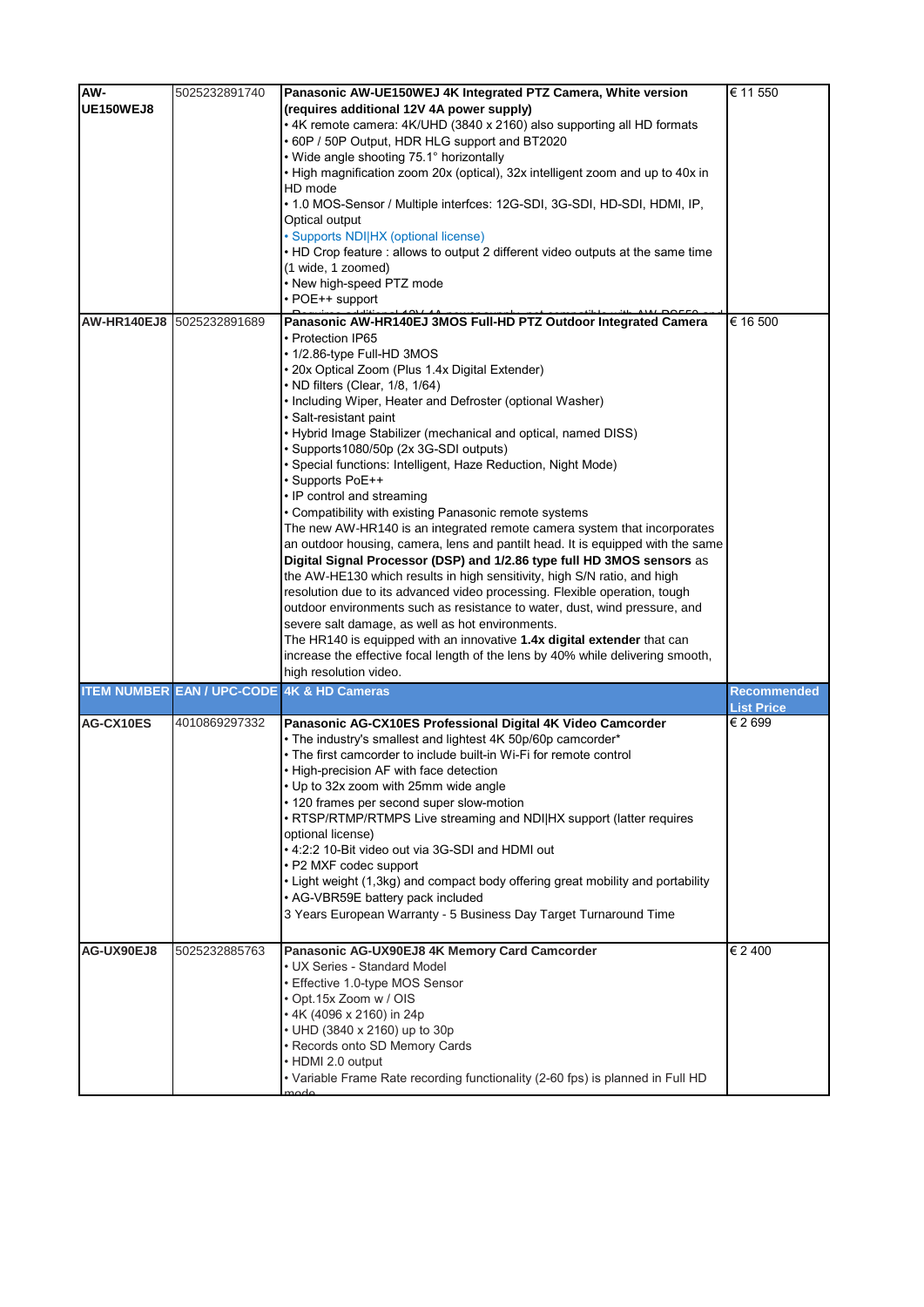| AG-CX350EJ         | 5025232888894                     | Panasonic AG-CX350EJ - 4K HDR 10BIT Handheld Camera Recorder<br>• New 1.0-type 15M Sensor brings 2000TV-lines and F12/F13 Sensitivity<br>Superb 4K Image with 10bit Codec: ALL-I, 422LongG and New HEVC LongG<br>• Supporting HLG (Hybrid Log Gamma) and SDR Monitoring<br>• Industry's Widest Lens in its class with 32x Intelligent Zoom and 5-Axis Hybrid<br>I.S.<br>• HD Live Streaming to Connect Directly to Facebook and YouTube Live<br>• Low Power Consumption, large-capacity Battery, Quick Charge<br>· Simultaneous Display on High-Brightness, High-Definition LCD and High-<br><b>Resolution OLED EVF</b><br>ط +طعنصبيط مناطق<br>4.4.0 <sub>k</sub><br><b>ITEM NUMBER EAN / UPC-CODE Microphones &amp; Adapters</b>                                                                  | €4 040<br><b>Recommended</b>                   |
|--------------------|-----------------------------------|----------------------------------------------------------------------------------------------------------------------------------------------------------------------------------------------------------------------------------------------------------------------------------------------------------------------------------------------------------------------------------------------------------------------------------------------------------------------------------------------------------------------------------------------------------------------------------------------------------------------------------------------------------------------------------------------------------------------------------------------------------------------------------------------------|------------------------------------------------|
| <b>AG-MC200G</b>   | 4010869109062                     | Panasonic AG-MC200G XLR-Microphone for AG-HMC81 / AG-HMC151 / AG-                                                                                                                                                                                                                                                                                                                                                                                                                                                                                                                                                                                                                                                                                                                                  | <b>List Price</b><br>€410                      |
|                    |                                   | HPX171 / AG-HPX250 / AG-PX380 / AG-HPX610 / AG-AC30 / AG-CX350                                                                                                                                                                                                                                                                                                                                                                                                                                                                                                                                                                                                                                                                                                                                     |                                                |
|                    |                                   | <b>ITEM NUMBER EAN / UPC-CODE Batteries and Chargers</b>                                                                                                                                                                                                                                                                                                                                                                                                                                                                                                                                                                                                                                                                                                                                           | <b>Recommended</b><br><b>List Price</b>        |
| AG-VBR59E          | 5025232836475                     | Panasonic AG-VBR59E Battery Pack - 7,28V, 5.900 mAh for AG-DVX200 / AJ-<br>PX230 / AJ-PX270 / AG-AC30 / AG-UX90 / AU-EVA1/ AG-UMR20 / AG-UX180                                                                                                                                                                                                                                                                                                                                                                                                                                                                                                                                                                                                                                                     | € 190                                          |
| AG-VBR89G          | 4010869213493                     | Panasonic AG-VBR89G Battery Pack - 7,28V, 8.850 mAh for AG-DVX200 / AJ- € 310<br>PX230 / AJ-PX270 / AG-AC30 / AG-UX90 / AG-UX180 / AU-EVA1 / AG-UMR20                                                                                                                                                                                                                                                                                                                                                                                                                                                                                                                                                                                                                                              |                                                |
| AG-VBR118G         | 4010869213509                     | Panasonic AG-VBR118G Battery Pack - 7,28V, 11.800 mAh for AG-DVX200 /<br>AJ-PX230 / AJ-PX270 / AG-UX90 / AG-UX180 / AU-EVA1 / AG-UMR20 / AG-                                                                                                                                                                                                                                                                                                                                                                                                                                                                                                                                                                                                                                                       | €420                                           |
| AG-BRD50E          | 5025232834068                     | Panasonic AG-BRD50E Dual Battery Charger for the AG-VBR series of                                                                                                                                                                                                                                                                                                                                                                                                                                                                                                                                                                                                                                                                                                                                  | € 230                                          |
| <b>ITEM NUMBER</b> | <b>EAN / UPC-CODE POVCAM</b>      |                                                                                                                                                                                                                                                                                                                                                                                                                                                                                                                                                                                                                                                                                                                                                                                                    | <b>Recommended</b><br><b>List Price</b>        |
| <b>AG-UCK20GJ</b>  | 4010869262668                     | Panasonic AG-UCK20GJ Camcorder 4K<br>Close-up face shots in TV Program Production<br>At indoor events (e.g. weddings, reality TV shows)<br>· For nature observations, documentaries, sports and webcast<br>As a back-up unit for a camera-recorder<br>• For recording and networking from an information camera<br>3 Years Furonean Warranty - 5 Business Day Target Turnaround Time                                                                                                                                                                                                                                                                                                                                                                                                               | € 2 100                                        |
|                    | AG-UMR20EJ8 5025232891573         | Panasonic AG-UMR20EJ8 Portable Camera Recorder<br>3 Years European Warranty - 5 Business Day Target Turnaround Time                                                                                                                                                                                                                                                                                                                                                                                                                                                                                                                                                                                                                                                                                | € 2 700                                        |
| AG-MDC20GJ         | 4010869263467                     | 4K POV Camera-Head (White)<br>3 Years European Warranty - 5 Business Day Target Turnaround Time                                                                                                                                                                                                                                                                                                                                                                                                                                                                                                                                                                                                                                                                                                    | € 2 200                                        |
|                    | AG-MDR25EJ8 5025232891559         | <b>4K POV Camera Recorder (White)</b><br>3 Years European Warranty - 5 Business Day Target Turnaround Time                                                                                                                                                                                                                                                                                                                                                                                                                                                                                                                                                                                                                                                                                         | € 2 800                                        |
|                    | <b>ITEM NUMBER EAN / UPC-CODE</b> | <b>POVCAM</b>                                                                                                                                                                                                                                                                                                                                                                                                                                                                                                                                                                                                                                                                                                                                                                                      | <b>Recommended</b>                             |
| AG-C20003G         | 4010869152921                     | Panasonic AG-C20003G 3m cable for AG-UCK20GJ / AG-UMR20EJ                                                                                                                                                                                                                                                                                                                                                                                                                                                                                                                                                                                                                                                                                                                                          | <b>List Price</b><br>$\overline{\epsilon}$ 260 |
| AG-C20020G         | 4010869152938                     | Panasonic AG-C20020G 20m cable for AG-UCK20GJ / AG-UMR20EJ                                                                                                                                                                                                                                                                                                                                                                                                                                                                                                                                                                                                                                                                                                                                         | $\overline{\epsilon}$ 510                      |
|                    |                                   | <b>ITEM NUMBER EAN / UPC-CODE P2 HD and 4K Series Cameras</b>                                                                                                                                                                                                                                                                                                                                                                                                                                                                                                                                                                                                                                                                                                                                      | <b>Recommended</b><br><b>List Price</b>        |
| AJ-PX5100GJ        | 4010869284721                     | Panasonic AJ-PX5100GJ 2/3 type B4 lens mount Full HD P2 high-end ENG   € 21 000<br>shoulder Camcorder<br>• 2/3 type B4 lens mount shoulder camera recorder<br>• 2.2Mpixel 3MOS sensor, resolution of 1000 TV lines<br>Sensitivity of F13 at 50i and a signal to noise ratio of 62dB<br>• 1080/50p and 60p recording and 3G-SDI output<br>• HDR (HLG) support and dual SDR/HDR simult. operation<br>• Dual codec recording (AVC-Intra200/100/50, AVC-LongG25/50, AVC-Proxy)<br>⋅ 2 slots for P2 cards and 2 slots for microP2 cards<br>RTMP and RTSP support for live streaming, P2Cast and P2SS compatible<br>• Includes various network connections, such as "Wired/wireless LAN",                                                                                                                |                                                |
| <b>AJ-CX4000GJ</b> | 4010869294942                     | Panasonic AJ-CX4000GJ 2/3 type B4 lens mount 4K HDR P2 high-end ENG € 27 000<br><b>Shoulder-Mount Camcorder</b><br>• 2/3 type B4 lens mount shoulder camera recorder<br>• Newly-developed 4.4K sensor for high quality 4K (UHD) image recording with<br>2000 TV lines<br>• Large single-sensor internal expansion lens imaging system with<br>interchangeable B4 mount<br>• F10 (60 Hz)/F11 (50 Hz) sensitivity in High Sens. Mode<br>• HDR support (HLG, compliant with BT.2100 & BT.2020)<br>• Newly-added HEVC 100Mbps codec for ENG (4K 4:2:0 10-bit)<br>Slow-Motion recording up to 120 fps in FHD<br>Support for expressP2 / microP2 and SD card recording<br>Direct live streaming compatible with RTSP / RTMP / RTMPS and NDI HX<br><b>ITEM NUMBER EAN / UPC-CODE P2 HD Series Cameras</b> | Recommended                                    |
|                    |                                   |                                                                                                                                                                                                                                                                                                                                                                                                                                                                                                                                                                                                                                                                                                                                                                                                    | <b>List Price</b>                              |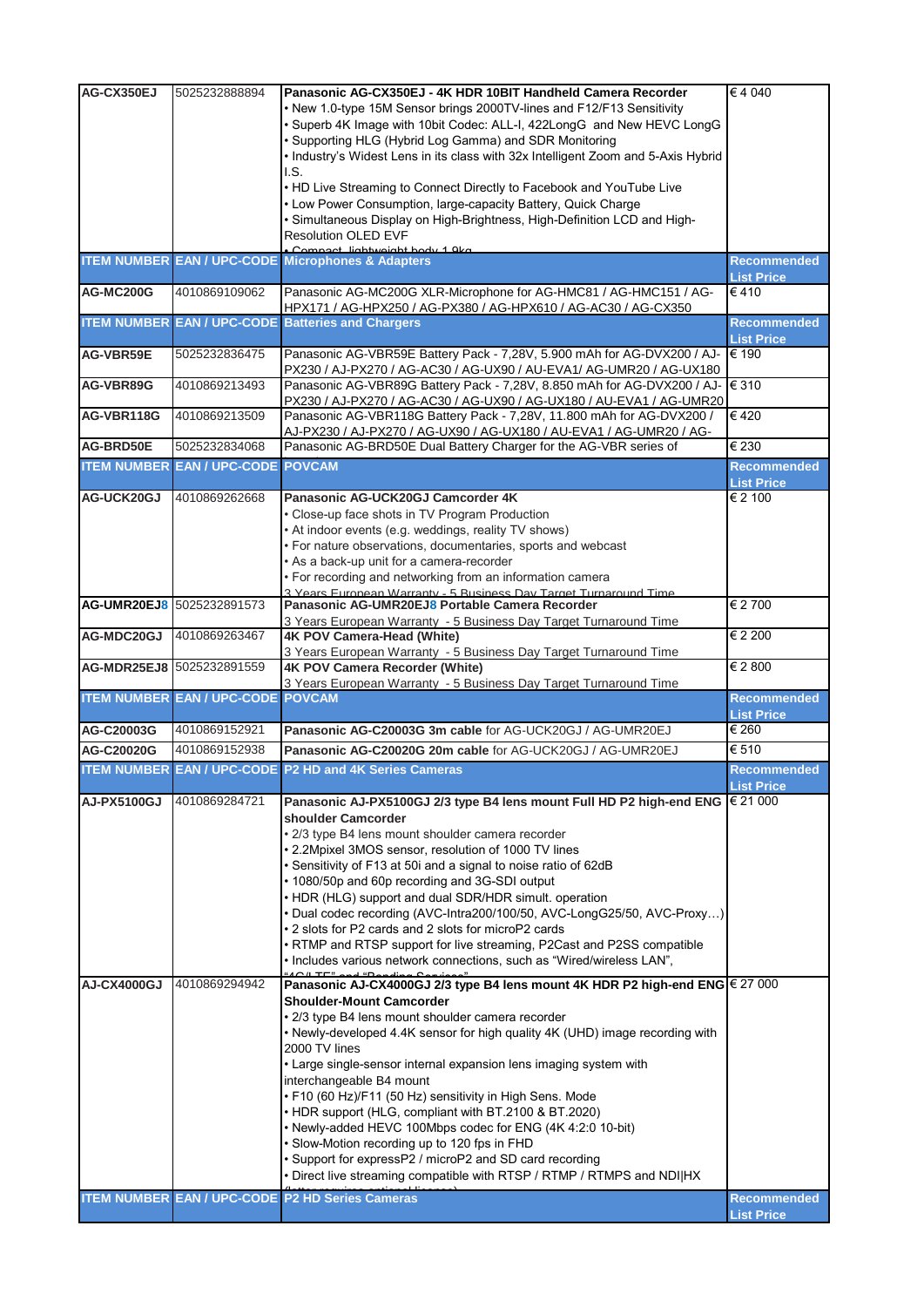| <b>AJ-PX800G</b>   | 4010869246439                                   | Panasonic AJ-PX800G 2/3-type 3MOS P2 HD camcorder with 10-bit, 4:2:2<br><b>AVC-ULTRA recording</b><br>• The industry's lightest 3-sensor camera-recorder, weight of under 3kg for the<br>main unit<br>• A compact body for superb mobility<br>• The 2/3 type bayonet lens mount accomodates a large variety of existing<br>interchangeable lenses<br>• Featuring a newly developed MOS sensor. Excellent camera quality with high<br>F13 sensitivity (at 50Hz) and low noise with a S/N of 59dB<br>• Comes standard with AVC-Intra100/50, AVC-Long G50 / 25 / 12, DVCPRO<br>HD, DVCPRO50, DVCPRO and DV format<br>• 50Hz / 60Hz switchable (standard equipped) | € 12 500                                |
|--------------------|-------------------------------------------------|----------------------------------------------------------------------------------------------------------------------------------------------------------------------------------------------------------------------------------------------------------------------------------------------------------------------------------------------------------------------------------------------------------------------------------------------------------------------------------------------------------------------------------------------------------------------------------------------------------------------------------------------------------------|-----------------------------------------|
|                    | <b>ITEM NUMBER EAN / UPC-CODE Cinema Camera</b> |                                                                                                                                                                                                                                                                                                                                                                                                                                                                                                                                                                                                                                                                | <b>Recommended</b><br><b>List Price</b> |
| AU-EVA1EJ8         | 5025232886166                                   | Panasonic AU-EVA1EJ8 Compact 5.7K Super 35mm Cinema Camera<br>(exclusief lens / microfoon)<br>Specifications:<br>Sensor<br>· Super 35<br>•5.7K<br>• Dual Native ISO<br>• Beautiful Colorimetry<br>Lens / image path<br>• EF Mount<br>• Electronic Image Stabilization (EIS)<br>• IR Cut In/Out<br>• ND Filter Wheel (2/4/6 stops)<br>Processing<br>• 4K60p / 2k up to 240p<br>• 422 10-bit<br>• Video Codec up to 400 Mbps for Robust Recording<br>• V-log & V-gamut<br>· SD Card Recording<br>• 5.7K Raw Output (future update)<br>Other<br>• XLR Audio Inputs<br>• HDMI & SDI 4K Video Outputs<br>$\cdot$ 1.2 kg                                             | € 6 790                                 |
|                    | <b>ITEM NUMBER EAN / UPC-CODE Varicam</b>       |                                                                                                                                                                                                                                                                                                                                                                                                                                                                                                                                                                                                                                                                | <b>Recommended</b><br><b>List Price</b> |
| AU-V35LT1G         | 4010869234825                                   | Panasonic Varicam LT35 4K Camera Module<br>• Super 35mm Single Sensor - EF Mount<br>• Modular Design (Cam / VF & Shoulder PAD)<br>• In Camera Colour Grading<br>• Multiple Codec 4K/UHD/2K/HD Recording<br>• Variable Frame rate recording up to 240Fps<br>• Infrared Shooting (IR)<br>• HD SDI Interface for EVF<br>• Dynamic Range 14+ Stops<br>• HD & Proxy Simultaneous Recording<br>5 Years European Warranty - 5 Business Day Target Turnaround Time                                                                                                                                                                                                     | € 18 000                                |
|                    |                                                 | <b>ITEM NUMBER EAN / UPC-CODE Varicam LT Accessories</b>                                                                                                                                                                                                                                                                                                                                                                                                                                                                                                                                                                                                       | <b>Recommended</b><br><b>List Price</b> |
|                    | AU-VCVF20GJ 4010869277419                       | Panasonic AU-VCVF20G Viewfinder for Varicam LT<br>5 Years European Warranty - 5 Business Day Target Turnaround Time                                                                                                                                                                                                                                                                                                                                                                                                                                                                                                                                            | € 6 200                                 |
| <b>AU-VSHL2G</b>   | 4010869234542                                   | Panasonic AU-VSHL2G Shoulder Pad for Varicam LT<br>5 Years European Warranty - 5 Business Day Target Turnaround Time                                                                                                                                                                                                                                                                                                                                                                                                                                                                                                                                           | € 1 500                                 |
| <b>AU-VGRP1G</b>   | 4010869234528                                   | Panasonic AU-VGRP1G Grip Module for Varicam LT<br>5 Years European Warranty - 5 Business Day Target Turnaround Time                                                                                                                                                                                                                                                                                                                                                                                                                                                                                                                                            | € 1 250                                 |
| <b>AU-VMPL1G</b>   | 4010869234511                                   | Panasonic AU-VMPL1G PL Mount for Varicam LT<br>5 Years European Warranty - 5 Business Day Target Turnaround Time                                                                                                                                                                                                                                                                                                                                                                                                                                                                                                                                               | € 1 300                                 |
| <b>ITEM NUMBER</b> | <b>EAN / UPC-CODE</b>                           | <b>Accessories</b>                                                                                                                                                                                                                                                                                                                                                                                                                                                                                                                                                                                                                                             | <b>Recommended</b><br><b>List Price</b> |
| AJ-CVF25GJ         | 4010869297769                                   | Panasonic AJ-CVF25GJ Color Viewfinder<br>Display device: 3,5" LCD<br>· Resolution: 1280 x 720<br>Adjustments : peaking, chroma, contrast, bright, back light level, zebra, tally                                                                                                                                                                                                                                                                                                                                                                                                                                                                               | € 3 700                                 |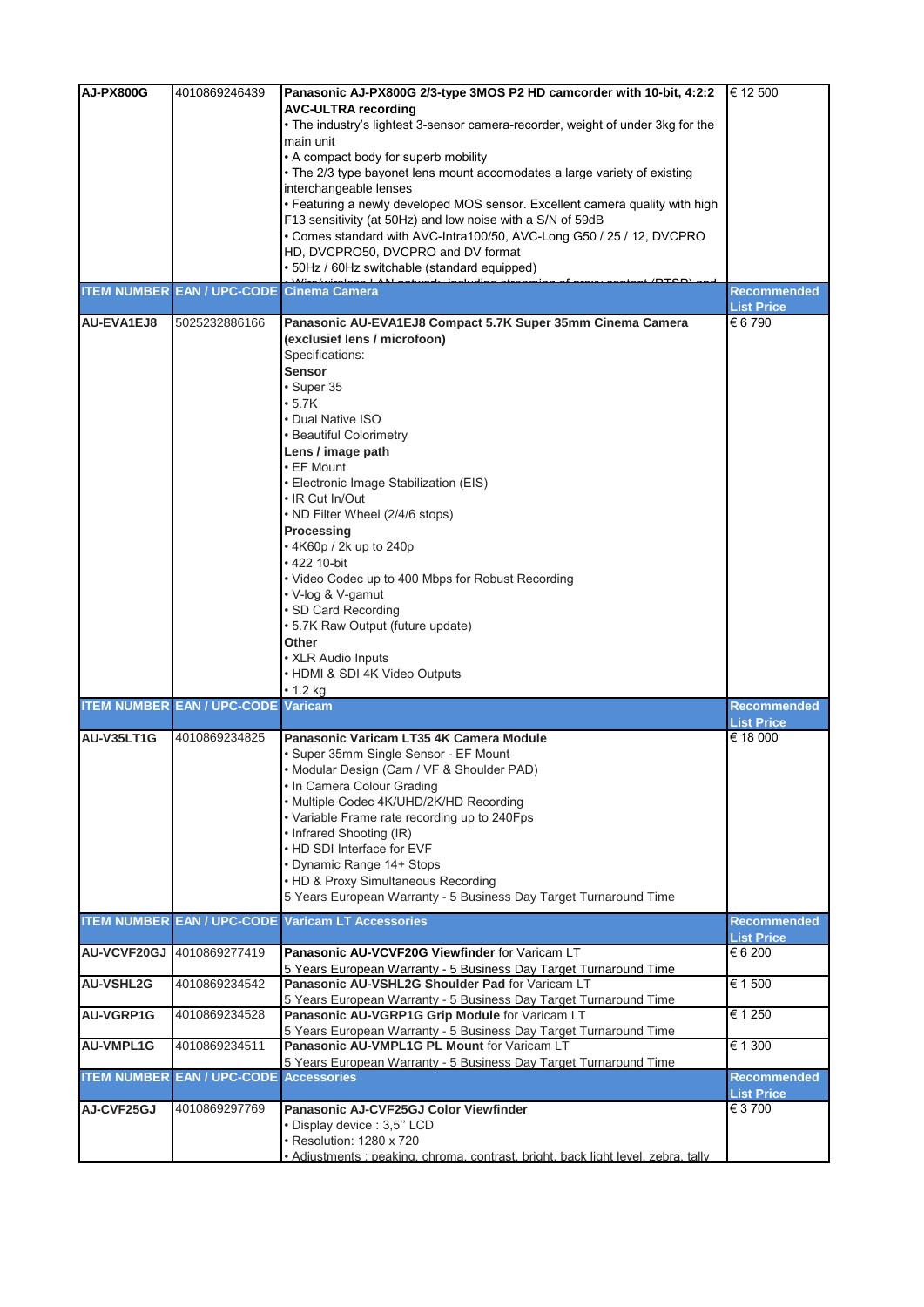|                    | 4010869303033                                 | Panasonic AJ-CVF70GJ Color Viewfinder<br>Display device: 1.78 cm (0.7 inch) color OLED panel                                                                      | € 6 700                                 |
|--------------------|-----------------------------------------------|-------------------------------------------------------------------------------------------------------------------------------------------------------------------|-----------------------------------------|
|                    |                                               | Resolution: 1920×1080                                                                                                                                             |                                         |
|                    |                                               | · 38mm large-diameter eyepiece with optical zoom lens to adjust the angle of<br>view and focus assist                                                             |                                         |
| AJ-WM50E           | 5025232853038                                 | Panasonic AJ-WM50E Wireless module for AJ-PX5000, AJ-PX270, AJ-<br>PX800, AJ-PX380, AJ-PG50, AG-DVX200, AG-CX350                                                  | € 150                                   |
|                    | <b>ITEM NUMBER EAN / UPC-CODE Accessories</b> |                                                                                                                                                                   | <b>Recommended</b><br><b>List Price</b> |
| <b>AG-MC200G</b>   | 4010869109062                                 | Panasonic AG-MC200G XLR-Microphone for AG-HMC81 / AG-HMC151 / AG- € 410                                                                                           |                                         |
| AJ-MC700P          | 3598043000417                                 | <u>HPX171 / AG-HPX250 / AG-PX380 / AG-HPX610 / AG-AC30 / AG-CX350</u><br>Panasonic AJ-MC700P 3 Pin Mono Microphone                                                | € 980                                   |
| AJ-MC900G          | 4010869025034                                 | Panasonic AJ-MC900G Stereo/Mono 5 Pin XLR Microphone for AJ-                                                                                                      | € 1 490                                 |
|                    |                                               | HPX3000 series / AJ-3DP1 / AJ-PX5000                                                                                                                              |                                         |
| AJ-MH800G          | 4010869083164                                 | Panasonic AJ-MH800G Microphone Holder                                                                                                                             | € 380                                   |
| <b>AJ-PS001G</b>   | 4010869236393                                 | Panasonic AJ-PS001G Plug-in software for AVID NLE / AVC / Proxy / Re-link € 190                                                                                   |                                         |
| <b>AJ-PS002G</b>   | 4010869236409                                 | Panasonic AJ-PS002G Plug-in software for AVID NLE / AVC-Intra 50 / 100                                                                                            | € 140                                   |
| AJ-PS003G          | 4010869240994                                 | Panasonic AJ-PS003G Software key for AVC-Long G export                                                                                                            | € 160                                   |
| AJ-PS004G          | 4010869241007                                 | Panasonic AJ-PS004G Software key for AVC-Long G import                                                                                                            | $\overline{\epsilon}$ 100               |
| SHAN-RC700         | 4010869052382                                 | Panasonic SHAN-RC700 SHAN-RC700 Raincover for AG-HPX500, AJ-                                                                                                      | € 380                                   |
| SHAN-TM700         | 3598043001209                                 | Panasonic SHAN-TM700 SHAN-TM700 Tripod Adapter                                                                                                                    | € 350                                   |
| <b>AJ-SK001G</b>   | 4010869228022                                 | Panasonic AJ-SK001G Ingest plug-in for P2 Viewer Plus USB 3.0<br>Activation key P2 streaming server                                                               | € 120                                   |
| AJ-SK001Z          | 4010869297387                                 | Optional plug-in license of ingesting function for P2 Viewer Plus                                                                                                 | € 120                                   |
| AJ-SRK001Z         | 4010869295727                                 | Software License for P2 Streaming Server                                                                                                                          | €4 500                                  |
| AJ-PS001Z          | 4010869295758                                 | Plug-In Software for Avid NLE, AVC-Proxy Re-Link                                                                                                                  | € 190                                   |
| <b>AJ-PS002Z</b>   | 4010869295741                                 | Plug-In Software for Avid NLE, AVC-Intra Export to microP2/P2 cards                                                                                               | $\overline{\epsilon}$ 140               |
| <b>AJ-PS003Z</b>   | 4010869295734                                 | Plug-In Software for AVC-Long G Export                                                                                                                            | € 160                                   |
| AJ-PS004Z          | 4010869296731                                 | Plug-In Software for AVC-Long G Import                                                                                                                            | € 100                                   |
| <b>ITEM NUMBER</b> | <b>EAN / UPC-CODE</b>                         | <b>Accessories</b>                                                                                                                                                | <b>Recommended</b>                      |
| AJ-PG50EJ8         | 5025232891627                                 | Panasonic AJ-PG50EJ8 P2 AVC-ULTRA Portable Field Recorder                                                                                                         | <b>List Price</b><br>€ 5 190            |
|                    |                                               | • AVC-ULTRA codec field recorder/player including AVC-Long G50 / 25 / 12*1 /                                                                                      |                                         |
|                    |                                               | 6*1                                                                                                                                                               |                                         |
|                    |                                               | One P2 slot and two micro P2 slots*2                                                                                                                              |                                         |
|                    |                                               | · Host of input/output interface connections both AV and IT<br>• Wire/wireless LAN nekwork, including streaming of proxy content (RTSP) and                       |                                         |
|                    |                                               | FTP functions                                                                                                                                                     |                                         |
|                    |                                               | • Mains powered via 12V adaptor and 7.2V battery powered                                                                                                          |                                         |
|                    |                                               |                                                                                                                                                                   |                                         |
|                    |                                               | • Compact and light weight for easy handling                                                                                                                      |                                         |
|                    |                                               | 1 Available in the near future<br>must coloct between microD2 and standard D2 cord recording                                                                      |                                         |
| AU-XPD1E           | 5025232805211                                 | Panasonic AU-XPD1E Single USB 3.0 drive for P2/expressP2 card                                                                                                     | € 550                                   |
|                    |                                               | The AU-XPD1E Memory Card Drive is a compact, lightweight, low-cost 1-slot                                                                                         |                                         |
|                    |                                               | P2 drive. This compact device is driven by bus power from a USB interface. It                                                                                     |                                         |
|                    |                                               | enables space-saving, high-mobility operation when combined with a laptop PC<br>or a MacBook. The AU-XPD1E supports the new expressP2 card, P2 card and           |                                         |
|                    |                                               | microP2                                                                                                                                                           |                                         |
|                    |                                               | card (with optional AJ-P2AD1 microP2 adaptor) and offers super fast data                                                                                          |                                         |
|                    |                                               | transfer speeds of up to 2.4GB (with expressP2 card). The AU-XPD1E comes<br>with driver software for both Windows (7/8/8.1) and Mac OS X (10.7/10.8/10.9)         |                                         |
|                    | <b>ITEM NUMBER EAN / UPC-CODE Accessories</b> |                                                                                                                                                                   | <b>Recommended</b>                      |
| <b>AU-XPD3EJ</b>   | 5025232857388                                 | Panasonic AU-XPD3EJ ExpressP2 Card Drive Thunderbold 3, 8 x faster                                                                                                | <b>List Price</b><br>€ 1 310            |
|                    |                                               | than USB 3.0                                                                                                                                                      |                                         |
|                    |                                               | The new expressP2 card drive AU-XPD3 offers you the fastest speed currently                                                                                       |                                         |
|                    |                                               | possible with up to 17,6 Gbps.                                                                                                                                    |                                         |
|                    |                                               | It was specially designed for usage with the B series of the expressP2 cards to<br>achieve this extraordinary speed. The Thunderbolt 3 interface enables the high |                                         |
|                    |                                               | speed of the XPD3. It's 8 times faster than USB 3.0 and twice as fast as                                                                                          |                                         |
|                    | <b>ITEM NUMBER EAN / UPC-CODE Accessories</b> |                                                                                                                                                                   | <b>Recommended</b>                      |
| AJ-P2AD1G          | 4010869231336                                 |                                                                                                                                                                   | <b>List Price</b><br>€ 165              |
|                    |                                               | Panasonic AJ-P2AD1G microP2 adapter<br>This adapter extends the benefits of the microP2 cards to existing P2 card                                                 |                                         |
|                    |                                               | users by adapting the SD form factor microP2 card in to the PCMCIA form                                                                                           |                                         |
|                    |                                               | factor of the P2 card slot.<br>* The microP2 card and microP2 card adaptor will not support all P2 products.                                                      |                                         |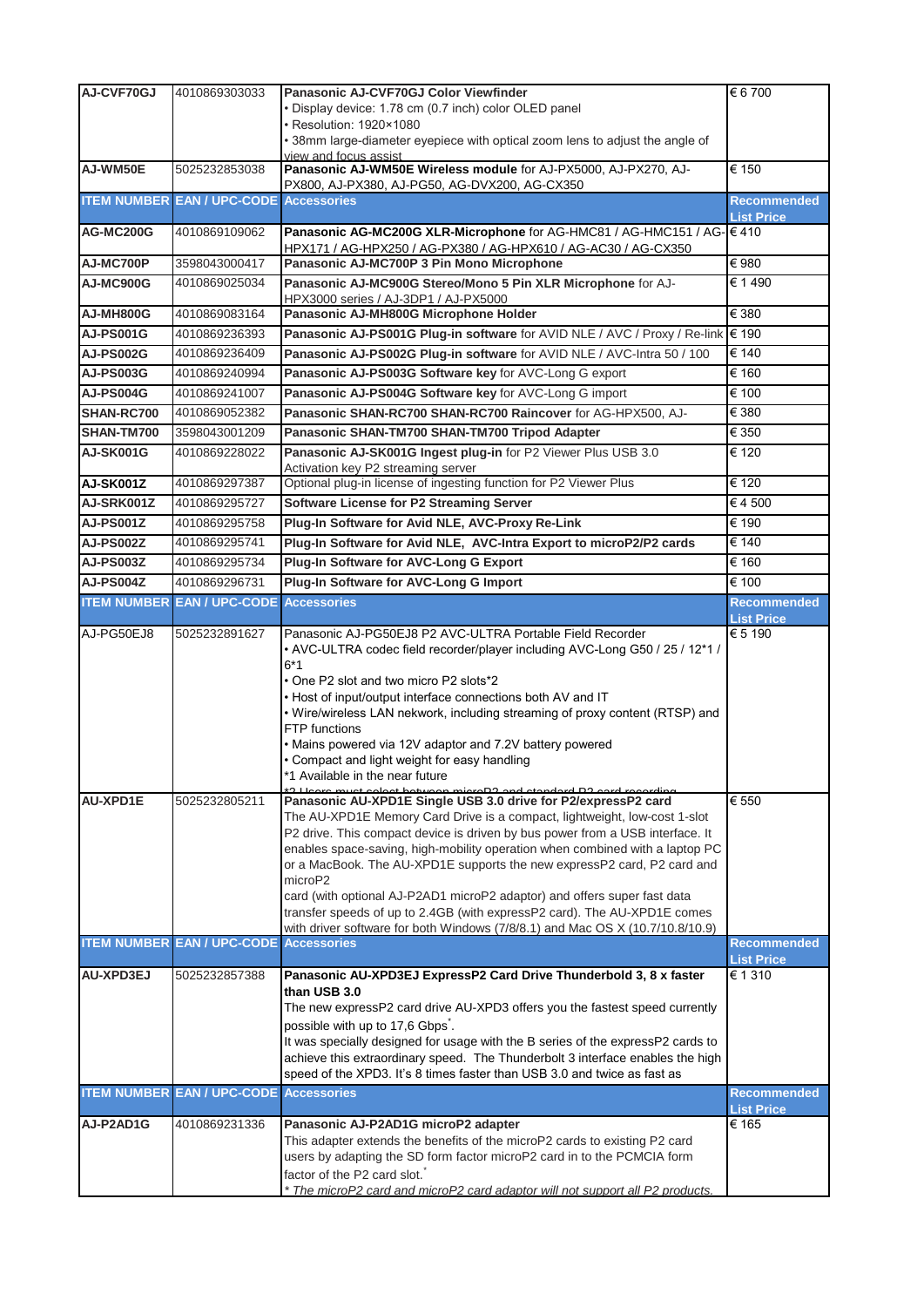|                                | <b>ITEM NUMBER EAN / UPC-CODE Accessories</b> |                                                                                                                                                                                                                                                                                                                                                                                                                                                                                                                                                                                                                                            | Recommended<br><b>List Price</b>        |
|--------------------------------|-----------------------------------------------|--------------------------------------------------------------------------------------------------------------------------------------------------------------------------------------------------------------------------------------------------------------------------------------------------------------------------------------------------------------------------------------------------------------------------------------------------------------------------------------------------------------------------------------------------------------------------------------------------------------------------------------------|-----------------------------------------|
| AJ-P2E030FG                    | 4010869204248                                 | Panasonic AJ-P2E030FG 30GB F-Series P2 solid state memory card                                                                                                                                                                                                                                                                                                                                                                                                                                                                                                                                                                             | € 330                                   |
| AJ-P2E060FG                    | 4010869204231                                 | Panasonic AJ-P2E060FG 60Gb F-Series P2 solid state memory card                                                                                                                                                                                                                                                                                                                                                                                                                                                                                                                                                                             | € 475                                   |
| AJ-P2M064BG                    | 4010869231350                                 | Panasonic AJ-P2M064BG 64Gb microP2 solid state memory card                                                                                                                                                                                                                                                                                                                                                                                                                                                                                                                                                                                 | € 350                                   |
| <b>AU-XP0256BG</b>             | 4010869252331                                 | Panasonic AU-XP0256BG 256Gb express P2 Card for Varicam                                                                                                                                                                                                                                                                                                                                                                                                                                                                                                                                                                                    | € 1 150                                 |
| AU-XP0256CG                    | 4010869294904                                 | Panasonic AU-XP0256CG Highly reliable, professional memory cards for<br>4K/120 fps & HD/240 fps recording with the VariCam Series (256GB)                                                                                                                                                                                                                                                                                                                                                                                                                                                                                                  | € 1 $151$                               |
|                                | AU-XP0512CG 4010869294911                     | Panasonic AU-XP0512CG Highly reliable, professional memory cards for<br>4K/120 fps & HD/240 fps recording with the VariCam Series (512GB)                                                                                                                                                                                                                                                                                                                                                                                                                                                                                                  | € 1 980                                 |
|                                | <b>ITEM NUMBER EAN / UPC-CODE Accessories</b> |                                                                                                                                                                                                                                                                                                                                                                                                                                                                                                                                                                                                                                            | <b>Recommended</b><br><b>List Price</b> |
| AG-BS300E                      | 5025232528738                                 | Panasonic AG-BS300E Base station                                                                                                                                                                                                                                                                                                                                                                                                                                                                                                                                                                                                           | € 3 700                                 |
| AJ-C10050G                     | 4010869111331                                 | Panasonic AJ-C10050G / AJ-RC10G / AJ-EC4G 50m Extension Cable                                                                                                                                                                                                                                                                                                                                                                                                                                                                                                                                                                              | $\overline{\epsilon}$ 1 490             |
| <b>ITEM NUMBER</b>             | <b>EAN / UPC-CODE Box Camera</b>              |                                                                                                                                                                                                                                                                                                                                                                                                                                                                                                                                                                                                                                            | <b>Recommended</b><br><b>List Price</b> |
| AK-UB300GJ                     | 4010869255790                                 | Panasonic AK-UB300GJ Multipurpose Camera (excl. lens)<br>The newly developed AK-UB300 4K Multi Purpose Camera is equipped with a<br>high-sensitivity, high-quality sensor.<br>Sensitivity F11 / 2000 lx<br>S/N: 60 dB<br>• Synchronization System: Internal / External (3SY/BB)<br>Output Signal Format:<br>HD: 3G-SDI: 1080/59.94p, 50p, 59.94i, 50i, 29.97p <sup>*1</sup> , 25p <sup>*1</sup> , 23.98p,<br>24p(Native), 24p over 60i, 29.97PsF, 25PsF, 23.98PsF, 24PsF, 23.98p over 60i<br>720/59.94P, 50P<br>4K: 3G-SDIx4: 3840x2160/59.94p, 50p, 29.97p, 25p, 23.98p<br>• Supporting IP streaming and IP control<br>*1: Future Support | € 22 999                                |
| AK-UTS03G                      | 4010869274265                                 | Panasonic AK-UTS03G 3G TICO Output Board for AK-UB300                                                                                                                                                                                                                                                                                                                                                                                                                                                                                                                                                                                      | € 3 650                                 |
| AK-UHD12G                      | 4010869263887                                 | Panasonic AK-UHD12G 12G - SDI Option Board for AK-UB300                                                                                                                                                                                                                                                                                                                                                                                                                                                                                                                                                                                    | €4 000                                  |
| AK-UGB01G                      | 4010869274234                                 | Panasonic AK-UGB01G 3G TICO & 12G to Quad-SDI Converter for AK-                                                                                                                                                                                                                                                                                                                                                                                                                                                                                                                                                                            | €4 500                                  |
| AW-SF100Z                      | 4010869295710                                 | <b>Auto-Tracking Software</b>                                                                                                                                                                                                                                                                                                                                                                                                                                                                                                                                                                                                              | € 1 300                                 |
| <b>AW-SF200Z</b>               | 4010869295680                                 | Auto-Tracking Software - Multi-camera support - Basic type                                                                                                                                                                                                                                                                                                                                                                                                                                                                                                                                                                                 | € 2 000                                 |
| <b>AW-SF202Z</b>               | 4010869295697                                 | Auto-Tracking Software - Multi-camera support - Expansion type (2 cams)                                                                                                                                                                                                                                                                                                                                                                                                                                                                                                                                                                    | € 3 500                                 |
| <b>AW-SF203Z</b>               | 4010869295703                                 | Auto-Tracking Software - Multi-camera support - Expansion type (3 cams)                                                                                                                                                                                                                                                                                                                                                                                                                                                                                                                                                                    | €4 000                                  |
| <b>AW-SF300Z</b>               | 4010869310024                                 | PTZ Control Center chargeable software option; Multi-Preset Control with                                                                                                                                                                                                                                                                                                                                                                                                                                                                                                                                                                   | $\epsilon$ 1 400                        |
|                                |                                               | <b>ITEM NUMBER EAN / UPC-CODE HD Box Cameras - Accessories</b>                                                                                                                                                                                                                                                                                                                                                                                                                                                                                                                                                                             | <b>Recommended</b><br><b>List Price</b> |
| <b>AW-IF400G</b>               | 5025232526000                                 | Protocol Converter for AW-PH400 in combination with AW-RP50 / AW-RP120 € 1 150                                                                                                                                                                                                                                                                                                                                                                                                                                                                                                                                                             |                                         |
| <b>ITEM NUMBER</b>             | <b>EAN / UPC-CODE</b>                         | <b>Control Panels</b>                                                                                                                                                                                                                                                                                                                                                                                                                                                                                                                                                                                                                      | <b>Recommended</b>                      |
|                                |                                               |                                                                                                                                                                                                                                                                                                                                                                                                                                                                                                                                                                                                                                            | <b>List Price</b>                       |
| AW-RM50AG                      | 4010869305884                                 | Panasonic AW-RM50AG Wireless Remote Controller                                                                                                                                                                                                                                                                                                                                                                                                                                                                                                                                                                                             | € 100                                   |
| AW-RP60GJ                      | 4010869293921                                 | Panasonic AW-RP60GJ Remote Camera Controller<br>• Easy GUI Menu Operation with 3.5-inch Color LCD Monitor<br>Comfortable Pan & Tilt Operation with more usable Joystick<br>Support PoE Power Supply for a single cable solution<br>2 Years European Warranty - 5 Business Day Target Turnaround Time                                                                                                                                                                                                                                                                                                                                       | € 2415                                  |
| AW-RP150GJ<br><b>AW-PS551E</b> | 4010869284028<br>5025232858101                | Panasonic AW-RP150G Remote camera controller (requires additional<br>12V power supply like AW-PS551E)<br>• A seesaw lever mounted on the joystick manages pan and tilt operations for<br>zoom and focus control and<br>intuitive single-handed operation.<br>. The built-in touch display allows for easy and quick operation of all essential<br>camera functions, like display<br>status, menu selection, preset operations and indicators.<br>∙2 GPIO's<br>3G-SDI active thru outputs<br><b>RS-422A</b><br>Lan(PoE+ powersupply/XLR4 pin +12v Power)<br>Panasonic AW-PS551E Power supply                                                | €4730<br>€ 545                          |
|                                |                                               | Not compatible with AW-UE150                                                                                                                                                                                                                                                                                                                                                                                                                                                                                                                                                                                                               |                                         |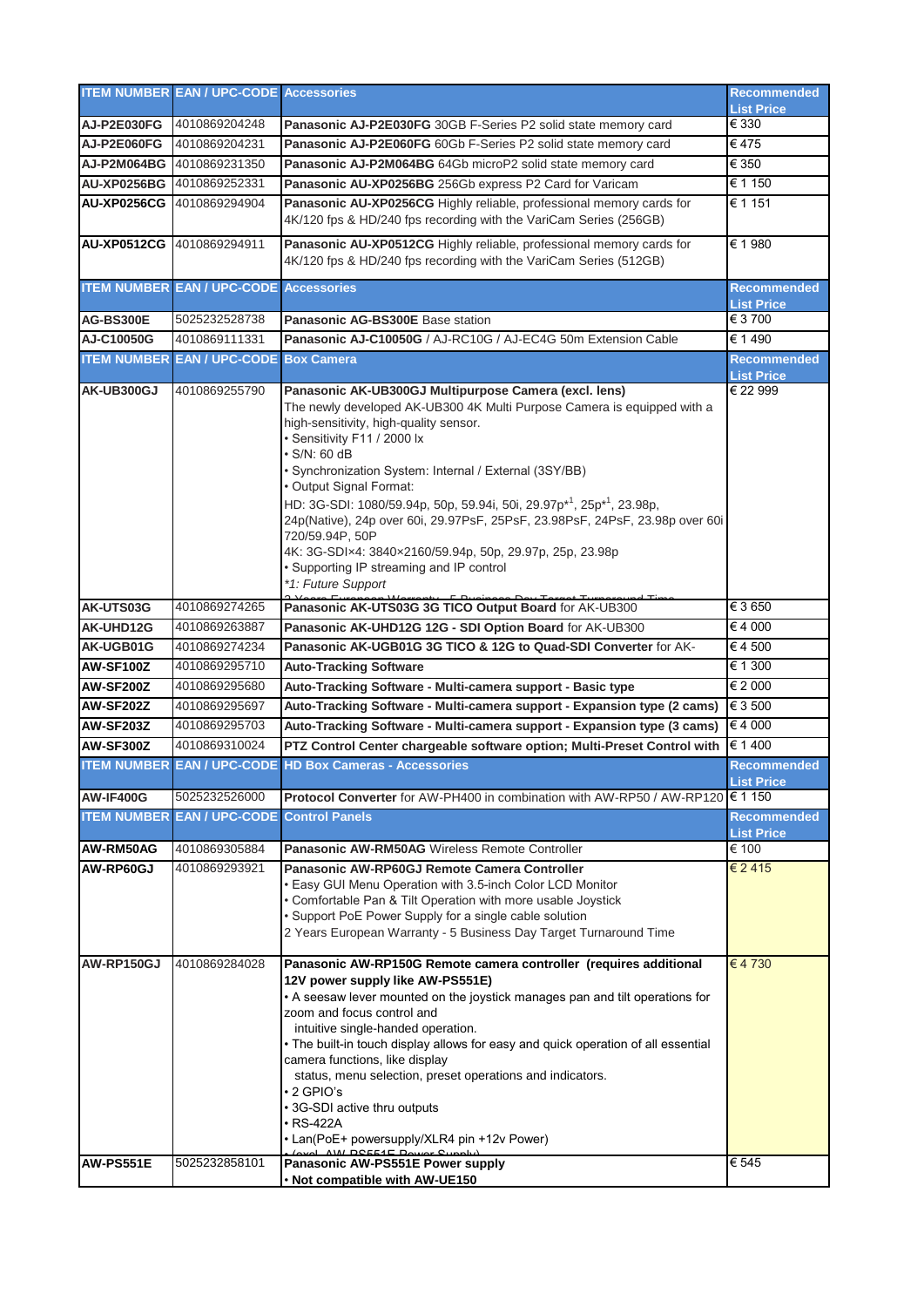|                   | <b>IDX-IA70AXLR 14010869289771</b>                          | The IA-70a is a 4-pin, single output 70W / 4,8A power supply.<br>• Universal AC100~240V input for worldwide operation.<br>• Adjustable 14.3V - 15.8V. Lightweight, rugged metal enclosure, built-in<br>carrying handle, adjustable output voltage and automatic overload protection.<br>• EU and UK mains cables included.<br>• IDX CA-4XLR XLR cable included (3 meters).<br>• Compatible with AW-UE150, AW-RP150, AW-RP120, AW-HR140, AK-UB300<br>and all products that have 12V / 4pin kind of power supply type (P2 shoulder<br>came Varicam                                                                                                                                                                                                                                                                                                                                                                   | € 363                       |
|-------------------|-------------------------------------------------------------|--------------------------------------------------------------------------------------------------------------------------------------------------------------------------------------------------------------------------------------------------------------------------------------------------------------------------------------------------------------------------------------------------------------------------------------------------------------------------------------------------------------------------------------------------------------------------------------------------------------------------------------------------------------------------------------------------------------------------------------------------------------------------------------------------------------------------------------------------------------------------------------------------------------------|-----------------------------|
| IDX-<br>IA200NXLR | 4010869310932<br><b>ITEM NUMBER EAN / UPC-CODE Switcher</b> | Power Supply 130W / 8,6A over 2 outputs. EU and UK mains cables included.<br>IDX CA-4XLR XLR cable included (3 meters)                                                                                                                                                                                                                                                                                                                                                                                                                                                                                                                                                                                                                                                                                                                                                                                             | € 665<br><b>Recommended</b> |
|                   |                                                             |                                                                                                                                                                                                                                                                                                                                                                                                                                                                                                                                                                                                                                                                                                                                                                                                                                                                                                                    | <b>List Price</b>           |
| AV-HLC100E        | 5025232882618                                               | Panasonic AV-HLC100E Live Streaming Production Center Video Input<br>• Total 8 input: 4x3G SDI + HDMI input + IP inputs (RTSP/NDI + Panasonic<br>PTZ Auto Detect (EasyIP)<br><b>Audio Input</b><br>SDI/IP Embedded<br>• 2x Balanced 1/4 Audio jack<br>• Mic input 1/8jack via CPU board<br><b>Video Output</b><br>• 1x HDMI<br>· 2x3G SDI output<br>• RTMP Streaming Output<br>• NDI Program & Preview outputs<br><b>Audio Output</b><br>• SDI/HDMI/NDI Embedded<br>• 2x Balanced 1/4 Audio jack (Line Level)<br>• 1/8Headphone Level jack<br>Video format<br>• 1080/59.94P (and 50P, 59.94i, 50i, 29.97P, 25P, 23.98P)<br>• 720/59.94P, 50P (and 29.97P, 25P, 23.98P)<br>Cross Conversion at Input (No Conversion between 60Hz-50Hz)<br>· Dissolve, WIPE, PinP, Title, Audio Control via GUI<br><b>PTZ Control</b><br>• 3D Joystick (PTZ Control by one hand)<br>• PST Store/Recall, Basic Camera control via GUI | € 12 500                    |
| AV-UHS500EJ       | 5025232939787                                               | <b>Compact Switcher for 4K(UHD) Live Production</b><br>• Multi Format UHD/3G/HD<br>• 12G I/O standard with Expandable I/O (Max. 16 Inputs / 15 Outputs)<br>• Low Latency (min 1 line/4K)<br>• Control Panasonic PTZ<br>• 2 independent Multi-viewer<br>• 5 Keyer with 2 x PinP and 2 x CKEY<br>• Flying Key (HD only)<br>• 4 ch of AUX bus with mix & Key (DSK assignable)<br>. 7" LCD with menu and monitor<br>• Clip Player & Still Store<br>• Shot memory/Event memory / Macro                                                                                                                                                                                                                                                                                                                                                                                                                                  | € 21 900                    |
| AV-UHS5M1G        | 4010869297189                                               | 12G-SDI input Option Board<br>• SDI x 4 Inputs with FS and converter<br>• 4K Up Conversion<br>• 2K Down Conversion<br>Color Space Conversion ST.2020 <-> Rec.709<br>• HDR Conversion HDR <-> SDR<br><b>Color Correction</b>                                                                                                                                                                                                                                                                                                                                                                                                                                                                                                                                                                                                                                                                                        | € 5 100                     |
| AV-UHS5M2G        | 4010869297196                                               | 12G-SDI output Option Board<br>• SDI x 4 Outputs with converter<br>• 2K Down Conversion<br>Color Space Conversion ST.2020 <-> Rec.709<br>• HDR Conversion HDR <-> SDR<br>Color Correction                                                                                                                                                                                                                                                                                                                                                                                                                                                                                                                                                                                                                                                                                                                          | € 5 100                     |
| AV-UHS5M3G        | 4010869297202                                               | <b>HDMI input Option Board</b><br>• HDMI x 3 Inputs with FS and Scaler<br>Color Space Conversion ST.2020 <-> Rec.709<br>HDR Conversion HDR <-> SDR                                                                                                                                                                                                                                                                                                                                                                                                                                                                                                                                                                                                                                                                                                                                                                 | € 5 100                     |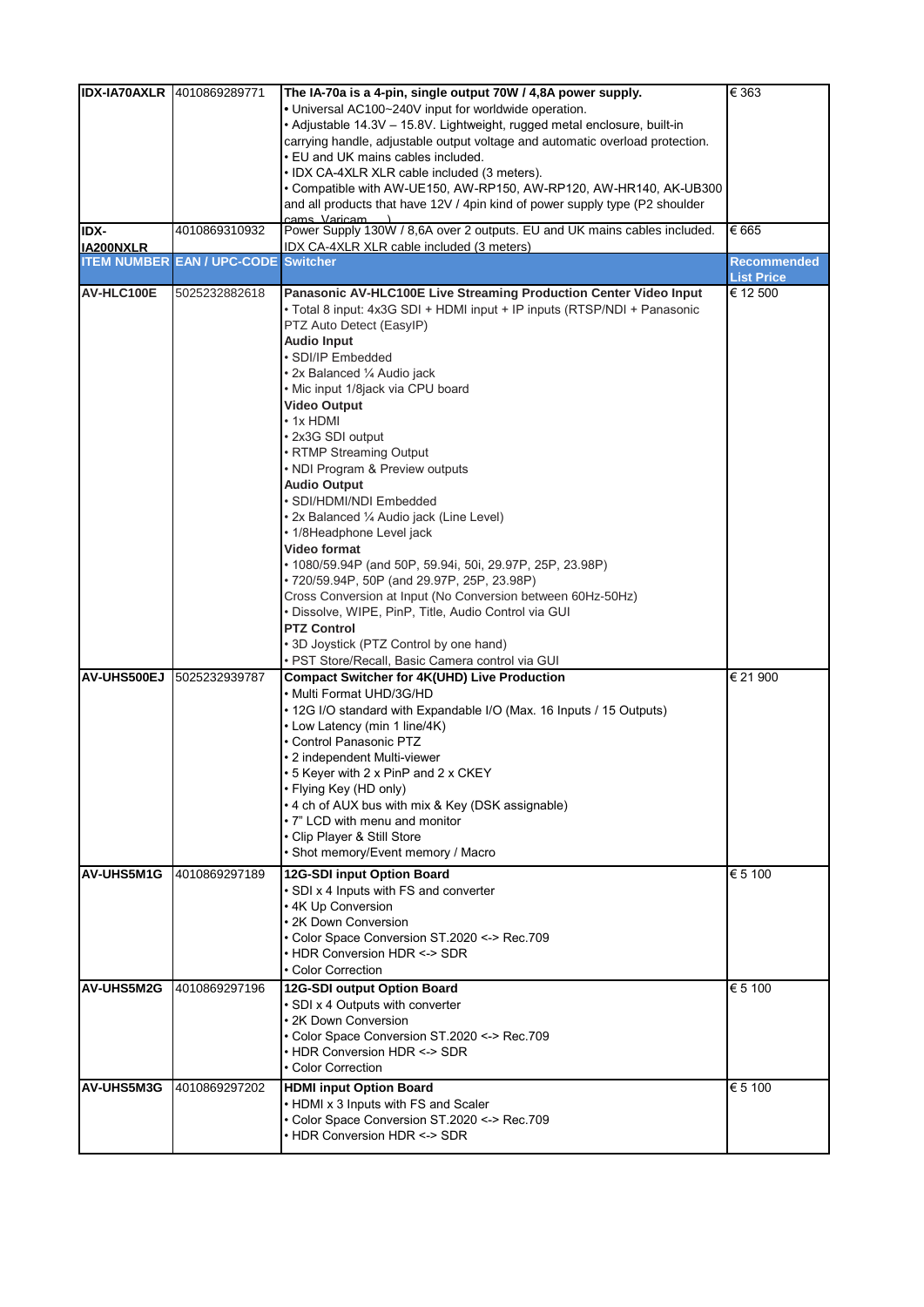| <b>AV-UHS5M4G</b> | 4010869297219                            | <b>HDMI output Option Board</b>                                                                  | € 5 100                          |
|-------------------|------------------------------------------|--------------------------------------------------------------------------------------------------|----------------------------------|
|                   |                                          | • HDMI x 3 Outputs with Scaler                                                                   |                                  |
|                   |                                          | Color Space Conversion ST.2020 <-> Rec.709                                                       |                                  |
|                   |                                          | • HDR Conversion HDR <-> SDR                                                                     |                                  |
|                   |                                          | · Color Correction                                                                               |                                  |
| <b>AV-UHS5M5G</b> | 4010869297226                            | <b>4K DVE Option</b>                                                                             | € 5 100                          |
| AV-UHS5M6G        | 4010869311144                            | <b>NDI I/F Unit</b>                                                                              | €4490                            |
|                   | <b>ITEM NUMBER EAN / UPC-CODE Mixers</b> |                                                                                                  | Recommended<br><b>List Price</b> |
| <b>AV-HS6000</b>  |                                          | Panasonic AV-HS6000 2 ME live switcher                                                           |                                  |
|                   |                                          | Even with its 3U compact size, the main unit is equipped with an abundance of                    |                                  |
|                   |                                          | inputs and outputs for great system integration that include 32 SDI and 2 DVI                    |                                  |
|                   |                                          | inputs plus 16 SDI outputs. To top it all off, 4 DVEs per ME enable diverse                      |                                  |
|                   |                                          | transitions when producing creative video in demanding fast paced situations                     |                                  |
|                   |                                          | • 32 inputs (DVI×2) and SDI×16 outputs; all inputs have built-in frame                           |                                  |
|                   |                                          | synchronizers                                                                                    |                                  |
|                   |                                          | • Color correctors are installed at 8 inputs and 4 outputs                                       |                                  |
|                   |                                          | • Up-converters at 4 inputs and down-converters are installed at 2 outputs                       |                                  |
|                   |                                          | • Equipped with 4 DVE and 2 DVE (2D) per ME to handle backgrounds and                            |                                  |
|                   |                                          | keys                                                                                             |                                  |
|                   |                                          | • AUX1 to AUX4 buses are equipped with MIX transitions                                           |                                  |
|                   |                                          | • Equipped with real-time high-quality chroma keying that employs Primatte <sup>®*</sup>         |                                  |
|                   |                                          | algorithms Standard 1 channel, expandable up to 4 channels                                       |                                  |
|                   |                                          | • 4 keyer per ME (total 8 channels) also capable of PinP<br>• 4 downstream and 4 upstream keyers |                                  |
|                   |                                          | • Equipped with 4 independent MultiViewer displays                                               |                                  |
|                   |                                          | · Single MultiViewer can display a maximum of 16 video sources                                   |                                  |
|                   |                                          | · Source names, tallies, audio level meters and safety markers are displayable                   |                                  |
|                   |                                          | • Web server function: The switcher can be set and operated via LAN                              |                                  |
|                   |                                          | connection                                                                                       |                                  |
|                   |                                          | • Shot, event and macro memory allow to preset and recall frequently used                        |                                  |
|                   |                                          | effects                                                                                          |                                  |
|                   |                                          | • Video clips and still images can be registered up to 4ch each, allowing them to                |                                  |
|                   |                                          | be easily used for CG wipes                                                                      |                                  |
|                   |                                          | • Plug-in software, external device control capability can be added in                           |                                  |
| AV-HS60U2E        | 5025232785957                            | Panasonic AV-HS60U2E Main Frame (Dual Power)                                                     | € 15 000                         |
|                   |                                          | 2 Years European Warranty - 5 Business Day Target Turnaround Time                                |                                  |
| AV-HS60C2E        | 5025232785971                            | Panasonic AV-HS60C2E Control Panel (Dual Power) Large version                                    | € 20 000                         |
|                   |                                          | 2 Years European Warranty - 5 Business Day Target Turnaround Time                                |                                  |
| AV-HS60C3G        | 885170194250                             | Panasonic AV-HS60C3G Menu Panel (LCD Touch screen)                                               | €4 000                           |
|                   |                                          | • 10,1-type LCD Touch Panel; WXGA 1280 x 800                                                     |                                  |
|                   |                                          | 2 Years European Warranty - 5 Business Day Target Turnaround Time                                |                                  |
| AV-HS60C4E        | 5025232834242                            | Panasonic AV-HS60C4E Compact Control Panel (Redundant Power                                      | € 20 000                         |
|                   |                                          | <b>Supply Model) Small version</b>                                                               |                                  |
| AV-SFU60Z         | 4010869297646                            | Panasonic AV-SFU60Z Chromakey License (software + key)* - Nontangible   € 1 350                  |                                  |
|                   |                                          | (Email) version                                                                                  |                                  |
|                   |                                          | · maximum 3 licenses can be added                                                                |                                  |
| AV-HS60D1G        | 4010869242813                            | *Available in V2.00.00 or higher<br>Panasonic AV-HS60D1G Internal Storage Option (SSD)           | € 2 000                          |
|                   |                                          | · non-volatile internal storage                                                                  |                                  |
|                   |                                          | Software version 1.0: max. 48 stills and 48 clips (SD: 40s; HD: 20s)                             |                                  |
|                   |                                          | Software version 2.0: max. 81 stills and 81 clips (SD: 60s; HD: 30s)                             |                                  |
|                   |                                          | · max. 100 project files                                                                         |                                  |
|                   |                                          | 2 Years European Warranty - 5 Business Day Target Turnaround Time                                |                                  |
|                   |                                          |                                                                                                  |                                  |
|                   |                                          | ITEM NUMBER EAN / UPC-CODE Studio Camera AK-HC3900 and accessories                               | Recommended                      |
|                   |                                          |                                                                                                  | <b>List Price</b>                |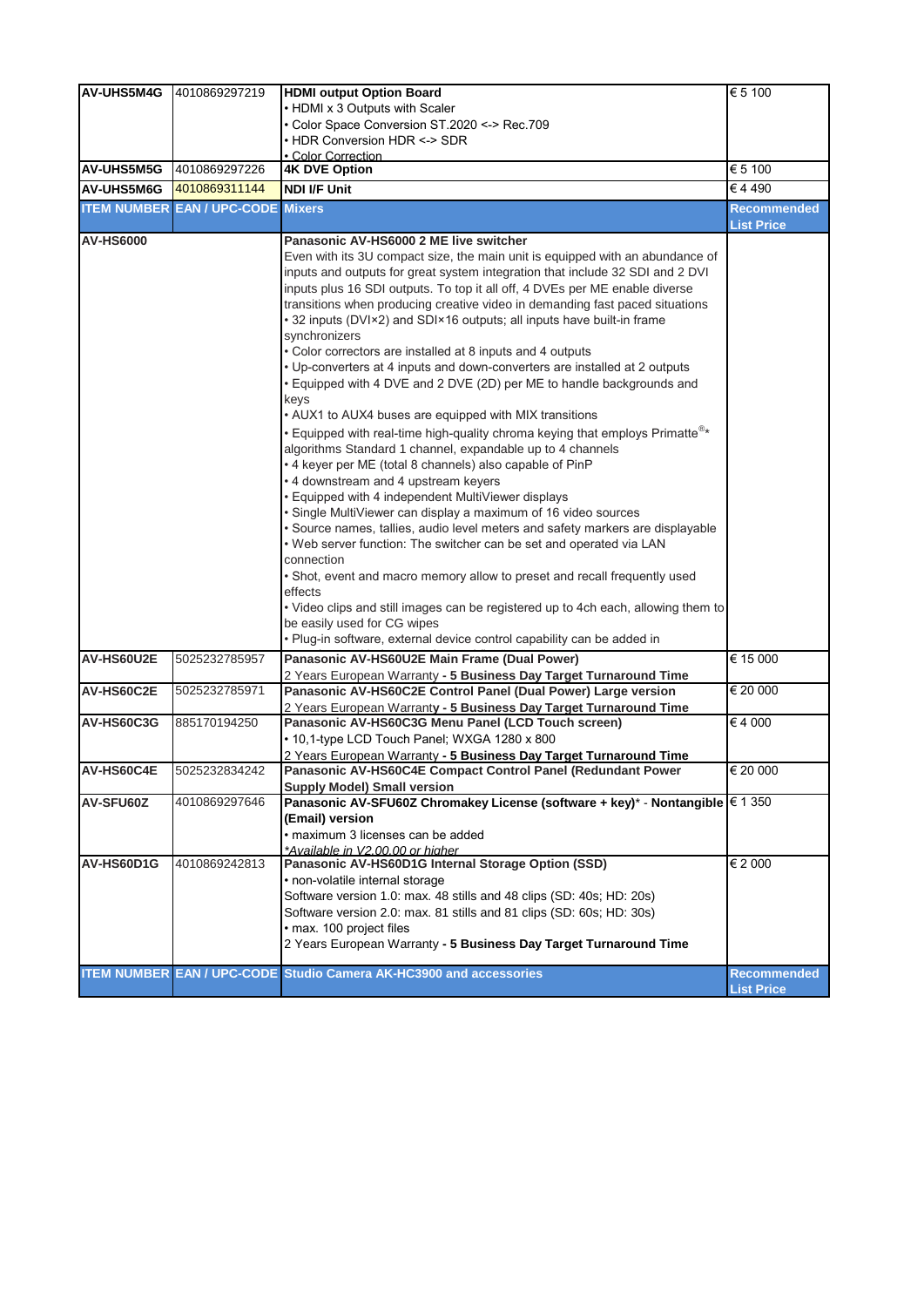| AK-                     | 4010869302951 | Panasonic AK-HC3900GSJ Multi-Format Studio Camera                                                                                                                                                                                                                                                                                                                                                                                                                                                                                                                                                                                                                                                                                                                                                                                                                                                                                                                                                                                                                                                                                                                                                                                                                                                                                                                                                                                                                                                                                                                                                                                                                                                                                                                                                                                                                                                                                                                                                                                                                                                                                                                                                                                                                            | € 15 300                                |
|-------------------------|---------------|------------------------------------------------------------------------------------------------------------------------------------------------------------------------------------------------------------------------------------------------------------------------------------------------------------------------------------------------------------------------------------------------------------------------------------------------------------------------------------------------------------------------------------------------------------------------------------------------------------------------------------------------------------------------------------------------------------------------------------------------------------------------------------------------------------------------------------------------------------------------------------------------------------------------------------------------------------------------------------------------------------------------------------------------------------------------------------------------------------------------------------------------------------------------------------------------------------------------------------------------------------------------------------------------------------------------------------------------------------------------------------------------------------------------------------------------------------------------------------------------------------------------------------------------------------------------------------------------------------------------------------------------------------------------------------------------------------------------------------------------------------------------------------------------------------------------------------------------------------------------------------------------------------------------------------------------------------------------------------------------------------------------------------------------------------------------------------------------------------------------------------------------------------------------------------------------------------------------------------------------------------------------------|-----------------------------------------|
| <b>HC3900GSJ</b>        |               | The AK-HC3900GJ/HC3900GSJ studio camera is designed for broadcasting,<br>event and is equipped with a large sensor for high sensitivity and video quality.<br>By combining with AK-HCU250PJ/PSJ/ HCU250EJ/ESJ Camera Control Unit<br>(CCU) and the AK-HRP250GJ Remote Operation Panel (ROP), it is possible to<br>construct a long-distance optical Fiber transmission studio camera system at<br>low cost.<br>The cost-effective AK-HC3900 1080p HDR studio camera system, which will be<br>upgradable to native 4K 60p/50p is ideal for broadcast, education and corporate<br>markets.<br>Equipped with a large sensor for high-quality video production<br>The AK-HC3900GJ/GSJ captures its raw image from an internal 4K imaging<br>system to deliver its stunning HD HDR images with ITU-R BT.2020 wide colour<br>space. The Internal 4K capture also means that the future optional 4K system<br>upgrade to 4K 60p/50p production with native 4K video and 2000TV horizontal                                                                                                                                                                                                                                                                                                                                                                                                                                                                                                                                                                                                                                                                                                                                                                                                                                                                                                                                                                                                                                                                                                                                                                                                                                                                                           |                                         |
|                         |               | resolution.<br>The AK-HC3900 camera system includes a full simultaneous HDR/SDR feature<br>set, expanded multi-format capability (1080: 59.94p, 50p, 59.94i, 50i, 29.97PsF,<br>25PsF, 23.98PsF; 720: 59.94p/50p) and a future upgrade option. The AK-<br>HC3900 achieves a high sensitivity of F10 at 59.94Hz (2,000 lx) and a S/N ratio<br>of 62 dB. The camera offers a built-in motorised ND filter.<br>The new cost effective AK-HCU250 camera control unit (CCU), in combination                                                                                                                                                                                                                                                                                                                                                                                                                                                                                                                                                                                                                                                                                                                                                                                                                                                                                                                                                                                                                                                                                                                                                                                                                                                                                                                                                                                                                                                                                                                                                                                                                                                                                                                                                                                        |                                         |
|                         |               | with the new AK-HRP250 remote operation panel (ROP), will connect the high-                                                                                                                                                                                                                                                                                                                                                                                                                                                                                                                                                                                                                                                                                                                                                                                                                                                                                                                                                                                                                                                                                                                                                                                                                                                                                                                                                                                                                                                                                                                                                                                                                                                                                                                                                                                                                                                                                                                                                                                                                                                                                                                                                                                                  |                                         |
| AK-                     | 5025232941636 | Panasonic AK-HCU250ESJ Camera Control Unit                                                                                                                                                                                                                                                                                                                                                                                                                                                                                                                                                                                                                                                                                                                                                                                                                                                                                                                                                                                                                                                                                                                                                                                                                                                                                                                                                                                                                                                                                                                                                                                                                                                                                                                                                                                                                                                                                                                                                                                                                                                                                                                                                                                                                                   | € 7 900                                 |
| AK-HRP250GJ             | 4010869302975 | Panasonic AK-HRP250GJ Remote Operational Panel<br>2 Years European Warranty - 5 Business Day Target Turnaround Time                                                                                                                                                                                                                                                                                                                                                                                                                                                                                                                                                                                                                                                                                                                                                                                                                                                                                                                                                                                                                                                                                                                                                                                                                                                                                                                                                                                                                                                                                                                                                                                                                                                                                                                                                                                                                                                                                                                                                                                                                                                                                                                                                          | € 1700                                  |
| AK-HVF75GJ              | 4010869294935 | Panasonic AK-HVF75GJ 7                                                                                                                                                                                                                                                                                                                                                                                                                                                                                                                                                                                                                                                                                                                                                                                                                                                                                                                                                                                                                                                                                                                                                                                                                                                                                                                                                                                                                                                                                                                                                                                                                                                                                                                                                                                                                                                                                                                                                                                                                                                                                                                                                                                                                                                       | €4 000                                  |
| AK-                     | 885170260603  | Panasonic AK-MSU1000 Master Setup Unit                                                                                                                                                                                                                                                                                                                                                                                                                                                                                                                                                                                                                                                                                                                                                                                                                                                                                                                                                                                                                                                                                                                                                                                                                                                                                                                                                                                                                                                                                                                                                                                                                                                                                                                                                                                                                                                                                                                                                                                                                                                                                                                                                                                                                                       | € 15 500                                |
| <b>MSU1000GJ</b>        |               | Large scale 7-type color LCD Touch Panel<br>• Master control of precise camera settings for the entire camera system<br>Serial & IP control (6x serial and up to 99 cameras by IP)<br>Camera/CCU Information Output (1080i)<br>• HD SDI Input (Monitoring, 1080i)                                                                                                                                                                                                                                                                                                                                                                                                                                                                                                                                                                                                                                                                                                                                                                                                                                                                                                                                                                                                                                                                                                                                                                                                                                                                                                                                                                                                                                                                                                                                                                                                                                                                                                                                                                                                                                                                                                                                                                                                            |                                         |
| AK-HUC01G               | 4010869306935 | Panasonic AK-HUC01G - HCU250 4K Upgrade Option Board (12G-SDI)<br>• Interface kit for AK-HC3900                                                                                                                                                                                                                                                                                                                                                                                                                                                                                                                                                                                                                                                                                                                                                                                                                                                                                                                                                                                                                                                                                                                                                                                                                                                                                                                                                                                                                                                                                                                                                                                                                                                                                                                                                                                                                                                                                                                                                                                                                                                                                                                                                                              | € 5 150                                 |
|                         |               | ITEM NUMBER EAN / UPC-CODE HD Studio Handy Camera AK-HC5000 and accessories                                                                                                                                                                                                                                                                                                                                                                                                                                                                                                                                                                                                                                                                                                                                                                                                                                                                                                                                                                                                                                                                                                                                                                                                                                                                                                                                                                                                                                                                                                                                                                                                                                                                                                                                                                                                                                                                                                                                                                                                                                                                                                                                                                                                  | <b>Recommended</b><br><b>List Price</b> |
| AK-<br><b>HC5000GSJ</b> | 4010869234566 | Panasonic AK-HC5000GSJ HD Studio Handy Camera (LEMO connector<br>model)<br>The AK-HC5000 Series HD Studio Handy Camera is a broadcast-use camera<br>equipped with a newly developed 2/3-inch 3MOS sensor wthat achieves high<br>sensitivity and an excellent S/N ratio. While including functions<br>appreciated in the conventional model such as DRS and CineGamma, the AK-<br>HC5000 Series adds new features such as focus assist, flash band<br>compensation, and skew reduction which is realized through high-speed<br>readout from the MOS sensor. There are additional functions to improve<br>shooting experience including enhanced shockless gain<br>(-3 dB to 36 dB), a user gamma function, black gamma correction according to<br>the pedestal setting, multi-step DNR and easy matrix adjustment.<br>AK-HC5000 Series achieves excellent image quality and operability. When<br>used with AK-UCU500 Camera Control Unit, it is capable of 1080/60p, 240p<br>image output and high-image-quality uncompressed long-distance<br>transmission. The AK-HRP1000/HRP1005 Remote Operation Panel equipped<br>with a color LCD to provide visibility of the display for smooth control. The<br>camera and camera control unit can be connected for approximately 2,000-<br>meter long-distance transmission of video signals when power is supplied from<br>the camera control unit. The remote operation panel<br>and the camera can be connected using dedicated cable. In addition, there is a<br>plan to support IP connection using LAN-cable. The AK-HVF100 9-inches (230<br>mm) LCD color view finder has also been newly developed equipped with a<br>large display and diverse functions such as focus assist. Overall, this system<br>offers superior cost performance with respect to both operability and ease of<br>use.<br>• Sensitivity F11 (2000 lx) and an excellent S/N ratio of 60 dB<br>• Supported Format (from Camera)<br>HD: 1080/59.94p, 50p, 59.94i, 50i, 29.97PsF, 25PsF, 23.98p over 59.94i<br>• Equipped with a CAC (Chromatic Aberration Compensation) function capable<br>of correcting even slight chromatic aberration at the lens periphery <sup>1</sup><br>The DRS (Dynamic Range Stretch) function suppresses blocked shadows and | € 29 300                                |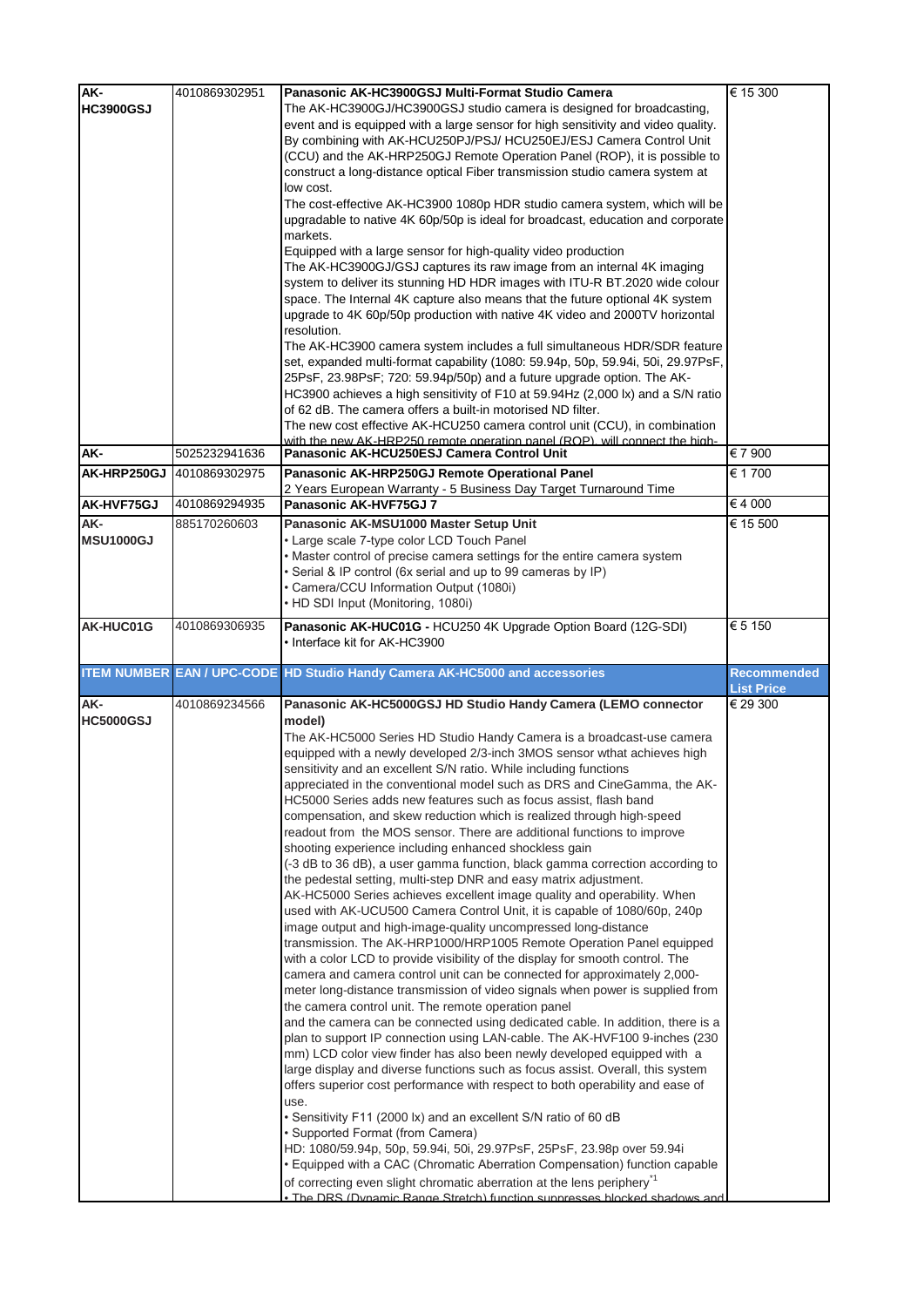| AK-                                          | 5025232832897 | Panasonic AK-UCU500ESJ Camera Control Unit (LEMO connector model)                                                                                               | € 13 000                    |
|----------------------------------------------|---------------|-----------------------------------------------------------------------------------------------------------------------------------------------------------------|-----------------------------|
| UCU500ESJ<br>AK-                             | 4010869309165 | 3 Years European Warranty - 5 Business Day Target Turnaround Time<br>Panasonic AK-HRP1010GJ Remote Operation Panel                                              | €4850                       |
|                                              |               | 3 Years European Warranty - 5 Business Day Target Turnaround Time                                                                                               |                             |
| <b>HRP1010GJ</b><br>AK-                      | 5025232914364 | Panasonic AK-HRP1015GJ Remote Operation Panel (type GV)                                                                                                         | €4850                       |
| <b>HRP1015GJ</b>                             |               | 3 Years European Warranty - 5 Business Day Target Turnaround Time                                                                                               |                             |
| AK-HVF100GJ                                  | 885170260559  | Panasonic AK-HVF100GJ 22.9 cm (9 inches) LCD Color Viewfinder                                                                                                   | € 8 700                     |
|                                              |               | 3 Years European Warranty - 5 Business Day Target Turnaround Time                                                                                               |                             |
| AK-HBU500GJ                                  | 4010869204521 | Panasonic AK-HBU500GJ Build-up Unit / Cradle / Lens support type C                                                                                              | € 18 400                    |
| AK-                                          | 885170260603  |                                                                                                                                                                 |                             |
| <b>MSU1000GJ</b>                             |               | Panasonic AK-MSU1000 Master Setup Unit<br>• Large scale 7-type color LCD Touch Panel                                                                            | € 15 500                    |
|                                              |               | Master control of precise camera settings for the entire camera system                                                                                          |                             |
|                                              |               | Serial & IP control (6x serial and up to 99 cameras by IP)                                                                                                      |                             |
|                                              |               | Camera/CCU Information Output (1080i)                                                                                                                           |                             |
|                                              |               | HD SDI Input (Monitoring, 1080i)                                                                                                                                |                             |
|                                              |               |                                                                                                                                                                 |                             |
|                                              |               | ITEM NUMBER EAN / UPC-CODE 4K Studio Handy Camera AK-UC3300 and accessories                                                                                     | <b>Recommended</b>          |
|                                              |               |                                                                                                                                                                 | <b>List Price</b>           |
| AK-                                          | 4010869302982 | Panasonic AK-UC3300GSJ 4K Studio Camera (LEMO connector model)                                                                                                  | € 24 000                    |
| <b>UC3300GSJ</b>                             |               | The AK-UC3300, a 4K Studio Camera system equipped with a large S35mm                                                                                            |                             |
|                                              |               | MOS 4K sensor to deliver high quality video. Ideal for a variety of production                                                                                  |                             |
|                                              |               | applications, such as broadcast studio, live events and eSports.                                                                                                |                             |
|                                              |               | 4K video output with horizontal resolution of 2,000 TV lines, thanks to large 11-                                                                               |                             |
|                                              |               | megapixel sensor.                                                                                                                                               |                             |
|                                              |               | Supports 1/100 second high-speed reading to control rolling shutter distortion.                                                                                 |                             |
|                                              |               | Supports High Dynamic Range (HDR) and ITU-R BT.2020 wide color                                                                                                  |                             |
|                                              |               | range.(with AK-UCU600 connected)                                                                                                                                |                             |
|                                              |               | Supports HD Hi-Speed mode (2x). (with AK-UCU600 connected)                                                                                                      |                             |
|                                              |               | 12G-SDI output/ TICO over SDI output /(with AK-UCU600 connected). SMPTE<br>ST2110 supported with optional(with AK-NP600).                                       |                             |
|                                              |               |                                                                                                                                                                 |                             |
| AK-                                          | 5025232883530 | Panasonic AK-UCU600ESJ Camera Control Unit (LEMO connector model)                                                                                               | € 16 000                    |
| UCU600ESJ                                    |               | This CCU supports the uncompressed 12G-SDI output that is needed in the 4K                                                                                      |                             |
|                                              |               | age and enables 4K video to be transferred with one cable. Light compression<br>technology called TICO*1 is also used, enabling 4K video to be sent by 3G-SDI   |                             |
|                                              |               | without losing video quality, so that the current HD infrastructure can be used in                                                                              |                             |
|                                              |               | 4K systems. The CCU supports ST2110 by utilizing the option board AK-                                                                                           |                             |
|                                              |               | NP600G. Parallel output of SDR and HDR content is also supported.                                                                                               |                             |
|                                              |               | *1: A codec developed by intoPIX. Stands for "Tiny Codec".                                                                                                      |                             |
|                                              |               |                                                                                                                                                                 |                             |
| AK-                                          | 4010869309165 | Panasonic AK-HRP1010GJ Remote Operation Panel                                                                                                                   | €4850                       |
| <b>HRP1010GJ</b>                             | 5025232914364 | 3 Years European Warranty - 5 Business Day Target Turnaround Time<br>Panasonic AK-HRP1015GJ Remote Operation Panel (type GV)                                    | €4850                       |
| AK-                                          |               |                                                                                                                                                                 |                             |
| <b>HRP1015GJ</b><br>AK-HVF100GJ 885170260559 |               | 3 Years European Warranty - 5 Business Day Target Turnaround Time<br>Panasonic AK-HVF100GJ 22.9 cm (9 inches) LCD Color Viewfinder                              | $\overline{\epsilon}$ 8 700 |
|                                              |               | 3 Years European Warranty - 5 Business Day Target Turnaround Time                                                                                               |                             |
| AK-                                          | 885170260603  | Panasonic AK-MSU1000GJ Master Setup Unit                                                                                                                        | € 15 500                    |
| <b>MSU1000GJ</b>                             |               | · Large scale 7-type color LCD Touch Panel                                                                                                                      |                             |
|                                              |               | Master control of precise camera settings for the entire camera system                                                                                          |                             |
|                                              |               | Serial & IP control (6x serial and up to 99 cameras by IP)                                                                                                      |                             |
|                                              |               | • Camera/CCU Information Output (1080i)                                                                                                                         |                             |
|                                              |               | • HD SDI Input (Monitoring, 1080i)                                                                                                                              |                             |
|                                              |               | ITEM NUMBER EAN / UPC-CODE 4K Studio Handy Camera AK-UC4000 and accessories                                                                                     | Recommended                 |
|                                              |               |                                                                                                                                                                 | <b>List Price</b>           |
| AK-                                          | 4010869272940 | Panasonic AK-UC4000GSJ 4K Studio Handy Camera (LEMO connector                                                                                                   | € 30 000                    |
| <b>UC4000GSJ</b>                             |               | model)                                                                                                                                                          |                             |
|                                              |               | A 4K studio camera with a newly developed large 4.4K sensor. This camera                                                                                        |                             |
|                                              |               | offers the high video quality that is only possible with a large sensor, along with                                                                             |                             |
|                                              |               | a wide range of 4K acquisition with the latest functions such as HDR (HLG),                                                                                     |                             |
|                                              |               | BT.2020 and high-speed shooting. The camera system keeps up with                                                                                                |                             |
|                                              |               | diversifying features such as 12G-SDI, TICO*1, over SDI (4K over 3G-SDI)                                                                                        |                             |
|                                              |               | output and ST2110, making it suitable not only for studio production but for a                                                                                  |                             |
|                                              |               | wide range of operations such as sports and events. With high video quality and<br>a system that can be adapted to various situations, this camera provides the |                             |
|                                              |               |                                                                                                                                                                 |                             |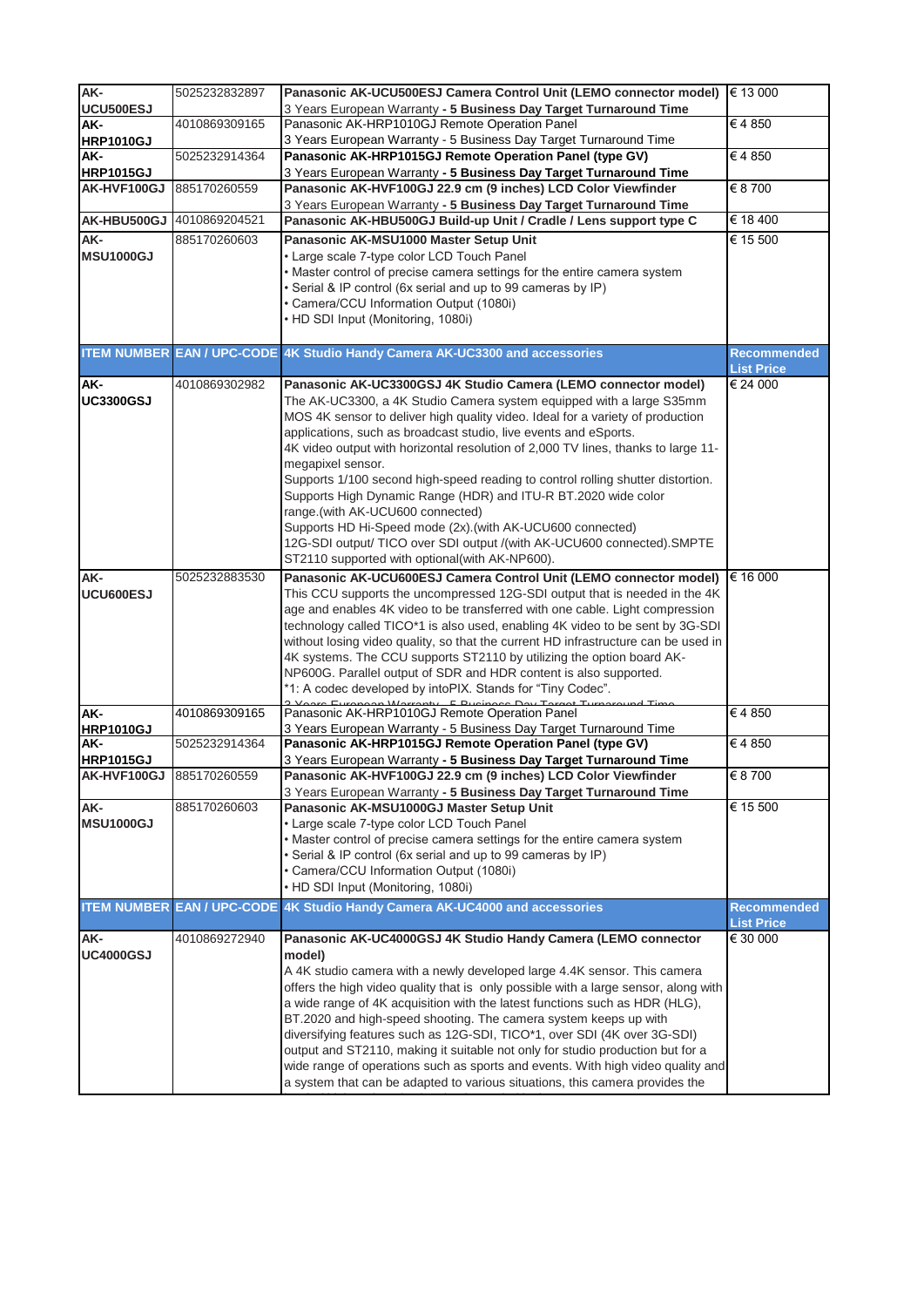| AK-                     | 5025232883530                                      | Panasonic AK-UCU600ESJ Camera Control Unit (LEMO connector model)   € 16 000                                                        |                                         |
|-------------------------|----------------------------------------------------|-------------------------------------------------------------------------------------------------------------------------------------|-----------------------------------------|
| UCU600ESJ               |                                                    | This CCU supports the uncompressed 12G-SDI output that is needed in the 4K                                                          |                                         |
|                         |                                                    | age and enables 4K video to be transferred with one cable. Light compression                                                        |                                         |
|                         |                                                    | technology called TICO*1 is also used, enabling 4K video to be sent by 3G-SDI                                                       |                                         |
|                         |                                                    | without losing video quality, so that the current HD infrastructure can be used in                                                  |                                         |
|                         |                                                    | 4K systems. The CCU supports ST2110 by utilizing the option board AK-                                                               |                                         |
|                         |                                                    | NP600G. Parallel output of SDR and HDR content is also supported.                                                                   |                                         |
|                         |                                                    | *1: A codec developed by intoPIX. Stands for "Tiny Codec".<br>European Warranty - 5 Rusiness Day Target Tu                          |                                         |
| AK-NP600G               | 4010869285339                                      | ST2110 option board for UC4000 and UCU600 configuration<br>3 Years European Warranty - 5 Business Day Target Turnaround Time        | € 11 000                                |
| AK-                     | 4010869309165                                      | Panasonic AK-HRP1010GJ Remote Operation Panel                                                                                       | €4850                                   |
| <b>HRP1010GJ</b>        |                                                    | 3 Years European Warranty - 5 Business Day Target Turnaround Time                                                                   |                                         |
| AK-                     | 5025232914364                                      | Panasonic AK-HRP1015GJ Remote Operation Panel (type GV)                                                                             | €4850                                   |
| <b>HRP1015GJ</b>        |                                                    | 3 Years European Warranty - 5 Business Day Target Turnaround Time<br>Panasonic AK-HVF100GJ 22.9 cm (9 inches) LCD Color Viewfinder  |                                         |
| AK-HVF100GJ             | 885170260559<br>4010869204521                      |                                                                                                                                     | € 8 700<br>€ 18 400                     |
| <b>AK-HBU500GJ</b>      | 885170260603                                       | Panasonic AK-HBU500GJ Build-up Unit / Cradle / Lens support type C                                                                  | € 15 500                                |
| AK-<br><b>MSU1000GJ</b> |                                                    | Panasonic AK-MSU1000GJ Master Setup Unit<br>• Large scale 7-type color LCD Touch Panel                                              |                                         |
|                         |                                                    | • Master control of precise camera settings for the entire camera system                                                            |                                         |
|                         |                                                    | · Serial & IP control (6x serial and up to 99 cameras by IP)                                                                        |                                         |
|                         |                                                    | • Camera/CCU Information Output (1080i)                                                                                             |                                         |
|                         |                                                    | • HD SDI Input (Monitoring, 1080i)                                                                                                  |                                         |
|                         |                                                    | <b>ITEM NUMBER EAN / UPC-CODE 8K ROI (Region of Interest) systems</b>                                                               | <b>Recommended</b><br><b>List Price</b> |
| AK-SHB800GJ             | 5025232896936                                      | Panasonic AK-SHB800GJ - 8K ROI (Region of Interest) Multi purpose camera                                                            | € 54 000                                |
|                         |                                                    | • Wide-angle & High quality image                                                                                                   |                                         |
|                         |                                                    | • Various output formats supported                                                                                                  |                                         |
|                         |                                                    | • Auto correction of wide-angle lens distortion                                                                                     |                                         |
|                         |                                                    | • Continuous evolution of software                                                                                                  |                                         |
|                         |                                                    | · Simple operation using an intuitive software GUI<br>3 Years European Warranty - 5 Business Day Target Turnaround Time             |                                         |
|                         |                                                    |                                                                                                                                     |                                         |
| AK-SHU800EJ             | 5025232896950                                      | Image Processing Unit                                                                                                               | € 66 000                                |
| AK-SFC101Z              | 4010869294850<br><b>ITEM NUMBER EAN / UPC-CODE</b> | SOFTWARE KEY / FRAMING CONTROL SOFTWARE<br><b>KST Studio camera accessories</b>                                                     | € 10 000                                |
|                         |                                                    |                                                                                                                                     | <b>Recommended</b><br><b>List Price</b> |
| <b>KST-LST1</b>         | 4010869270281                                      | Long sun tube for AK-HVF100                                                                                                         | € 950                                   |
| <b>KST-RDC1</b>         | 4010869270298                                      | Rain/dust cover for UC3000/4000/HC5000                                                                                              | € 1 450                                 |
| <b>KST-VFB1-SL</b>      | 4010869287784                                      | VF bracket (left/right side; front; reverse) for SHAN-TM700 use                                                                     | € 2 650                                 |
| <b>KST-VFB1-LL</b>      | 4010869287777                                      | VF bracket (left/right side; front; reverse) for AK-HBU500 use                                                                      | € 3 350                                 |
| <b>KST-LLADC1</b>       | 4010869270311                                      | AK-HBU500 lens dust cover                                                                                                           | € 500                                   |
| KST-SHL1                | 4010869270328                                      | Script holder with light                                                                                                            | € 580                                   |
| <b>KST-VFEXTC2</b>      | 4010869287913                                      | Viewfinder Extension Cable                                                                                                          | € 1 286                                 |
|                         |                                                    | <b>ITEM NUMBER EAN / UPC-CODE Extended Warranty</b>                                                                                 | <b>Recommended</b>                      |
| AG-                     | 4010869256834                                      | 2 Years European Warranty Extension for AG-AC30 Models                                                                              | <b>List Price</b><br>€ 100              |
| AG-                     | 4010869251846                                      | 2 Years European Warranty Extension for AG-AC8 Models                                                                               | € 100                                   |
| AG-                     | 4010869297417                                      | 2 Years European Warranty Extension for AG-CX10ES                                                                                   | € 130                                   |
| AG-                     | 4010869285926                                      | 2 Years European Warranty Extension for AG-CX350 Models (AG-CX350EJ)                                                                | € 245                                   |
|                         |                                                    | 2 Years European Warranty Extension for AU-VCVF2G & AU-VCVF20G                                                                      |                                         |
| AU-                     | 4010869285919                                      |                                                                                                                                     | € 360                                   |
| AG-                     | 4010869205610                                      | 2 Years European Warranty Extension for AG-DVX200 Models                                                                            | € 300                                   |
| AG-                     | 4010869270519                                      | 2 Years European Warranty Extension for AG-UCK20GJ                                                                                  | € 125                                   |
| AG-                     | 4010869270626                                      | 2 Years European Warranty Extension for AG-UMR20EJ                                                                                  | € 155                                   |
| AG-                     | 4010869256872                                      | 2 Years European Warranty Extension for AG-UX180 Models                                                                             | € 210                                   |
|                         |                                                    |                                                                                                                                     |                                         |
|                         | AG-UX905YWV 4010869256865                          | 2 Years European Warranty Extension for AG-UX90 Models                                                                              | € 160                                   |
| AG-                     | 4010869294294                                      | 3 year warranty extension for AG-CVF15                                                                                              | € 165                                   |
| AJ-                     | 4010869302272                                      | 1 Year Warranty Extension for AJ-CVF25GJ                                                                                            | € 60                                    |
| AJ-                     | 4010869302289                                      | 2 Years Warranty Extension for AJ-CVF25GJ                                                                                           | € 85                                    |
| AJ-                     | 4010869287739                                      | 1 Year Warranty Extension for AJ-CVF50GJ                                                                                            | € 70                                    |
| AJ-                     | 4010869278492                                      | 2 Years Warranty Extension for AJ-CVF50GJ                                                                                           | € 105                                   |
| AJ-                     | 4010869303576                                      | 1 year Warranty Extension for Viewfinder                                                                                            | €85                                     |
| AJ-                     | 4010869303583                                      | 2 years Warranty Extension for Viewfinder                                                                                           | € 125                                   |
| AK-                     | 4010869284493                                      | 1 Year Warranty Extension for AK-HRP1000GJ / AK-HRP1005GJ / AK-<br>2 Years Warranty Extension for AK-HRP1000GJ / AK-HRP1005GJ / AK- | € 70<br>€ 105                           |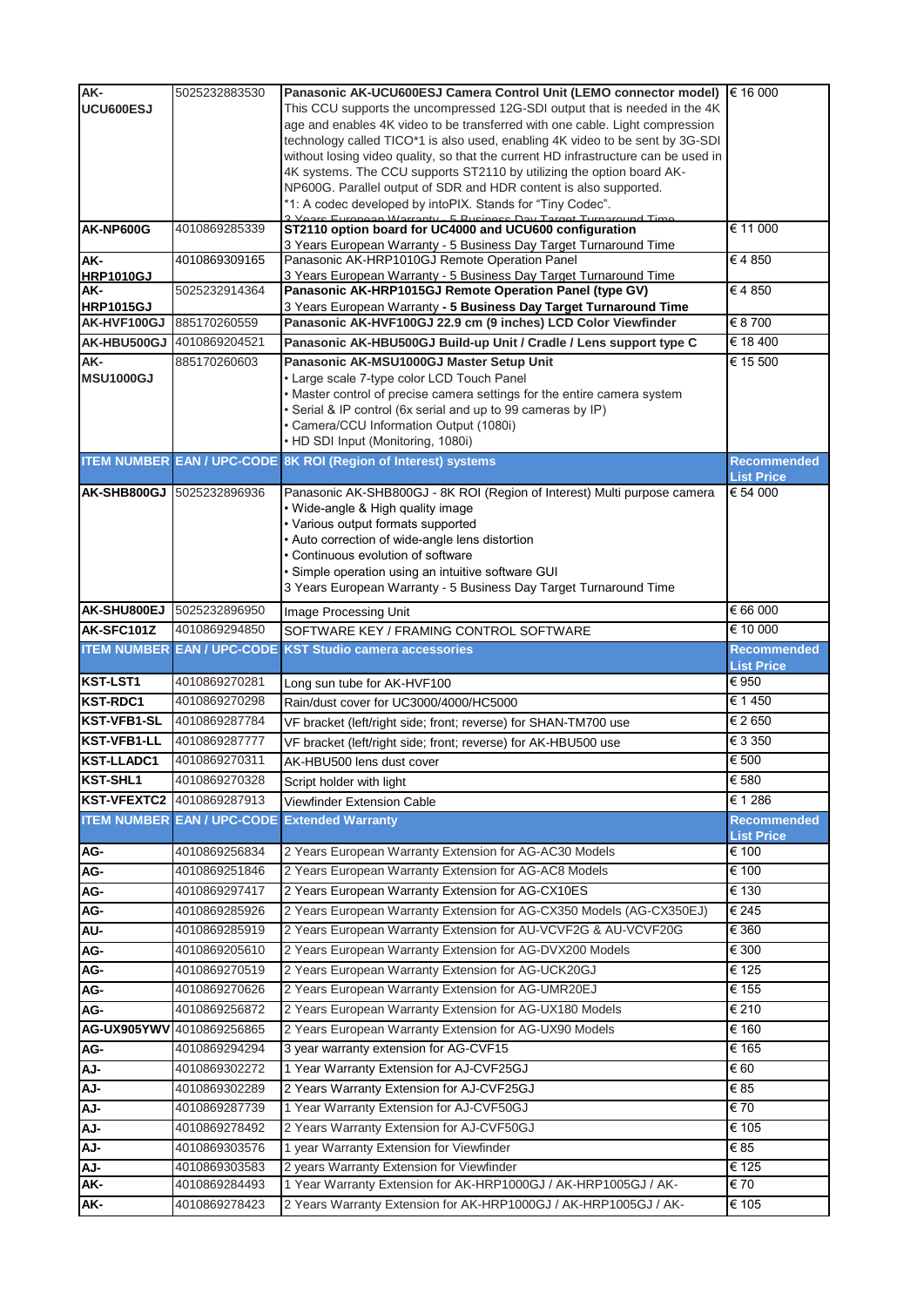| AK-        | 4010869296489                  | Extension warranty $2 + 3$ years for AK-HRP200                                                             | € 140                             |
|------------|--------------------------------|------------------------------------------------------------------------------------------------------------|-----------------------------------|
| AK-        | 4010869303736                  | 1 year Warranty Extension for Remote Operation Panel                                                       | € 32                              |
| AK-        | 4010869303637                  | 2 years Warranty Extension for Remote Operation Panel                                                      | €47                               |
| AK-        | 4010869303644                  | 1 year Warranty Extension for Viewfinder                                                                   | € 55                              |
| AK-        | 4010869303651                  | 2 years Warranty Extension for Viewfinder                                                                  | € 82                              |
| AK-        | 4010869284523                  | 1 Year Warranty Extension for AK-HVF100GJ                                                                  | € 120                             |
| AK-        | 4010869278485                  | 2 Years Warranty Extension for AK-HVF100GJ                                                                 | € 175                             |
| AK-        | 4010869287722                  | 1 Year Warranty Extension for AK-MSU1000GJ                                                                 | $\overline{\epsilon}$ 200         |
| AK-        | 4010869278454                  | 2 Years Warranty Extension for AK-MSU1000GJ                                                                | € 305                             |
| AK-        | 4010869303590                  | 1 year Warranty Extension for Camera body                                                                  | € 205                             |
| AK-        | 4010869303606                  | 2 years Warranty Extension for Camera body                                                                 | € 310                             |
| AK-        | 4010869287760                  | 1 Year Warranty Extension for AK-HC5000GSJ                                                                 | € 380                             |
| AK-        | 4010869278447                  | 2 Years Warranty Extension for AK-HC5000GSJ                                                                | € 570                             |
| AK-        | 4010869287753                  | 1 Year Warranty Extension for AK-UC3000GSJ                                                                 | € 300                             |
| AK-        | 4010869278430                  | 2 Years Warranty Extension for AK-UC3000GSJ                                                                | €460                              |
| AK-        | 4010869303668                  | 1 year Warranty Extension for Camera body                                                                  | $\overline{\epsilon}$ 310         |
| AK-        | 4010869303675                  | 2 years Warranty Extension for Camera body                                                                 | €470                              |
| AK-        | 4010869284509                  | 1 Year Warranty Extension for AK-UC4000GSJ                                                                 | € 390                             |
| AK-        | 4010869278461                  | 2 Years Warranty Extension for AK-UC4000GSJ                                                                | € 590                             |
| AK-        | 4010869303613                  | 1 year Warranty Extension for Camera Control Unit (Lemo)                                                   | € 105                             |
| AK-        | 4010869303620                  | 2 years Warranty Extension for Camera Control Unit (Lemo)                                                  | € 160                             |
| AK-        | 4010869287746                  | 1 Years Warranty Extension for AK-UCU500ESJ                                                                | € 170                             |
| AK-        | 4010869278522                  | 2 Years Warranty Extension for AK-UCU500ESJ                                                                | € 260                             |
| AK-        | 4010869284516                  | 1 Years Warranty Extension for AK-UCU600ESJ                                                                | € 210                             |
| AK-        | 4010869278478                  | 2 Years Warranty Extension for AK-UCU600ESJ                                                                | € 315                             |
| AK-        | 4010869270540                  | 2 Years European Warranty Extension for AK-UB300GJ                                                         | € 1 119                           |
| AU-        | 4010869270533                  | 2 Years European Warranty Extension for AU-EVA1EJ                                                          | € 349                             |
| AU-<br>AW- | 4010869278508<br>4010869294324 | 2 Years Warranty Extension for AU-VCVF10G / AU-VCVF1G                                                      | € 320<br>$\overline{\epsilon}$ 80 |
| AW-        | 4010869310680                  | 2 Years Warranty Extension for AW-UE4KG/AW-UE4WG<br>2 Years European Warranty Extension for AW-HE20 models | € 99                              |
| AW-        | 4010869310673                  | 2 Years European Warranty Extension for AW-UE20 models                                                     | € 120                             |
| AW-        | 4010869270496                  | 2 Years European Warranty Extension for AW-HE38H series                                                    | € 145                             |
| AW-        | 4010869270502                  | 2 Years European Warranty Extension for AW-HN38H series                                                    | € 155                             |
| AW-        | 4010869251747                  | 2 Years European Warranty Extension for AW-HE40 series                                                     | € 195                             |
| AW-        | 4010869251968                  | 3 Years Warranty Extension for AW-HE40 Models                                                              | € 280                             |
| AW-        | 4010869270472                  | 2 Years European Warranty Extension for AW-HN40H series                                                    | € 175                             |
| AW-        | 4010869309820                  | 2 Years European Warranty Extension for AW-UE40 models                                                     | € 145                             |
| $AW-$      | 4010869309806                  | 2 Years European Warranty Extension for AW-UE50 models                                                     | € 170                             |
| AW-        | 4010869296465                  | 2 Years Warranty extension for AW-HE42                                                                     | € 230                             |
| AW-        | 4010869309332                  | 2 Years Warranty extension for AW-HE145                                                                    | €472,50                           |
| AW-        | 4010869251853                  | 2 Years European Warranty Extension for AW-UE70 Models                                                     | $\overline{\epsilon}$ 250         |
| AW-        | 4010869270489                  | 2 Years European Warranty Extension for AW-UN70 series                                                     | € 265                             |
| AW-        | 4010869309813                  | 2 Years European Warranty Extension for AW-UE80 models                                                     | € 285                             |
| AW-        | 4010869251730                  | 2 Years European Warranty Extension for AW-HE130 Models                                                    | €450                              |
| AW-        | 4010869296472                  | Extension warranty 2 + 3 years for AW-HE130                                                                | € 570                             |
| AW-        | 4010869278515                  | 2 Years Warranty Extension for AW-HN130KEJ / AW-HN130WEJ                                                   | € 390                             |
| AW-        | 4010869300872                  | 2 Years Warranty Extension for AW-UE100                                                                    | €480                              |
| AW-        | 4010869284608                  | 2 Years Warranty Extension for AW-UE150                                                                    | € 710                             |
| AW-        | 4010869278409                  | 3 Years Warranty Extension for AW-RP50EJ                                                                   | € 200                             |
| AW-        | 4010869294317                  | 2 Years Warranty Extension for AW-RP60GJ                                                                   | € 150                             |
| AW-        | 4010869278416                  | 3 Years Warranty Extension for AW-RP120GJ                                                                  | € 320                             |
| AW-        | 4010869284592<br>4010869270465 | 2 Years Warranty Extension for AW-RP150G<br>2 Years European Warranty Extension for AW-HR140EJ             | € 300<br>€ 779                    |
| AW-<br>AV- | 4010869304689                  | 2 years warranty extension for AV-HS60U2E Main Frame                                                       | € 900                             |
| AV-        | 4010869304696                  | 3 years warranty extension for AV-HS60U2E Main Frame                                                       | € 1 380                           |
| AV-        | 4010869304702                  | 2 years warranty extension for AV-HS60C2E Control Panel                                                    | € 1 200                           |
| AV-        | 4010869304658                  | 3 years warranty extension for AV-HS60C2E Control Panel                                                    | € 1 840                           |
|            |                                |                                                                                                            |                                   |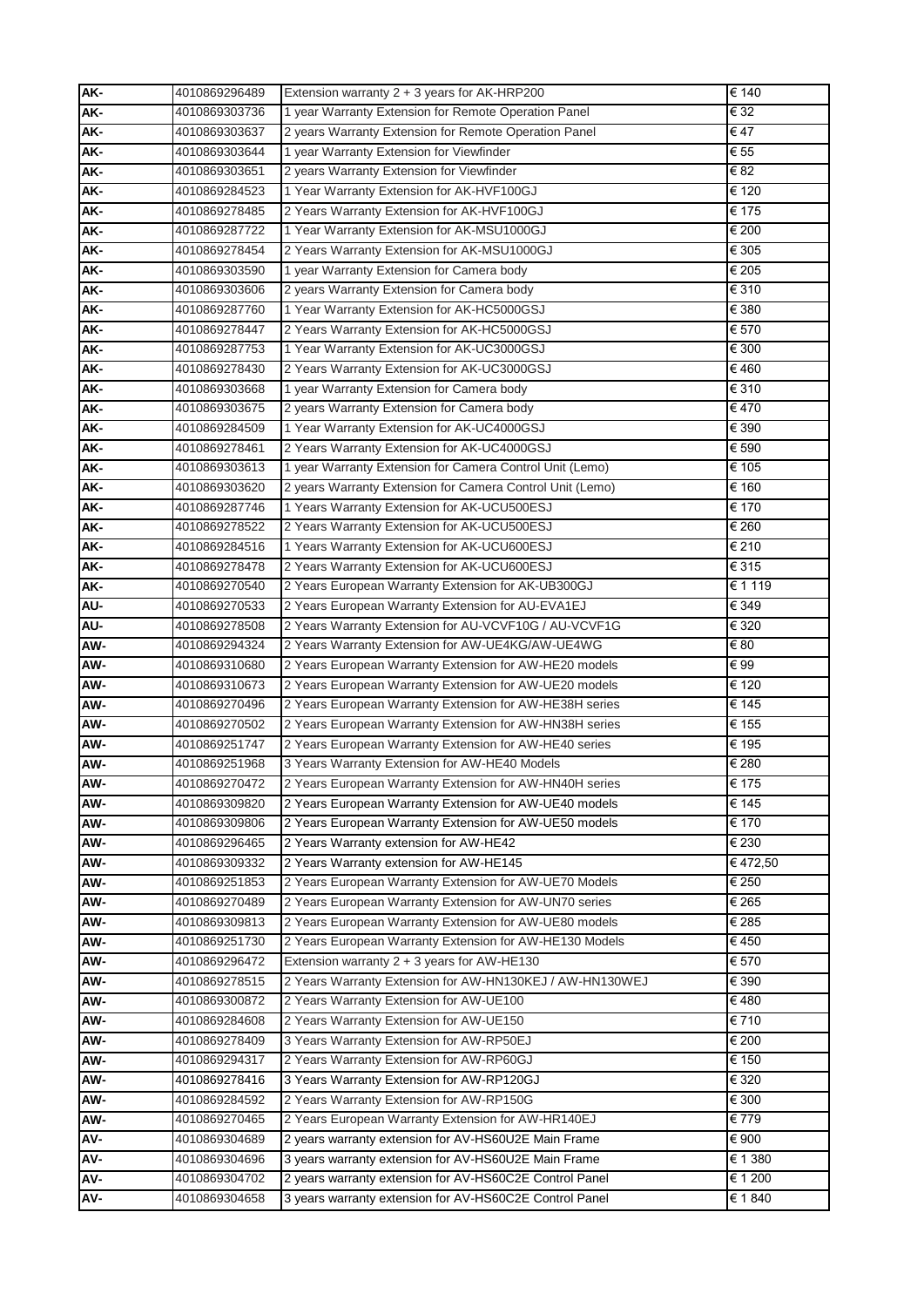| AV-                | 4010869304665 | 2 years warranty extension for AV-HS60C3G Menu Panel                                                                                 | € 368                      |
|--------------------|---------------|--------------------------------------------------------------------------------------------------------------------------------------|----------------------------|
| AV-                | 4010869304672 | 3 years warranty extension for AV-HS60C3G Menu Panel                                                                                 | € 640                      |
| AV-                | 4010869278744 | 2-year Warranty Extension for AV-HLC100E                                                                                             | € 780                      |
| $AV-$              | 4010869297516 | 2 Years European Warranty Extension for AV-UHS500EJ                                                                                  | € 1 235                    |
|                    |               |                                                                                                                                      |                            |
| PLC-PPU-           | 4010869295147 | 1 year warranty extension for PanaPod Unit (total 3Y)                                                                                | € 135                      |
| PLC-PPU-           | 4010869295154 | 2 year warranty extension for PanaPod Unit (total 4Y)                                                                                | € 299                      |
| PLC-PPU-           | 4010869295161 | 3 years warranty extension for PanaPod Unit (total 5Y)                                                                               | €450                       |
| <b>ITEM NUMBER</b> |               | <b>EAN / UPC-CODE Extended Warranty</b>                                                                                              | <b>Recommended</b>         |
|                    |               |                                                                                                                                      | <b>List Price</b>          |
| AK-                | 4010869257800 | TIER1, includes:                                                                                                                     | € 3 200                    |
| TECH12CAM3         |               | Up to 12 cameras covered                                                                                                             |                            |
| <b>YPPP</b>        |               | 3 Years Technical Training & Priority Support<br>No Warranty extension for AK-UC3000/UC4000 kits (3Y warranty)                       |                            |
|                    |               | 1 Year Warranty extension for AK-HC3500/HC3800 kits (3Y warranty)                                                                    |                            |
| AK-                | 4010869257817 | TIER1, includes :                                                                                                                    | € 5 867                    |
| TECH12CAM5         |               | Up to 12 cameras covered                                                                                                             |                            |
| <b>YPPP</b>        |               | 5 Years Technical Training & Priority Support                                                                                        |                            |
|                    |               | No Warranty extension for AK-UC3000/UC4000 kits (3Y warranty)                                                                        |                            |
|                    |               | 1 Year Warranty extension for AK-HC3500/HC3800 kits (3Y warranty)                                                                    | €4 389                     |
| AK-<br>EXP1CAM3YP  | 4010869257848 | TIER2, includes :<br>1 camera covered                                                                                                |                            |
| <b>PP</b>          |               | 3 Years Technical Training & Priority Support & Expedited Parts                                                                      |                            |
|                    |               | No Warranty extension for AK-UC3000/UC4000 kits (3Y warranty)                                                                        |                            |
|                    |               | 1 Year Warranty extension for AK-HC3500/HC3800 kits (3Y warranty)                                                                    |                            |
| AK-                | 4010869257862 | TIER2, includes :                                                                                                                    | $\overline{\epsilon$ 5 772 |
| EXP3CAM3YP         |               | 3 cameras covered                                                                                                                    |                            |
| <b>PP</b>          |               | 3 Years Technical Training & Priority Support & Expedited Parts                                                                      |                            |
|                    |               | No Warranty extension for AK-UC3000/UC4000 kits (3Y warranty)                                                                        |                            |
| AK-                | 4010869257879 | 1 Year Warranty extension for AK-HC3500/HC3800 kits (3Y warranty)<br>TIER2, includes :                                               | €7846                      |
| EXP6CAM3YP         |               | 6 cameras covered                                                                                                                    |                            |
| <b>PP</b>          |               | 3 Years Technical Training & Priority Support & Expedited Parts                                                                      |                            |
|                    |               | No Warranty extension for AK-UC3000/UC4000 kits (3Y warranty)                                                                        |                            |
|                    |               | 1 Year Warranty extension for AK-HC3500/HC3800 kits (3Y warranty)                                                                    |                            |
| AK-<br>EXP12CAM3Y  | 4010869257893 | TIER2, includes :<br>12 cameras covered                                                                                              | € 11 994                   |
| <b>PPP</b>         |               | 3 Years Technical Training & Priority Support & Expedited Parts                                                                      |                            |
|                    |               | No Warranty extension for AK-UC3000/UC4000 kits (3Y warranty)                                                                        |                            |
|                    |               | 1 Year Warranty extension for AK-HC3500/HC3800 kits (3Y warranty)                                                                    |                            |
| AK-                | 4010869257824 | TIER2, includes :                                                                                                                    | € 5426                     |
| EXP1CAM5YP         |               | 1 camera covered                                                                                                                     |                            |
| <b>PP</b>          |               | 5 Years Technical Training & Priority Support & Expedited Parts<br>2 Year Warranty extension for AK-UC3000/UC4000 kits (5Y warranty) |                            |
|                    |               | <u> Year Warranty extension for AK-HC3500/HC3800 kits (5Y warranty)</u>                                                              |                            |
| AK-                | 4010869257855 | TIER2, includes :                                                                                                                    | €8883                      |
| EXP3CAM5YP         |               | 3 cameras covered                                                                                                                    |                            |
| <b>PP</b>          |               | 5 Years Technical Training & Priority Support & Expedited Parts                                                                      |                            |
|                    |               | 2 Year Warranty extension for AK-UC3000/UC4000 kits (5Y warranty)                                                                    |                            |
| AK-                | 4010869257886 | 3 Year Warranty extension for AK-HC3500/HC3800 kits (5Y warranty)<br>TIER2, includes :                                               | € 14 068                   |
| EXP6CAM5YP         |               | 6 cameras covered                                                                                                                    |                            |
| <b>PP</b>          |               | 5 Years Technical Training & Priority Support & Expedited Parts                                                                      |                            |
|                    |               | 2 Year Warranty extension for AK-UC3000/UC4000 kits (5Y warranty)                                                                    |                            |
|                    |               | 3 Year Warranty extension for AK-HC3500/HC3800 kits (5Y warranty)                                                                    |                            |
| AK-                | 4010869257831 | TIER2, includes :                                                                                                                    | € 24 439                   |
| EXP12CAM5Y         |               | 12 cameras covered                                                                                                                   |                            |
| <b>PPP</b>         |               | 5 Years Technical Training & Priority Support & Expedited Parts<br>2 Year Warranty extension for AK-UC3000/UC4000 kits (5Y warranty) |                            |
|                    |               | 3 Year Warranty extension for AK-HC3500/HC3800 kits (5Y warranty)                                                                    |                            |
| AK-                | 4010869257909 | TIER3, includes :                                                                                                                    | € 17 624                   |
| KIT3CAM3YPP        |               | 3 cameras covered                                                                                                                    |                            |
| P                  |               | 3 Years Technical Training & Priority Support & KIT + Replenishment                                                                  |                            |
|                    |               | No Warranty extension for AK-UC3000/UC4000 kits (3Y warranty)                                                                        |                            |
| AK-                | 4010869257947 | 1 Year Warranty extension for AK-HC3500/HC3800 kits (3Y warranty)<br>TIER3, includes :                                               | € 19 698                   |
| KIT6CAM3YPP        |               | 6 cameras covered                                                                                                                    |                            |
| P                  |               | 3 Years Technical Training & Priority Support & KIT + Replenishment                                                                  |                            |
|                    |               | No Warranty extension for AK-UC3000/UC4000 kits (3Y warranty)                                                                        |                            |
|                    |               | 1 Year Warranty extension for AK-HC3500/HC3800 kits (3Y warranty)                                                                    |                            |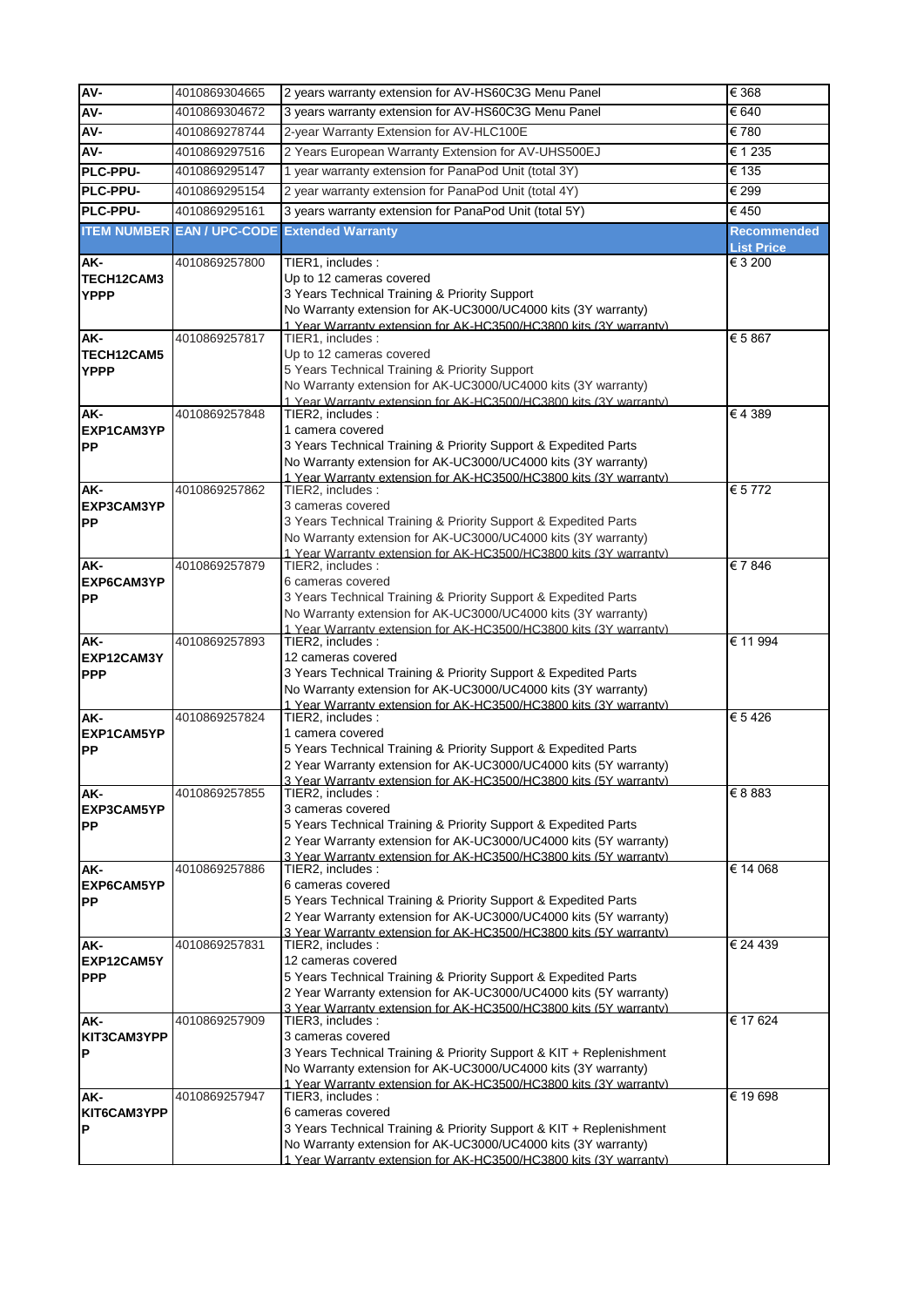| AK-                | 4010869257954                     | TIER3, includes :                                                                                                  | € 23 846                   |
|--------------------|-----------------------------------|--------------------------------------------------------------------------------------------------------------------|----------------------------|
| KIT12CAM3YP        |                                   | 12 cameras covered                                                                                                 |                            |
| <b>PP</b>          |                                   | 3 Years Technical Training & Priority Support & KIT + Replenishment                                                |                            |
|                    |                                   | No Warranty extension for AK-UC3000/UC4000 kits (3Y warranty)                                                      |                            |
|                    |                                   | 1 Year Warranty extension for AK-HC3500/HC3800 kits (3Y warranty)                                                  |                            |
| AK-                | 4010869257961                     | TIER3, includes :                                                                                                  | € 20 735                   |
| KIT3CAM5YPP        |                                   | 3 cameras covered                                                                                                  |                            |
| P                  |                                   | 5 Years Technical Training & Priority Support & KIT + Replenishment                                                |                            |
|                    |                                   | 2 Year Warranty extension for AK-UC3000/UC4000 kits (5Y warranty)                                                  |                            |
| AK-                | 4010869257978                     | 3 Year Warranty extension for AK-HC3500/HC3800 kits (5Y warranty)<br>TIER3, includes :                             | € 25 920                   |
| KIT6CAM5YPP        |                                   | 6 cameras covered                                                                                                  |                            |
| P                  |                                   | 5 Years Technical Training & Priority Support & KIT + Replenishment                                                |                            |
|                    |                                   | 2 Year Warranty extension for AK-UC3000/UC4000 kits (5Y warranty)                                                  |                            |
|                    |                                   | 3 Year Warranty extension for AK-HC3500/HC3800 kits (5Y warranty)                                                  |                            |
| AK-                | 4010869257985                     | TIER3, includes :                                                                                                  | € 36 290                   |
| KIT12CAM5YP        |                                   | 12 cameras covered                                                                                                 |                            |
| <b>PP</b>          |                                   | 5 Years Technical Training & Priority Support & KIT + Replenishment                                                |                            |
|                    |                                   | 2 Year Warranty extension for AK-UC3000/UC4000 kits (5Y warranty)                                                  |                            |
| AV-                | 4010869257992                     | 3 Year Warranty extension for AK-HC3500/HC3800 kits (5Y warranty)<br>3 Years Technical Training & Priority Support | € 2 889                    |
| AV-                | 4010869258005                     | 5 Years Technical Training & Priority Support                                                                      | € 5 296                    |
| AV-EXP3YPPP        | 4010869258012                     | 3 Years Technical Training, Priority Support & Expedited Parts                                                     | € 5 3 9 3                  |
|                    | AV-EXP5YPPP 4010869257916         | 5 Years Technical Training, Priority Support & Expedited Parts                                                     | € 6 430                    |
| AV-KIT3YPPP        | 4010869257923                     | 3 Years Technical Training, Priority Support & KIT + Replenishment                                                 | € 13 133                   |
| <b>AV-KIT5YPPP</b> | 4010869257930                     | 5 Years Technical Training, Priority Support & KIT + Replenishment                                                 | € 14 170                   |
|                    |                                   |                                                                                                                    |                            |
|                    |                                   |                                                                                                                    |                            |
|                    |                                   | 3rd Party products and                                                                                             |                            |
|                    |                                   | <b>solutions</b>                                                                                                   |                            |
|                    |                                   |                                                                                                                    |                            |
|                    | <b>ITEM NUMBER EAN / UPC-CODE</b> | <b>Outdoor Housing made by KST Moschkau GmbH</b>                                                                   | <b>Recommended</b>         |
|                    |                                   |                                                                                                                    | <b>List Price</b>          |
|                    | KST-OH70WM-14010869262347         | Outdoor Housing HE40/UE70 Clear & DBH06/POE                                                                        | € 2760                     |
| KST-OH70CM-        | 4010869262309                     | Outdoor Housing HE40/UE70 Clear & DBH07/POE                                                                        | $\overline{\epsilon$ 2 780 |
|                    | KST-OH70WM-14010869262262         | Outdoor Housing HE40/UE70 Clear & DBH06/SDI                                                                        | € 2 480                    |

|                 | KSI-UH/UWM-14010869Z6Z347 | Outdoor Housing HE40/UE70 Clear & DBH06/POE                                    | € 2 7 0U |
|-----------------|---------------------------|--------------------------------------------------------------------------------|----------|
| KST-OH70CM-     | 4010869262309             | Outdoor Housing HE40/UE70 Clear & DBH07/POE                                    | € 2780   |
|                 | KST-OH70WM-14010869262262 | Outdoor Housing HE40/UE70 Clear & DBH06/SDI                                    | € 2 480  |
|                 | KST-OH70CM- 4010869262330 | Outdoor Housing HE40/UE70 Clear & DBH07/SDI                                    | € 2 510  |
| KST-OH70WM-     | 4010869262323             | Outdoor Housing HE40/UE70 Clear & DBH06/HDMI                                   | € 2 480  |
| KST-OH70CM-     | 4010869262293             | Outdoor Housing HE40/UE70 Clear & DBH07/HDMI                                   | € 2 510  |
| KST-OH70WM-     | 4010869262354             | Outdoor Housing HE40/UE70 Clear & DBH06/Fibre - Wall mount                     | € 3 230  |
| KST-OH70CM-     | 4010869262316             | Outdoor Housing HE40/UE70 Clear & DBH07/Fibre - Ceiling mount                  | € 3 250  |
| KST-            | 4010869303361             | <b>UE100 Outdoor Housing w/ Wallmount (SDI)</b>                                | € 2 550  |
| KST-            | 4010869303378             | <b>UE100 Outdoor Housing w/ Wallmount (HDMI)</b>                               | € 2 550  |
| <b>KST-</b>     | 4010869303385             | <b>UE100 Outdoor Housing w/ Wallmount (PoE)</b>                                | € 2 840  |
| KST-            | 4010869303392             | <b>UE100 Outdoor Housing w/ Wallmount (Fiber)</b>                              | € 3 380  |
|                 | KST-OH100CM-4010869303408 | <b>UE100 Outdoor Housing w/ Ceiling mount (SDI)</b>                            | € 2 630  |
|                 | KST-OH100CM-4010869303415 | <b>UE100 Outdoor Housing w/ Ceiling mount (HDMI)</b>                           | € 2 630  |
|                 | KST-OH100CM-4010869303422 | <b>UE100 Outdoor Housing w/ Ceiling mount (PoE)</b>                            | € 2 890  |
|                 | KST-OH100CM-4010869303439 | UE100 Outdoor Housing w/ Ceiling mount (Fiber)                                 | € 3 380  |
| KST-            | 4010869310239             | Outdoor Housing for UE150/HE130, CLEAR & DBH06 (wall mount), SDI &             | € 2 895  |
| <b>OH150WM-</b> |                           | <b>FIBER</b>                                                                   |          |
| <b>SF</b>       |                           | Wall-mount version with 12V DC power supply and 2,5m cable-set (SDI, Optical-  |          |
|                 |                           | SM LC-LC, Ref., Lan, 240VAC)                                                   |          |
| KST-            | Not yet setup in SAP      | Outdoor Housing for UE150/HE130, CLEAR & DBH06 (wall mount), NDI               | € 3 250  |
| OH150WM-NDI     |                           | Wall mount version with NDI and 12V DC power supply and 2,5m cable-set         |          |
| KST-            | 4010869297981             | Outdoor Housing for UE150/HE130, CLEAR & DBH06 (wall mount), HDMI              | € 2 970  |
| <b>KST-</b>     | 4010869298025             | Outdoor Housing for UE150/HE130, CLEAR & DBH06 (wall mount), POE               | € 3 400  |
|                 | KST-OH150CM-4010869298001 | Outdoor Housing for UE150/HE130, CLEAR & DBH07 (ceiling mount), SDI            | € 2 970  |
|                 | KST-OH150CM-4010869297974 | Outdoor Housing for UE150/HE130, CLEAR & DBH07 (ceiling mount),                | € 2 970  |
|                 | KST-OH150CM-4010869297967 | Outdoor Housing for UE150/HE130, CLEAR & DBH07 (ceiling mount), POE            | € 3 400  |
|                 | KST-OH150CM-4010869297998 | Outdoor Housing for UE150/HE130, CLEAR & DBH07 (ceiling mount),                | €4 100   |
| <b>SF</b>       | KST-OH150CM-4010869310222 | Outdoor Housing for UE150/HE130, CLEAR & DBH07 (ceiling mount), SDI<br>& FIBER | € 2 965  |
|                 |                           | Ceiling version with 12V DC power supply and 2.5m cable-set (SDI. Optical-SM   |          |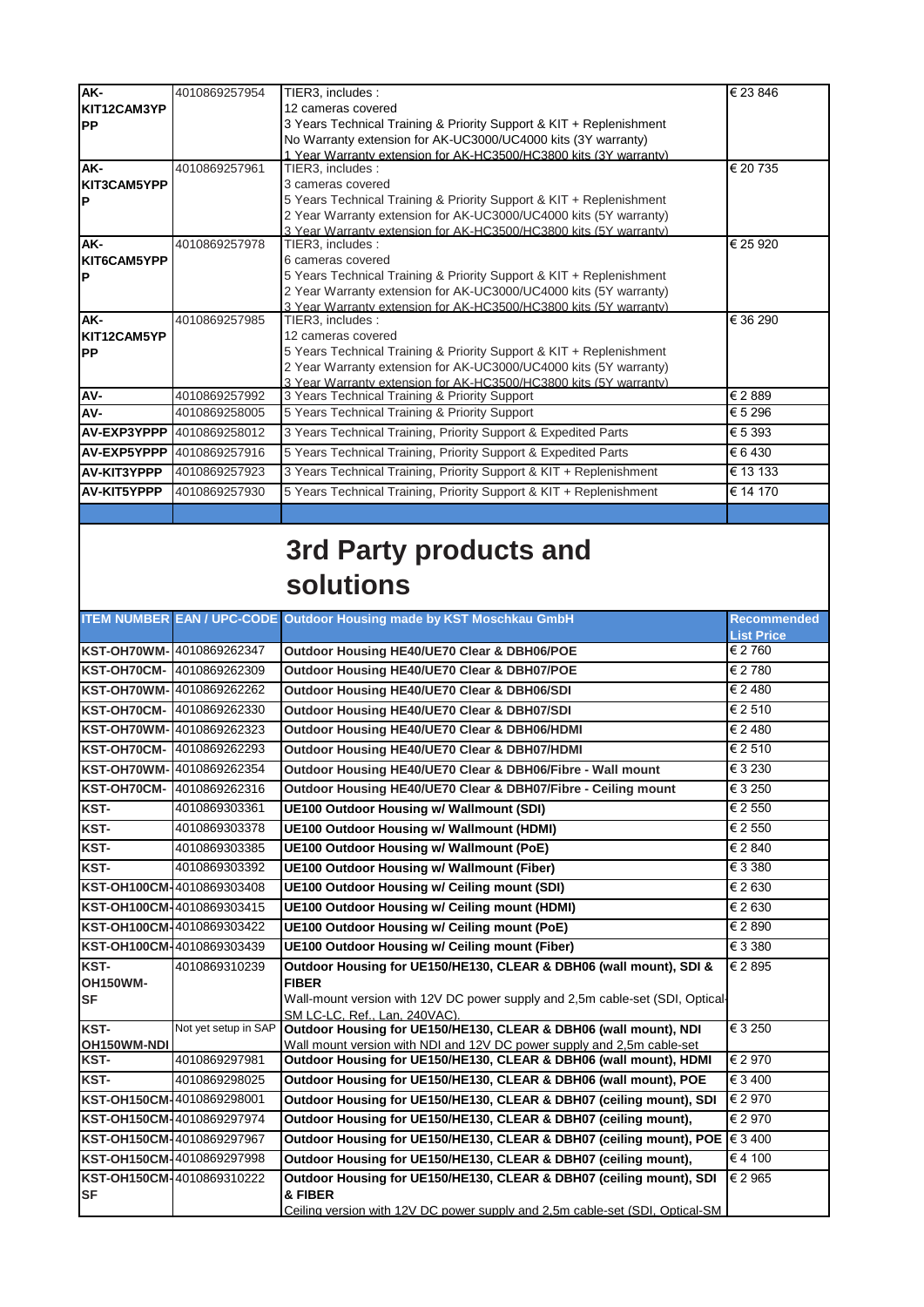|                                  |                                   | KST-OH150CM-Not yet setup in SAP   Outdoor Housing for UE150/HE130, CLEAR & DBH07 (ceiling mount), NDI                                                    | € 3 3 2 1                               |
|----------------------------------|-----------------------------------|-----------------------------------------------------------------------------------------------------------------------------------------------------------|-----------------------------------------|
| <b>NDI</b>                       |                                   | Ceiling version with NDI and 12V DC power supply and 2,5m cable-set (Fibre-<br><b>ITEM NUMBER EAN / UPC-CODE Wall mounts made by KST Moschkau GmbH</b>    | <b>Recommended</b>                      |
|                                  |                                   |                                                                                                                                                           | <b>List Price</b>                       |
| KST-WM-                          | 4010869285773                     | WALL MOUNT BRACKET FOR AW-UE150 (BLACK)                                                                                                                   | € 285                                   |
| <b>UE150-B</b>                   |                                   | · Weight: 1,4kg                                                                                                                                           |                                         |
| <b>KST-WM-</b><br><b>UE150-W</b> | 4010869285780                     | WALL MOUNT BRACKET FOR AW-UE150 (WHITE)<br>• Weight: 1,4kg                                                                                                | € 285                                   |
| KST-WM-                          | 4010869253758                     | WALL MOUNT BRACKET FOR AW-HE130/-HN130 (BLACK) - Also suitable                                                                                            | $\sqrt{\epsilon}$ 285                   |
| <b>HEA10/130-B</b>               |                                   | in combination with AW-HEA10                                                                                                                              |                                         |
|                                  |                                   | · Weight: 1,4kg<br>*The main unit AW-HEA10 is discontinued                                                                                                |                                         |
| <b>KST-WM-</b>                   | 4010869253765                     | WALL MOUNT BRACKET FOR AW-HE130/-HN130 (WHITE) - Also suitable                                                                                            | € 285                                   |
| <b>HEA10/130-W</b>               |                                   | in combination with AW-HEA10                                                                                                                              |                                         |
|                                  |                                   | • Weight: 1,4kg                                                                                                                                           |                                         |
|                                  |                                   | *The main unit AW-HEA10 is discontinued                                                                                                                   |                                         |
| <b>KST-WM-</b>                   | 4010869253772                     | WALL MOUNT BRACKET FOR AW-UE40, AW-UE50, AW-UE70/-UN70, AW-                                                                                               | € 285                                   |
| <b>HE40/UE70-B</b>               |                                   | HE42/-HN42, AW-HE40/-HN40, AW-HE38/-HN38 (BLACK)<br>• Weight: 1,25kg                                                                                      |                                         |
| <b>KST-WM-</b>                   | 4010869253789                     | WALL MOUNT BRACKET FOR AW-UE40, AW-UE50, AW-UE70/-UN70, AW-                                                                                               | € 285                                   |
| <b>HE40/UE70-W</b>               |                                   | HE42/-HN42, AW-HE40/-HN40, AW-HE38/-HN38 (WHITE)                                                                                                          |                                         |
|                                  |                                   | • Weight: 1,25kg                                                                                                                                          |                                         |
| KST-WM-<br><b>UE100-B</b>        | 4010869302616                     | WALLMOUNT BRACKET FOR AW-UE100 (BLACK) AND AW-UE80 (BLACK) € 285<br>• Weiaht: 1.25ka                                                                      |                                         |
| KST-WM-                          | 4010869302623                     | WALLMOUNT BRACKET FOR AW-UE100 (WHITE) AND AW-UE80 (WHITE)                                                                                                | € 285                                   |
| <b>UE100-W</b>                   |                                   | • Weight: 1,25kg                                                                                                                                          |                                         |
| <b>KST-WM-UE4-</b>               | 4010869310345                     | <b>WALLMOUNT BRACKET FOR AW-UE4 (BLACK)</b>                                                                                                               | € 232                                   |
| <b>KST-WM-UE4-</b>               | 4010869310352                     | <b>WALLMOUNT BRACKET FOR AW-UE4 (WHITE)</b>                                                                                                               | € 232                                   |
|                                  | <b>ITEM NUMBER EAN / UPC-CODE</b> | Mounting adaptors made by KST Moschkau GmbH                                                                                                               | <b>Recommended</b><br><b>List Price</b> |
| KST-OHWM-1                       | 4010869303446                     | Wallmount (replacement for KST-DBH06)                                                                                                                     | € 555                                   |
| KST-OHCM-1                       | 4010869303453                     | Ceiling mount (replacement for KST-DBH07)                                                                                                                 | € 585                                   |
|                                  | KST-DBHWGC 4010869205368          | KST-DBHWGC Pole-Mount-Adapter for KST-DBH06 210-220 mm,                                                                                                   | € 94                                    |
|                                  |                                   | additional to standard DBH06<br>The pole mount adapter is combined with the wall bracket KST-DBH06. It                                                    |                                         |
| <b>KST-PTCC1</b>                 | 4010869205351                     | KST-PTCC1 Pole-Mount-Adapter for KST-DBH06 80-150 mm, additional to                                                                                       | € 112                                   |
|                                  |                                   | standard DBH06                                                                                                                                            |                                         |
|                                  |                                   | The pole mount adapter is combined with the wall bracket KST-DBH06. It<br>allows the installation of the system to poles with diameters of 80mm to 150mm. |                                         |
| <b>KST-WCWGC</b>                 | 4010869205344                     | KST-WCWGC Edge-Mount-Adapter for KST-DBH06, additional to standard                                                                                        | $\epsilon$ 85                           |
|                                  |                                   | <b>DB06</b>                                                                                                                                               |                                         |
|                                  |                                   | The corner mounting adapter is combined with the wall bracket KST-DBH06. It<br><b>ITEM NUMBER EAN / UPC-CODE Polecam Panapod</b>                          | <b>Recommended</b>                      |
|                                  |                                   |                                                                                                                                                           | <b>List Price</b>                       |
| PLC-PPU/ELK-14010869298230       |                                   | PanaPod Package w/ Additional Elevation Kit (Black)                                                                                                       | € 7 464                                 |
|                                  | PLC-PPU/TBAR4010869298445         | PanaPod Package w/ "T" Bar with 3 Camera Mounts (Black)                                                                                                   | €6716                                   |
| PLC-PPU/ELK/14010869298216       | 4010869295123                     | PanaPod Package w/ Additional Elevation Kit + "T" Bar (Black)<br>PanaPod Unit, Black model (comes with the 2 leg flightcase)                              | €7860<br>€6319                          |
| <b>PLC-PPU-K</b>                 | 4010869284820                     | Panapod Additonal Elevation Kit_Black                                                                                                                     | € 1 144                                 |
| PLC-ELK-K<br><b>PLC-WLB-K</b>    | 4010869284790                     | Panapod Wheeled Base - Heavy Duty 26kg_Black                                                                                                              | €748                                    |
| <b>PLC-TBAR-K</b>                | 4010869284776                     | Panapod "T" Bar with 3 Camera Mounts_Black                                                                                                                | € 397                                   |
| <b>PLC-FWLD-K</b>                | 4010869284837                     | Panapod Heavy Duty Folding Wheeled Dolly_Black                                                                                                            | € 1 409                                 |
| PLC-PPU/ELK-14010869298223       |                                   | PanaPod Package w/ Additional Elevation Kit (White)                                                                                                       | €7464                                   |
|                                  | PLC-PPU/TBAR4010869298438         | PanaPod Package w/ "T" Bar with 3 Camera Mounts (White)                                                                                                   | €6716                                   |
|                                  | PLC-PPU/ELK/14010869298452        | PanaPod Package w/ Additional Elevation Kit + "T" Bar (White)                                                                                             | €7860                                   |
| PLC-PPU-W                        | 4010869295130                     | PanaPod Unit, White model (comes with the 2 leg flightcase)                                                                                               | €6319                                   |
| <b>PLC-ELK-W</b>                 | 4010869284806                     | Panapod Additonal Elevation Kit_White                                                                                                                     | € 1 144                                 |
| PLC-WLB-W                        | 4010869284752                     | Panapod Wheeled Base - Heavy Duty 26kg_White                                                                                                              | €748                                    |
| <b>PLC-TBAR-W</b>                | 4010869284844                     | Panapod "T" Bar with 3 Camera Mounts_White                                                                                                                | € 397                                   |
| <b>PLC-FWLD-W</b>                | 4010869284813                     | Panapod Heavy Duty Folding Wheeled Dolly_White                                                                                                            | € 1 409                                 |
|                                  |                                   | <b>ITEM NUMBER EAN / UPC-CODE MRMC Polymotion Chat Pro</b>                                                                                                | <b>Recommended</b><br><b>List Price</b> |
|                                  | MRM-PCPP-BA 4010869310437         | <b>MRMC Polymotion Chat Pro Panasonic / Basic License</b>                                                                                                 | € 1 725                                 |
|                                  |                                   | Includes: Software license for 1 Panasonic system, compatibility with all                                                                                 |                                         |
|                                  |                                   | Panasonic PTZ and Panasonic 3rd party products (Movicom Robyhead PTZ                                                                                      |                                         |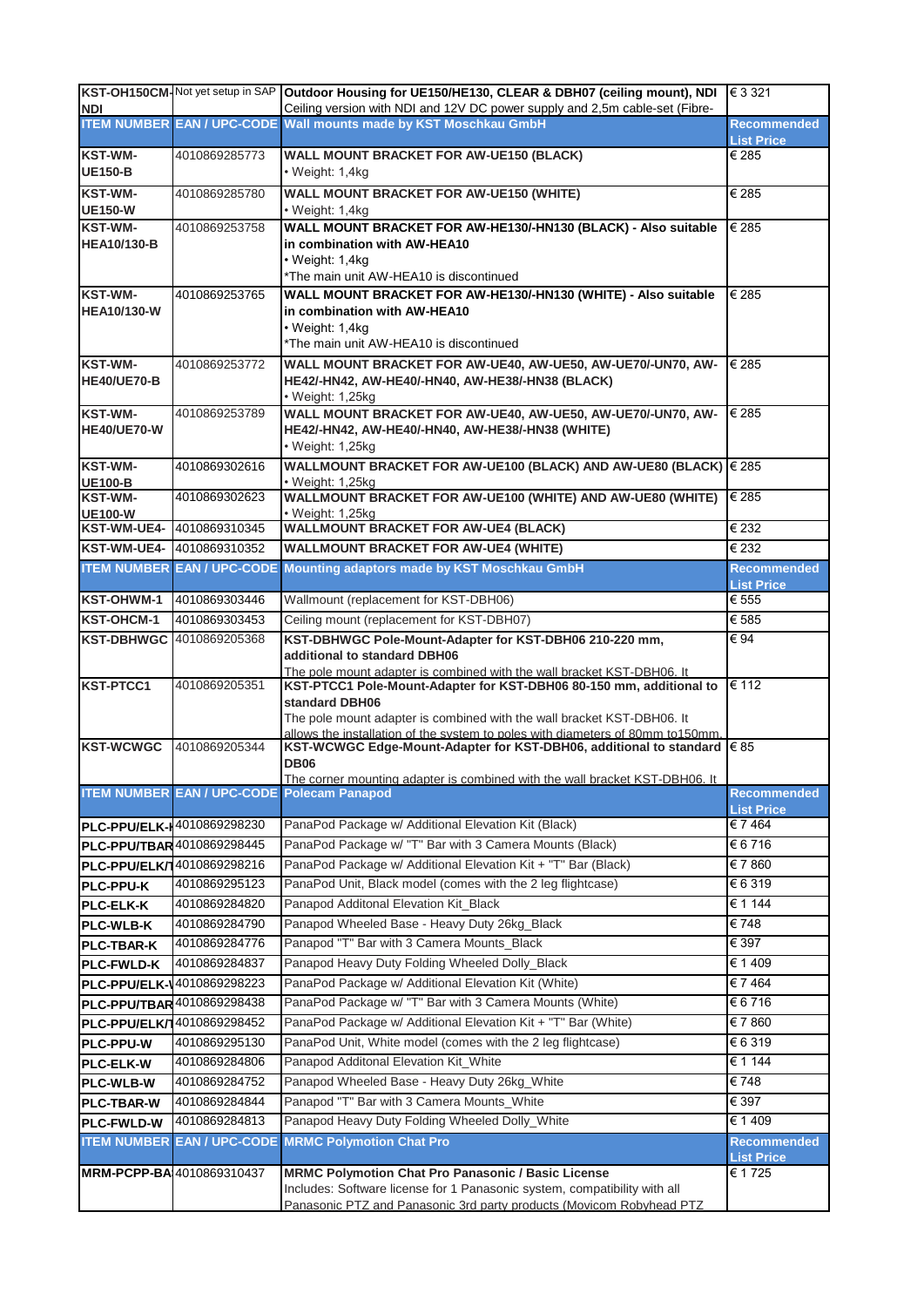|                             | MRM-PCPP-AD 4010869310444         | <b>MRMC Polymotion Chat Pro Panasonic / Additional License</b>                                                                                                   | € 875              |
|-----------------------------|-----------------------------------|------------------------------------------------------------------------------------------------------------------------------------------------------------------|--------------------|
|                             |                                   | Includes: Additional license to support 1 additional Panasonic system,                                                                                           |                    |
|                             |                                   | compatibility with all Panasonic PTZ and Panasonic 3rd party products                                                                                            |                    |
| MRM-PCPP-BD 4010869310451   |                                   | (Movicom Robyhead PTZ head).<br>MRMC Polymotion Chat Pro Panasonic / Bundle (3 cams)                                                                             | € 3 190            |
|                             |                                   | Includes: Software license for 3 Panasonic systems, compatibility with all                                                                                       |                    |
|                             |                                   | Panasonic PTZ and Panasonic 3rd party products (Movicom Robyhead PTZ                                                                                             |                    |
|                             | <b>ITEM NUMBER EAN / UPC-CODE</b> | <b>ROBOTIC SYSTEMS</b>                                                                                                                                           | Recommended        |
|                             |                                   | An automated system for shooting in television studios. Itr can control AK-                                                                                      | <b>List Price</b>  |
|                             |                                   | UB300 & Panaso- nic PTZ cameras, such as AW-HE130. Both the robot and                                                                                            |                    |
|                             |                                   | the control software have a collision                                                                                                                            |                    |
|                             |                                   | detection system, that ensures the safety in the operation.                                                                                                      |                    |
|                             |                                   | <b>Key Features</b>                                                                                                                                              |                    |
|                             |                                   | ∙ 6 axis motion control arm                                                                                                                                      |                    |
|                             |                                   | User interface based on broadcast standards<br>• IP-based control, fully compatible with studio and control room devices                                         |                    |
|                             |                                   | Integrated control of one robot and multiple PTZ cameras                                                                                                         |                    |
|                             |                                   | • Offers plenty of artistic possibilities:                                                                                                                       |                    |
|                             |                                   | o Movements - Perfect for beauty shots                                                                                                                           |                    |
|                             |                                   | o Positions - Do whatever you want                                                                                                                               |                    |
|                             |                                   | o Design - Can be used on set design<br>Safety •                                                                                                                 |                    |
|                             |                                   | o Collaborative arm - Built to work with people                                                                                                                  |                    |
|                             |                                   | o Environment security - Anticipates potential collisions                                                                                                        |                    |
|                             |                                   | o Virtual set - Real time 3D model monitoring                                                                                                                    |                    |
|                             |                                   | Ergonomics<br>o Silent motors: noiseless movements for broadcast use                                                                                             |                    |
|                             |                                   | o Lightweight - Can be fixed and put everywhere                                                                                                                  |                    |
|                             |                                   | o Confined space - Go where jib can't                                                                                                                            |                    |
|                             |                                   | o Easy to use – Designed for and by camera operators                                                                                                             |                    |
|                             | <b>ITEM NUMBER EAN / UPC-CODE</b> | <u>n Designed for compact cameras</u><br>CamBot.Control - Control-System-Backbone in the Background                                                              | <b>Recommended</b> |
|                             |                                   |                                                                                                                                                                  | <b>List Price</b>  |
| <b>KST-CBC-MC-</b>          | 4010869286275                     | CamBot.control - MasterControl-PTZ4                                                                                                                              | € 15 000           |
| <b>KST-CBC-MC-</b>          | 4010869286282                     | CamBot.control - MasterControl-PTZ8                                                                                                                              | € 21 950           |
| <b>KST-CBC-MC-</b>          | 4010869284899                     | CamBot.control - MasterControl-Robotic                                                                                                                           | € 28 860           |
| <b>ROB</b>                  |                                   | The MainController is the Backbone of the CamBot.control-<br>Broadcasting-Bus system. For systems with multiple bus                                              |                    |
|                             |                                   | subscribers a discrete computer system is used, including                                                                                                        |                    |
|                             |                                   | file management and backup systems. Including 19"-rack-mount industrial                                                                                          |                    |
|                             |                                   | computer, redundant power supplies and teaming-capable Ethernet-Adapter,                                                                                         |                    |
| KST-CBC-MC- 4010869310079   |                                   | includes 4 PT7 and 1 robot (LIR ME CO KLL FF ) Licence<br>CamBot.control -Robotic Camera Control Backbone                                                        | € 15 000           |
| <b>KST-CBC-MC-</b>          | 4010869284912                     | CamBot.control - MasterControl Redundant PS Option                                                                                                               | € 1 650            |
| <b>KST-CBC-MC-</b>          | 4010869284905                     | CamBot.control - MasterControl RAID Option                                                                                                                       | € 1730             |
| <b>KST-CBC-MC-</b>          | 4010869309837                     | CamBot.control - The MainController is the Backbone of the CamBot.control                                                                                        | € 34 900           |
| PED4                        |                                   | Broadcasting-Bus system. For systems with multiple bussubscribers a discrete                                                                                     |                    |
|                             |                                   | computer system is used, including file management and backup systems.                                                                                           |                    |
| KST-CBC-Tally-4010869309851 |                                   | Including 19"-rack-mount industrial computer, redundant power supplies and<br>Tally TSL is received via the BC controller by IP and is displayed in              | € 1 000            |
|                             |                                   | CamBot.remote software, Remote-Panel and Robots.                                                                                                                 |                    |
|                             | KST-CBC-Tally-4010869310086       | CamBot.control - Tally-Hardware Interface                                                                                                                        | € 900              |
| <b>KST-CBC-</b>             | 4010869309844                     | CamBot Routing - The system relays the active camera, selected in the GUI or                                                                                     | € 1 000            |
| <b>Vrout</b>                |                                   | the hardware controller, to the broadcasting controller (SWP08). This allows the<br>camera control network (RCP, Software Master Setup Unit) to control aperture |                    |
|                             | KST-CBC-RWS 4010869286343         | CamBot.control - 19"- Rack- Mount industrial PC                                                                                                                  | € 8 080            |
|                             | KST-CBC-DWS 4010869286183         | CamBot.control - Desktop PC                                                                                                                                      | € 5770             |
| <b>KST-CBC-</b>             | 4010869286336                     | CamBot.control - PTZ8 - Option                                                                                                                                   | € 6 930            |
|                             | KST-CBC-ROB-4010869306379         | CamBot.control - MasterControl add 1 robot                                                                                                                       | € 20 790           |
| <b>KST-CBC-AXP</b>          | 4010869286114                     | CamBot.control - External Axis Interface                                                                                                                         | € 5770             |
| <b>KST-CBC-CD</b>           | 4010869285261                     | CamBot.control - Collision Detection                                                                                                                             | € 2 310            |
| KST-CBC-CD3                 | 4010869286138                     | CamBot.control - Collision Detection 3 rd party                                                                                                                  | € 1 150            |
| <b>KST-CBC-</b>             | 4010869310062                     | CamBot.control - Control-Delegation-Software Interface                                                                                                           | €4 000             |
| <b>KST-CBC-LC-</b>          | 4010869286244                     | CamBot.control - LensCom Canon                                                                                                                                   | € 2 570            |
| KST-CBC-LC-                 | 4010869286251                     | CamBot.control - LensCom Fuji 10 pin                                                                                                                             | € 2 930            |
| <b>KST-CBC-LC-</b>          | 4010869285216                     | CamBot.control - LensCom Fuji 20 pin                                                                                                                             | € 2 310            |
| <b>KST-CBC-LC-</b>          | 4010869286411                     | CamBot.control - CMOTION Interface                                                                                                                               | € 2 310            |
|                             |                                   |                                                                                                                                                                  |                    |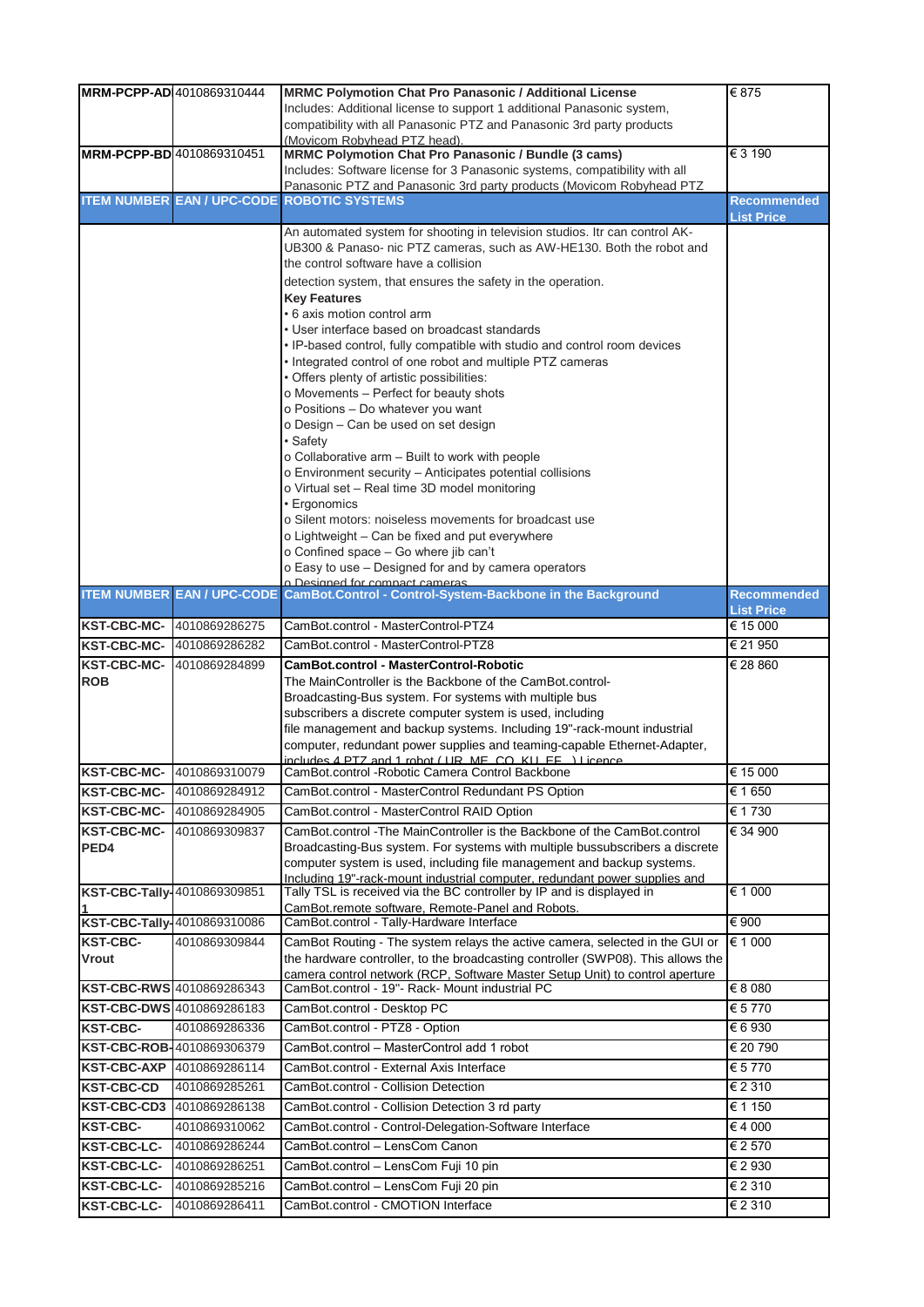|                                           | KST-CBC-LC- 4010869286428                   | CamBot.control - LensCom Interface MRMOCO                                                                                                          | € 1 850                                 |
|-------------------------------------------|---------------------------------------------|----------------------------------------------------------------------------------------------------------------------------------------------------|-----------------------------------------|
|                                           | KST-CBC-MOD-4010869286466                   | CamBot.control - Interface für Model Mover UR Robot Arm                                                                                            | € 8 080                                 |
|                                           | KST-CBC-MOD-4010869286435                   | CamBot.control- Interface für Model Mover Mitsubishi                                                                                               | € 8 080                                 |
|                                           | KST-CBC-MOD-4010869286442                   | CamBot.control - Interface für Model Mover Stäubli                                                                                                 | € 8 080                                 |
| <b>KST-CBC-JC-</b>                        | 4010869285223                               | CamBot.control - KST-RP Joystick Connection                                                                                                        | € 2 310                                 |
| <b>KST-CBC-JC-</b>                        | 4010869286206                               | CamBot.control - Panasonic AW-RP Joystick Connection                                                                                               | € 3 700                                 |
| <b>KST-CBC-JC-</b>                        | 4010869286237                               | CamBot.control - Vinten EPI Joystick Connection                                                                                                    | € 3 700                                 |
| <b>KST-CBC-JC-</b>                        | 4010869286220                               | CamBot.control - Shotoku Joystick Connection                                                                                                       | € 3 700                                 |
| <b>KST-CBC-JC-</b>                        | 4010869286213                               | CamBot.control - ROSS Joystick Connection                                                                                                          | € 3 700                                 |
| <b>KST-CBC-JC-</b>                        | 4010869287258                               | CamBot.control - MRMOCO Joystick Connection                                                                                                        | € 2 310                                 |
| <b>KST-CBC-JC-</b>                        | 4010869286176                               | CamBot.control - Gamepad Interface                                                                                                                 | € 920                                   |
| <b>KST-CBC-JC-</b>                        | 4010869286190                               | CamBot.control - Navigator Interface                                                                                                               | € 920                                   |
| <b>KST-CBC-</b>                           | 4010869285230                               | CamBot.control - VR Com                                                                                                                            | € 6 930                                 |
|                                           | KST-CBC-DMX 4010869286169                   | CamBot.control - DMX Interface                                                                                                                     | € 2 080                                 |
| <b>KST-CBC-</b>                           | 4010869286404                               | CamBot.control - GPI Playlist Server incl. PCI-IO-Card                                                                                             | € 6 930                                 |
| <b>KST-CBC-</b>                           | 4010869286121                               | CamBot.control - BlackTrax Interface                                                                                                               | € 11 550                                |
|                                           | KST-CBC-MRT 4010869286329                   | CamBot.control - MOSART automation                                                                                                                 | € 11 550                                |
|                                           | KST-CBC-AVE 4010869286107                   | CamBot.control - Aveco                                                                                                                             | € 11 550                                |
|                                           | KST-CBC-ACX 4010869286091                   | CamBot.control - Mos Interface Active-X                                                                                                            | € 11 550                                |
|                                           | KST-CBC-MOS 4010869286312                   | CamBot.control - Mos Interface                                                                                                                     | € 11 550                                |
|                                           | <b>ITEM NUMBER EAN / UPC-CODE</b>           | <b>CamBot.remote - Operator-Systems</b>                                                                                                            | <b>Recommended</b><br><b>List Price</b> |
|                                           | KST-CBR-PRO-4010869310659                   | Adds 1 CamBot.remote operator GUI to the system                                                                                                    | € 6 900                                 |
| D                                         |                                             | A CBR-NI-Pro or CBR-NI-PTZ4 is the base to install this GUI on an additional                                                                       |                                         |
| <b>KST-CBR-VR-</b>                        | 4010869310666                               | PC (CBC-NI-RWS or CBC-NI-DWS is needed)<br>License to control 1 virtual Camera in VR-Systems                                                       | € 7 000                                 |
|                                           | KST-CBR-LIVE 4010869286367                  | CamBot.remote - Live                                                                                                                               | € 6 930                                 |
|                                           | KST-CBR-PRO-4010869286374                   | CamBot-.remote - Live to Production Upgrade                                                                                                        | € 3 470                                 |
|                                           | KST-CBR-PRO 4010869285247                   | CamBot.remote - Production                                                                                                                         | €9240                                   |
|                                           | KST-CBR-PRO-4010869310116                   | CamBot.remote - Softw. Lic. CamBot.remote Product.                                                                                                 | € 7 000                                 |
| <b>KST-CBR-</b>                           | 4010869310123                               | CamBot.remote - Softw. Lic. CamBot.PTZ4                                                                                                            | € 17 980                                |
| <b>KST-CBR-</b>                           | 4010869310130                               | CamBot.remote - Softw. Lic. Ext. CamBot.PTZ4                                                                                                       | € 7 980                                 |
|                                           | KST-CBR-PP-1 4010869310093                  | CamBot.remote - Softw. Lic. for 1 Panapod                                                                                                          | € 3720                                  |
|                                           | KST-CBR-PP-4 4010869310109                  | CamBot.remote - Softw. Lic. for 4 Panapods                                                                                                         | € 8 900                                 |
| <b>KST-CBR-R</b>                          | 4010869286381                               | CamBot.remote - Production-Rundown                                                                                                                 | $\overline{\epsilon}$ 2 310             |
| KST-CBR-RP1                               | 4010869284929                               | CamBot.remote - Remote Panel 1 KST                                                                                                                 | € 13 100                                |
| KST-CBR-RP2 4010869286398                 |                                             | CamBot.remote - Remote Panel 2 KST                                                                                                                 | € 15 930                                |
| <b>KST-CBR-</b>                           | 4010869287203                               | CamBot.remote - Remote Touch Screen                                                                                                                | € 700                                   |
| <b>KST-CBR-</b>                           | 4010869310147                               | CamBot.remote - Softw. Lic. for 1 KST-SH-B3 Rail                                                                                                   | € 3720                                  |
| <b>KST-CBR-</b>                           | 4010869310154                               | CamBot.remote - Softw. Lic. for4 KST-SH-B3 Rails                                                                                                   | € 8 900                                 |
| <b>ITEM NUMBER</b>                        | <b>EAN / UPC-CODE</b>                       | CamBot.robot - Robotic-Systems (KST-UR10/5/3 and accessory parts)                                                                                  | <b>Recommended</b><br><b>List Price</b> |
| KST-H20SC                                 | 4010869310208                               | CamBot.robot - Colaborative Robotic System                                                                                                         | € 64 286                                |
| KST-H20SC-                                | 4010869310215                               | CamBot.robot - Upgrade Kit Standard UR Controller                                                                                                  | € 2 000                                 |
| KST-H20-CCE                               | 4010869310161                               | CamBot.robot - Connection-Cable-Extension                                                                                                          | € 840                                   |
| KST-H20FP                                 | 4010869310185                               | CamBot.robot - Fixed Pedestal                                                                                                                      | € 2 300                                 |
| KST-H20MP                                 | 4010869310192                               | CamBot.robot - Movable Pedestal                                                                                                                    | € 2 300                                 |
| KST-H20CP                                 | 4010869310178                               | CamBot.robot - Truss/Ceiling Pedestal                                                                                                              | € 900                                   |
| KST-SH-B1                                 | 4010869310246                               | CamBot.robot - System-Holder Version B1                                                                                                            | € 1 402                                 |
| KST-SH-B2                                 | 4010869310253                               | CamBot.robot - System-Holder Version B2                                                                                                            | € 2 589                                 |
| KST-SH-B3                                 | 4010869310260                               | CamBot.robot - System-Holder Version B3                                                                                                            | € 5 804                                 |
| KST-ST-PTZ1                               | 4010869310277                               | CamBot.robot - System-Carrier for 1 PTZ                                                                                                            | € 804                                   |
|                                           | KST-ST-PTZ2H 4010869310284<br>4010869310291 | CamBot.robot - System-Carrier for 2 PTZ Horizontal                                                                                                 | € 1 232<br>€ 1 232                      |
| <b>KST-ST-PTZ2V</b><br><b>KST-ST-PTZD</b> | 4010869310307                               | CamBot.robot - System-Carrier for 2 PTZ Vertical<br>CamBot.robot - System-Carrier for 1 PTZ + 1 display                                            | € 1 161                                 |
| KST-UR10BC                                | 4010869279420                               | CamBot.robot - Collaborative Robotic System UR10                                                                                                   | €44 857                                 |
| <b>KST-UR5BC</b>                          | 4010869287241                               | CamBot.robot - Collaborative UR5 Robotic System, Silence 19" System                                                                                | € 36 714                                |
|                                           |                                             | Controller, Fanless Power Suppley, Camera-Mounting-Adapter, several parts<br>painted in Panasonic CI, professional cable management from camera to |                                         |
|                                           |                                             | roboter-base. (Ready calibrated and checked) Radial Range 850mm. Pavload                                                                           |                                         |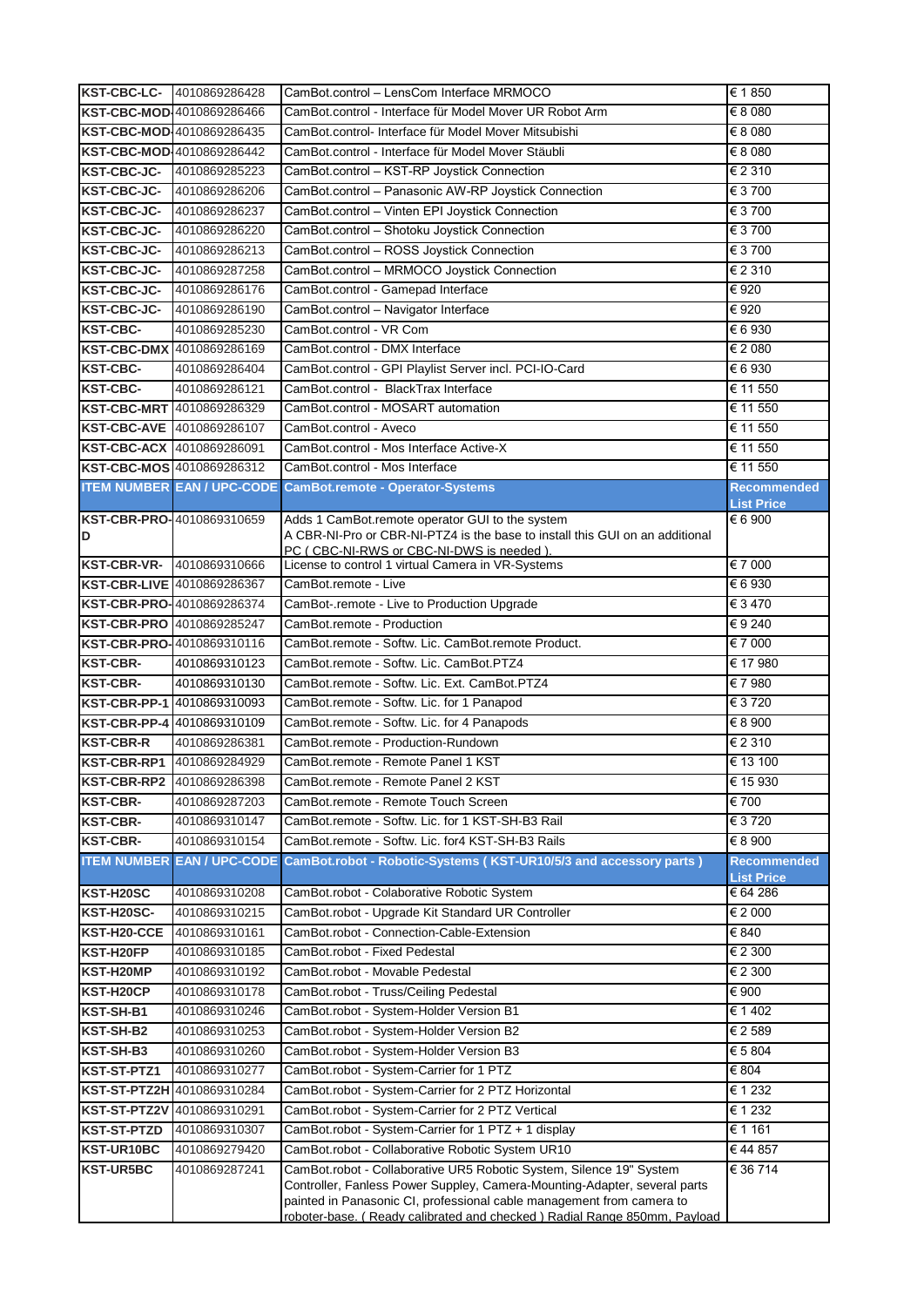| <b>KST-UR3BC</b>   | 4010869287067             | CamBot.robot - Collaborative UR3 Robotic System, Silence 19" System                                                                                                | € 31 286    |
|--------------------|---------------------------|--------------------------------------------------------------------------------------------------------------------------------------------------------------------|-------------|
|                    |                           | Controller, Fanless Power Suppley, Camera-Mounting-Adapter, several parts                                                                                          |             |
|                    |                           | painted in Panasonic CI, professional cable management from camera to                                                                                              |             |
|                    |                           | roboter-base. (Ready calibrated and checked) Radial Range 500mm. Payload                                                                                           |             |
|                    | KST-URSC-BC 4010869287135 | CamBot.robot - Upgr. Stand.Contr. to Broadcast Contr.                                                                                                              | €4 000      |
| <b>KST-UR-CCE</b>  | 4010869287234             | CamBot.robot - Cable Extension 30m                                                                                                                                 | € 840       |
| <b>KST-UR-CMB</b>  | 4010869287197             | CamBot.robot - Mount Box-Cameras                                                                                                                                   | € 790       |
|                    | KST-UR-CMB2 4010869310314 | CamBot.robot - Camera-Mounting-Base                                                                                                                                | € 790       |
| <b>KST-UR-CMV</b>  | 4010869287111             | CamBot.robot - Mount VariCam                                                                                                                                       | € 790       |
|                    | KST-UR-CMV2 4010869310338 | CamBot.robot - Camera-Mounting-Base for VCLT                                                                                                                       | € 790       |
| <b>KST-UR-CMS</b>  | 4010869287050             | CamBot.robot - Mount Shan                                                                                                                                          | €790        |
|                    | KST-UR-CMS2 4010869310321 | CamBot.robot - Cam.-Mount.-Base f. SHAN-TM700                                                                                                                      | € 790       |
|                    | KST-UR-VMS3 4010869289900 | Vertical move System, one additional axis for KST-UR3/5/10, moves the                                                                                              | €49 000     |
|                    |                           | roboter base max 3m vertical, Ready calibrated and checked, mountable on a                                                                                         |             |
|                    |                           | GlobalTruss F32 system. Made to order : lead-time is 8 weeks.                                                                                                      |             |
|                    | KST-UR-HMS2 4010869289849 | Horizontal move System, one additional axis for KST-UR3/5/10, moves the                                                                                            | €45 000     |
|                    |                           | roboter base max 2m horizontal, Ready calibrated and checked, mountable on                                                                                         |             |
|                    | KST-UR-HMS3 4010869289856 | a GlobalTruss F32 system. Made to order : lead-time is 8 weeks.<br>Horizontal move System, one additional axis for KST-UR3/5/10, moves the                         | €49 000     |
|                    |                           | roboter base max 3m horizontal, Ready calibrated and checked, mountable on                                                                                         |             |
|                    |                           | a GlobalTruss F32 system. Made to order: lead-time is 8 weeks.                                                                                                     |             |
|                    | KST-UR-HMS4 4010869289863 | Horizontal move System, one additional axis for KST-UR3/5/10, moves the                                                                                            | € 53 000    |
|                    |                           | roboter base max 4m horizontal, Ready calibrated and checked, mountable on<br>a GlobalTruss F32 system. Made to order: lead-time is 8 weeks.                       |             |
|                    | KST-UR-HMS5 4010869289894 | Horizontal move System, one additional axis for KST-UR3/5/10, moves the                                                                                            | € 57 000    |
|                    |                           | roboter base max 5m horizontal, Ready calibrated and checked, mountable on                                                                                         |             |
|                    |                           | a GlobalTruss F32 system. Made to order : lead-time is 8 weeks.                                                                                                    |             |
| KST-UR10FP         | 4010869279444             | CamBot.robot - Fixed Pedestal UR10                                                                                                                                 | € 2 300     |
| KST-UR10-MP        | 4010869287227             | CamBot.robot - Movable Pedestal UR10                                                                                                                               | € 2 300     |
| KST-UR10-CP        | 4010869287104             | CamBot.robot - Fixed Truss or Ceiling Pedestal UR10                                                                                                                | € 900       |
| <b>KST-UR5-FP</b>  | 4010869287142             | Fixed Pedestal for UR5, has to be firmly mounted (fixed) on the stable floor                                                                                       | € 1 500     |
| <b>KST-UR5-MP</b>  | 4010869287074             | Mobile Pedestal for UR5, Equipped with fixable rollers. (is always a compromise € 1960                                                                             |             |
|                    |                           | on the stability of the movement)                                                                                                                                  |             |
| <b>KST-UR5-CP</b>  | 4010869287159             | Fixed Pedestal for UR5 (TRUSS/CEILING PEDESTAL), equipped with                                                                                                     | € 900       |
| <b>KST-UR3-FP</b>  | 4010869287166             | Fixed Pedestal for UR3, has to be firmly mounted (fixed) on the stable floor                                                                                       | € 1 300     |
| <b>KST-UR3-MP</b>  | 4010869287098             | Mobile Pedestal for UR3, Equipped with fixable rollers. (is always a compromise € 1 780                                                                            |             |
| <b>KST-UR3-CP</b>  | 4010869287180             | on the stability of the movement)<br>Fixed Pedestal for UR3, equipped with GlobalTruss Clambs.                                                                     | € 900       |
| <b>KST-UR10TP</b>  | 4010869287081             | CamBot.robot - Teleprompter Adaptation                                                                                                                             | € 2 500     |
|                    |                           | ITEM NUMBER EAN / UPC-CODE CamBot.service - Professional Services (Installation, Training, Service,                                                                | Recommended |
|                    |                           | Maintenance)                                                                                                                                                       | List Price  |
| KST-PS-D-1         | 4010869286473             | Professional Service day without travel costs                                                                                                                      | € 1 400     |
| KST-PS-D-1M        | 4010869299176             | KST Professional Service on site per day and per engineer.                                                                                                         | € 1 100     |
|                    |                           | Tasks: installation, setup, commissioning and/or training.                                                                                                         |             |
|                    |                           | Working time: 07:30 - 18:00. Reaction time: 3 working days                                                                                                         |             |
| KST-               | 4010869298278             | Excluding Travel Cost. Including hotel<br>Travel expenses for one engineer (way and back) that is performing a KST-PS-                                             | € 600       |
| $KST-PS-B1-1Y$     | 4010869299121             | Level 1 Professional Basic Service (for both Robot and No Robot system).                                                                                           | € 2 500     |
|                    |                           | Remote maintenance, including: Telephone Hotline, E-mail support,                                                                                                  |             |
|                    |                           | TeamViewer (Mo-Fr), 1 year, (minimum is 2 years to cover the warranty period)                                                                                      |             |
| KST-PS-AR1-        | 4010869299138             | Level 2 Advanced Service for Robot System. Remote maintenance, including:                                                                                          | € 12 500    |
| 1Y                 |                           | Telephone Hotline, E-mail support, TeamViewer (Mo-Fr). 1 year. Also includes<br>1 visit on-site, reaction time in 3 working days, software upgrade, fast access to |             |
| KST-PS-AR2-        | 4010869299145             | Level 2 Professional Advanced Service for Additional Robot System                                                                                                  | € 8 264     |
| KST-PS-ANR1-       | 4010869299152             | Level 2 Professional Advanced Service for No Robot System                                                                                                          | € 11 100    |
| KST-PS-ANR2-       | 4010869299169             | Level 2 Professional Advanced Service for Additional No Robot System                                                                                               | €4 900      |
| <b>KST-CBC-EW-</b> | 4010869289870             | 1 year warranty extension for one KST-UR10BC system. Covers the KST-                                                                                               | € 19 531    |
| 1Υ                 |                           | UR10BC, the KST-CBC-MC-ROB, the KST-UR10FP and a controller from the                                                                                               |             |
|                    |                           | KST-CBR-RP-x line-up. Up to 3 x 1 year warranty extension can be purchased                                                                                         |             |
|                    |                           | as a maximum. A service contract is mandatory to get access to the warranty                                                                                        |             |
| <b>KST-CBWE-</b>   | 4010869289917             | 1 year warranty extension for one KST-URVMS3 or KST-URHMS2 or KST-<br>URHMS3 or KST-URHMS4 or KST-URHMS5. Up to 3 x 1 year warranty                                | € 13 281    |
| ROB-HO-1Y          |                           | extension can be purchased as a maximum. A service contract is mandatory to                                                                                        |             |
| <b>KST-CBWE-</b>   | 4010869289924             | 1 year warranty extension for one KST-CBC-MC-PTZ4 or KST-CBC-MC-PTZ8.                                                                                              | € 11 719    |
| PTZ-1Y             |                           | Up to 3 x 1 year warranty extension can be purchased as a maximum. A service                                                                                       |             |
|                    |                           | contract is mandatory to get access to the warranty extension. Terms &<br>Professional Service Hour within office hours                                            | € 161       |
| KST-PS-H-1         | 4010869286480             | KST Professional Service on site per hour (07:30 - 16:00) excl. travelling                                                                                         |             |
|                    |                           |                                                                                                                                                                    |             |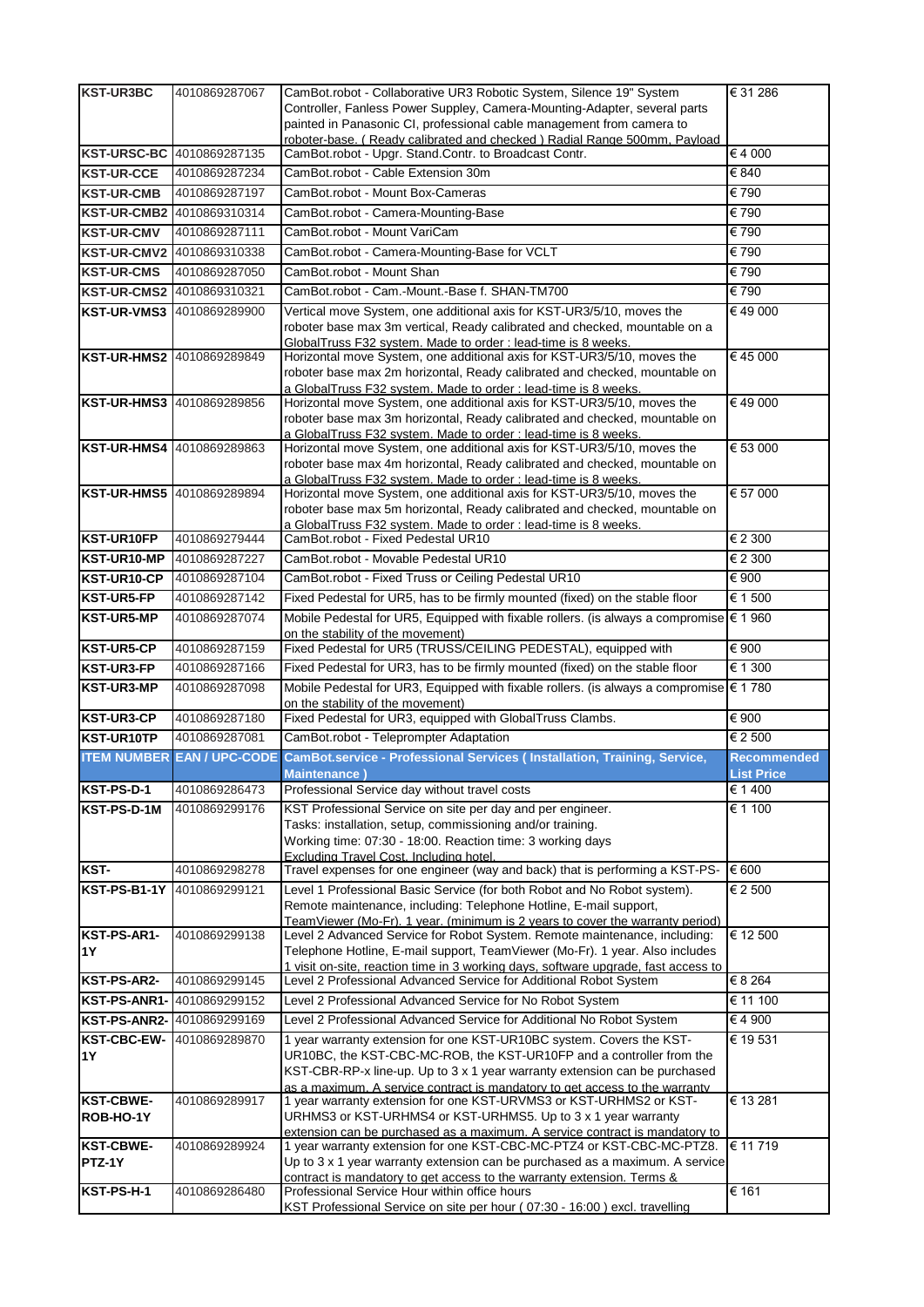| KST-PS-H-2         | 4010869286497                                 | Professional Service Hour outside office hours                                                                          | € 201                     |
|--------------------|-----------------------------------------------|-------------------------------------------------------------------------------------------------------------------------|---------------------------|
|                    |                                               | KST Professional Service on site per hour (16:00 - 20:00) excl. travelling                                              |                           |
| KST-PS-H-3         | 4010869286503                                 | Professional Service Hour night hours                                                                                   | € 241                     |
|                    |                                               | KST Professional Service on site per hour (20:00 - 07:30) excl. travelling                                              |                           |
|                    | <b>ITEM NUMBER EAN / UPC-CODE Lawo Panels</b> |                                                                                                                         | <b>Recommended</b>        |
|                    |                                               |                                                                                                                         | <b>List Price</b>         |
| LBP17-SNAP         | 4010869305976                                 | LBP17-SNAP LAWO AUX Panel (17 LCD Buttons RGB-Backlight Ethenet/                                                        | € 2 630                   |
|                    |                                               | <b>1RU)</b>                                                                                                             |                           |
|                    |                                               | • VSM G SL Panel 03                                                                                                     |                           |
|                    |                                               | • Control Surface standalone Panasonic                                                                                  |                           |
|                    |                                               | • LBP-17 PANASNAP, 1 x PSU incl.                                                                                        |                           |
|                    |                                               | • 17 buttons, RGB-Backlight Ethernet / 1RU                                                                              |                           |
|                    |                                               | 2 Vaare Europaan Warranty - 5 Rusinges Day Target Turnaround Time                                                       |                           |
| LBP34-SNAP         | 4010869305983                                 | LBP34-SNAP LAWO AUX Panel (34 LCD Buttons RGB-Backlight Ethenet/                                                        | € 3 950                   |
|                    |                                               | <b>2RU)</b>                                                                                                             |                           |
|                    |                                               | • VSM G SL Panel 08                                                                                                     |                           |
|                    |                                               | • Control Surface standalone Panasonic                                                                                  |                           |
|                    |                                               | • LBP-34 PANASNAP, 1 x PSU incl.                                                                                        |                           |
|                    |                                               | • 34 buttons, RGB-Backlight Ethernet / 2RU                                                                              |                           |
|                    |                                               | 2 Years European Warranty - 5 Business Day Target Turnaround Time                                                       |                           |
| LBP51-SNAP         | 4010869305990                                 | LBP51-SNAP LAWO AUX Panel (51 LCD Buttons RGB-Backlight Ethenet/                                                        | € 5 270                   |
|                    |                                               | <b>2RU)</b>                                                                                                             |                           |
|                    |                                               | • VSM G SL Panel 14                                                                                                     |                           |
|                    |                                               |                                                                                                                         |                           |
|                    |                                               | • Control Surface standalone Panasonic                                                                                  |                           |
|                    |                                               | • LBP-51 PANASNAP, 1 x PSU incl.                                                                                        |                           |
|                    |                                               | • 51 buttons, RGB-Backlight Ethernet / 2RU                                                                              |                           |
|                    |                                               | 2 Years European Warranty - 5 Business Day Target Turnaround Time                                                       |                           |
| LBP32DT-           | 4010869306003                                 | LBP32DT-SNAP LAWO AUX Panel (32 LCD Buttons RGB-Backlight                                                               | €4 170                    |
| <b>SNAP</b>        |                                               | Ethenet/ 2RU)                                                                                                           |                           |
|                    |                                               | • VSM G SL Panel 06                                                                                                     |                           |
|                    |                                               | • Control Surface standalone Panasonic                                                                                  |                           |
|                    |                                               | • LBP-32 Desktop PANASNAP, 1 x PSU incl.                                                                                |                           |
|                    |                                               | • 32 buttons, RGB-Backlight Ethernet / 2RU                                                                              |                           |
|                    |                                               | 2 Years European Warranty - 5 Rusiness Day Target Turnaround Time<br><b>ITEM NUMBER EAN / UPC-CODE Movicom PT Heads</b> | <b>Recommended</b>        |
|                    |                                               |                                                                                                                         | <b>List Price</b>         |
|                    |                                               |                                                                                                                         |                           |
|                    |                                               |                                                                                                                         |                           |
|                    |                                               | RobyHead D1 is a classic Pan/Tilt solution for professional broadcasting,                                               |                           |
|                    |                                               | as well as for stationary use in studios, theatres, conference halls and                                                |                           |
|                    |                                               | stadiums.                                                                                                               |                           |
|                    |                                               | The head is specially designed to work with 4K cameras providing 4x3G SDI,                                              |                           |
|                    |                                               | 12G SDI and 2xFiber connections for the camera signals. The most typical                                                |                           |
|                    |                                               | payload for the head would be a box-size camera, but it has enough power to                                             |                           |
|                    |                                               | carry studio cameras and has connections for a prompter at the front. The head                                          |                           |
|                    |                                               | has a rigid and stylish carbon-fibre body and provides smooth and precise                                               |                           |
|                    |                                               | movements.                                                                                                              |                           |
|                    |                                               | An integrated power supply simplifies camera connections.                                                               |                           |
| <b>MVI-RBD1</b>    | 4010869272490                                 | RobyHead D1 Indoor Pan-tilt head for broadcast applications (max. 15kg                                                  | € 13 400                  |
|                    |                                               | payload, compatible with Studio camera or AK-UB300)                                                                     |                           |
| <b>MVI-RBD1S</b>   | 4010869286930                                 | RobyHead D1 Indoor Pan-tilt head for broadcast applications (Silent version, € 13 400                                   |                           |
|                    |                                               | max 6kg payload, compatible with AK-UB300)                                                                              |                           |
| <b>MVI-RBD1AR</b>  | 4010869306089                                 | Indoor Pan-tilt head Robyhead D1.                                                                                       | € 16 080                  |
|                    |                                               | High Payload (max. 15Kg). Compatible w/ Studio Camera or AK-UB300 camera                                                |                           |
|                    | MVI-RBD1SAR 4010869306096                     | and/or prompter. FreeD support.<br>Indoor Pan-tilt head Robyhead D1 for silent environments.                            | € 16 080                  |
|                    |                                               |                                                                                                                         |                           |
| <b>MVI-CAB1</b>    | 4010869272513                                 | Payload: 6Kg max. Compatible w/ AK-UB300 camera. FreeD support                                                          | $\overline{\epsilon}$ 290 |
|                    |                                               | Cable Accessory (7-pin Lemo - 20-pin Hirose (Canon Digital))                                                            |                           |
| <b>MVI-CAB2</b>    | 4010869272506                                 | Cable Accessory (7-pin Lemo - 20-pin Hirose (Fujinon Digital))                                                          | € 290                     |
| <b>MVI-CAB3</b>    | 4010869272483                                 | Cable Accessory (7-pin Lemo - 10-pin Hirose (Fujinon Digital Legacy))                                                   | € 290                     |
| <b>MVI-CAB4</b>    | 4010869272476                                 | Cable Accessory (7-pin Lemo - 12-pin Hirose (Analog lens control))                                                      | € 570                     |
| <b>ITEM NUMBER</b> | <b>EAN / UPC-CODE</b>                         | <b>TECNOPOINT - SLIDING SYSTEMS</b>                                                                                     | <b>Recommended</b>        |
|                    |                                               |                                                                                                                         | <b>List Price</b>         |
| <b>TCP-SW10AR</b>  | 4010869300933                                 | PTZ Control by IP for AR/VR                                                                                             | €4 500                    |
|                    |                                               | SW10 with SW-ARUP bundled                                                                                               |                           |
|                    |                                               | Up to 10 PTZ+DC PC based software. Upgraded for AR/VR compatibility                                                     |                           |
|                    |                                               | With "Thumbnail" - sequencing - loop and loop reverse feature.                                                          |                           |
|                    |                                               | PC and ethernet switch not included.                                                                                    |                           |
|                    |                                               |                                                                                                                         |                           |
| TCP-SW10           | 4010869272315                                 | <b>Software TUNING S</b>                                                                                                | € 3 500                   |
|                    |                                               | Up to 10 PTZ+DC PC based software.                                                                                      |                           |
|                    |                                               | With Thumbnail - sequencing - loop and loop reverse feature. PC and ethernet                                            |                           |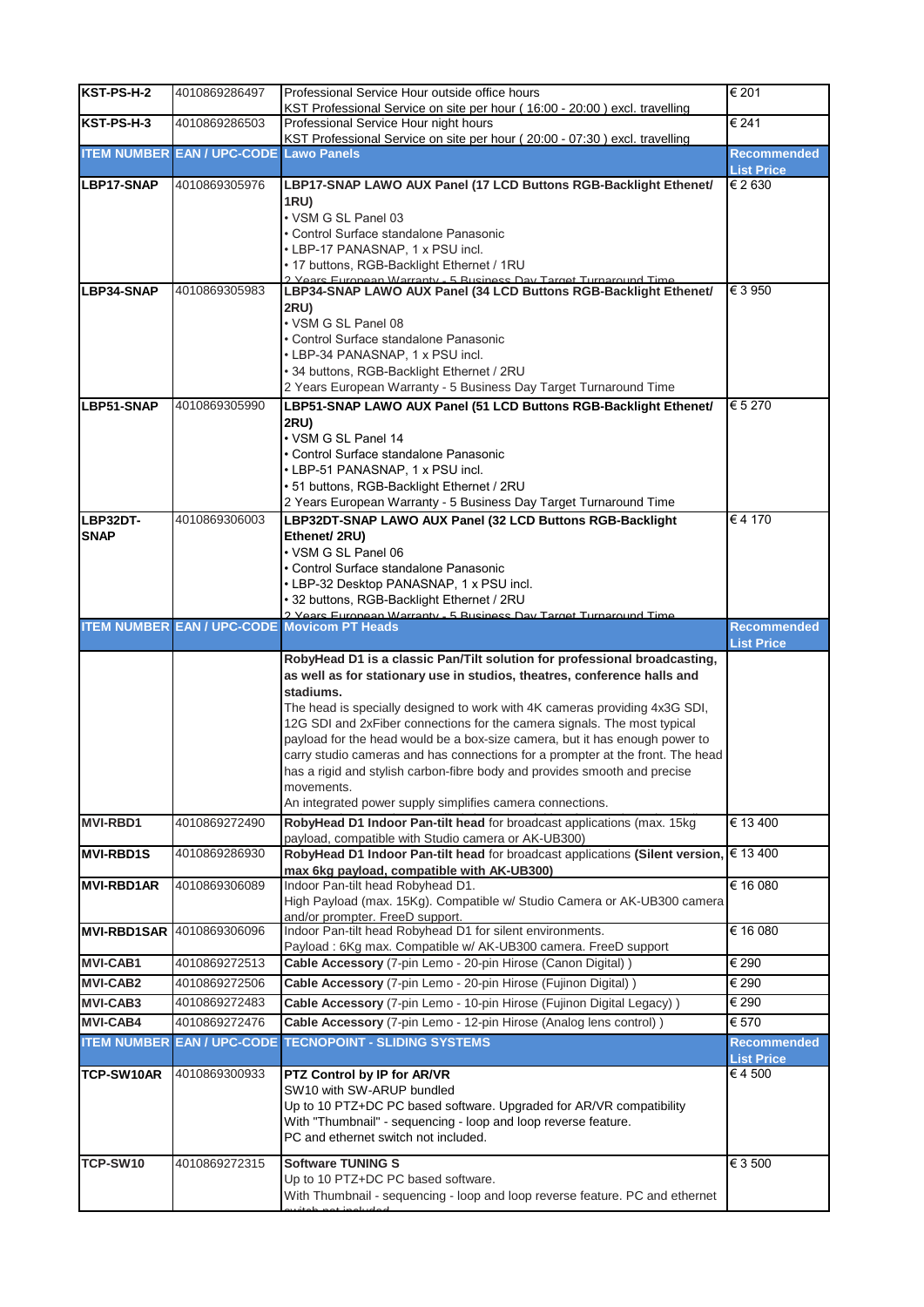| TCP-DC10          | 4010869272285 | <b>DC10 Control Panel</b>                                                                                                                    | € 3 200  |
|-------------------|---------------|----------------------------------------------------------------------------------------------------------------------------------------------|----------|
|                   |               | 2 axes DC-10 control panel for dolly and column live movements RJ11 to RJ45                                                                  |          |
|                   |               | cable. RP120 adapter cable. RP50 adapter cable USB cable                                                                                     |          |
|                   |               |                                                                                                                                              |          |
| TCP-DL10          | 4010869272292 | <b>TUNING FLOOR DOLLY</b>                                                                                                                    | € 13 400 |
|                   |               | Motorized Dolly for 250mm interaxis track. 24V Power supply. Maximum speed                                                                   |          |
|                   |               | $0.5$ m/s. $(*)$                                                                                                                             |          |
|                   |               | 2 end blocks with tooth belt clamps.                                                                                                         |          |
|                   |               | Cable chain connection to dolly. Cable chain connection to track. 12V PTZ                                                                    |          |
| TCP-TD10          |               | nower supply with 4 pin XLR connector.                                                                                                       |          |
|                   | 4010869296540 | <b>Motorized Column</b>                                                                                                                      | € 16 950 |
|                   |               | It can be installed either suspended (descending) or on the floor (ascending).<br>1 stage. Stroke 0.8m. Height from ceiling/truss: 1.6-2.4m. |          |
|                   |               | 24V Power supply.                                                                                                                            |          |
|                   |               | 12V PTZ power supply with 4 pin XLR connector.                                                                                               |          |
|                   |               | Adapter cable from XLR to Panasonic connector PTZ power supply.                                                                              |          |
|                   |               | includes the mounting accessories to be mounted on a ceiling/truss                                                                           |          |
| <b>TCP-25FT10</b> | 4010869272131 | 1m straight FLOOR TRACK                                                                                                                      | € 1 330  |
|                   |               | 350mm wide - 250mm interaxis 35mm metal grey pipes track. Vessel for chain                                                                   |          |
| <b>TCP-25FT15</b> | 4010869272162 | 1,5m straight FLOOR TRACK                                                                                                                    | € 1 630  |
|                   |               | 350mm wide - 250mm interaxis 35mm metal grey pipes track. Vessel for chain                                                                   |          |
| <b>TCP-25FT20</b> | 4010869272155 | 2m straight FLOOR TRACK                                                                                                                      | € 1940   |
|                   |               | 350mm wide - 250mm interaxis 35mm metal grey pipes track. Vessel for chain                                                                   |          |
| <b>TCP-TM50SA</b> | 4010869294454 | <b>TUNING TOTEM 50 Stationary floor column</b>                                                                                               | € 15 400 |
|                   |               | 1 stage. Stroke 0.5m. Height from floor 1.3 - 1.8m                                                                                           |          |
|                   |               | 24V Power supply.                                                                                                                            |          |
|                   |               | 12V PTZ power supply with 4 pin XLR connector.                                                                                               |          |
| TCP-DL400AR       | 4010869300902 | Adapter cable from XLR to Panasonic connector PTZ power supply.<br>Motorized Dolly (Tuning Floor Dolly, Wide) for AR/VR                      | € 19 055 |
|                   |               | DL400 with HW-ARUP-D budlled. Motorized Dolly for 400mm interaxis track.                                                                     |          |
|                   |               | 24V Power supply.                                                                                                                            |          |
|                   |               | Upgraded for AR/VR compatibility                                                                                                             |          |
|                   |               | Maximum speed 0,5 m/s.(*)                                                                                                                    |          |
|                   |               | 2 end blocks with tooth belt clamps. Cable chain connection to dolly.                                                                        |          |
|                   |               | Cable chain connection to track.                                                                                                             |          |
|                   |               | 12V PTZ nower supply with 4 pin XLR connector                                                                                                |          |
| TCP-DL10AR        | 4010869300896 | Motorized Dolly (Tuning Floor Dolly) for AR/VR                                                                                               | € 13 900 |
|                   |               | DL10 with HW-ARUP-D bundled.                                                                                                                 |          |
|                   |               | Motorized Dolly for 250mm interaxis track. 24V Power supply.                                                                                 |          |
|                   |               | Upgraded for AR/VR compatibility                                                                                                             |          |
|                   |               | Maximum speed 0,5 m/s.(*)                                                                                                                    |          |
|                   |               | 2 end blocks with tooth belt clamps.                                                                                                         |          |
|                   |               | Cable chain connection to dolly. Cable chain connection to track.<br>12V PTZ power supply with 4 pin XLR connector.                          |          |
|                   |               | Adanter cable from XLR to Panasonic connector PT7 nower supply                                                                               |          |
| TCP-TM10AR        | 4010869300919 | <b>Motorized Ascending Column for AR/VR</b>                                                                                                  | € 15 900 |
|                   |               | TM10 with HW-ARUP-D bundled.                                                                                                                 |          |
|                   |               | 1 stage. Stroke 0.8m. Height from floor 1.6-2.4m.                                                                                            |          |
|                   |               | Upgraded for AR/VR compatibility                                                                                                             |          |
|                   |               | 24V Power supply.                                                                                                                            |          |
|                   |               | 12V PTZ power supply with 4 pin XLR connector.                                                                                               |          |
|                   |               | Adanter cable from XLR to Panasonic connector PTZ nower supply                                                                               | € 13 900 |
| TCP-TT10AR        | 4010869300926 | Motorized Dolly (Tuning Top Track) for AR/VR<br>TT10 with HW-ARUP-D bundled.                                                                 |          |
|                   |               | Motorized Dolly for 250mm interaxis track. 24V Power supply.                                                                                 |          |
|                   |               | Maximum speed $0,5$ m/s. $(*)$                                                                                                               |          |
|                   |               | 2 end blocks with tooth belt clamps.                                                                                                         |          |
|                   |               | Cable chain connection to dolly.                                                                                                             |          |
|                   |               | Cable chain connection to track.                                                                                                             |          |
|                   |               | 12V PTZ power supply with 4 pin XLR connector.                                                                                               |          |
|                   |               | Adapter cable from XLR to Panasonic connector PT7 nower supply                                                                               |          |
| TCP-              | 4010869300940 | <b>Motorized Ascending Column for AR/VR</b>                                                                                                  | € 15 900 |
| <b>TM50SAAR</b>   |               | TM50SA with HW-ARUP-D bundled. 1 stage, Stroke 0,5m, Height from floor                                                                       |          |
|                   |               | $1,3m - 1,8m$                                                                                                                                |          |
|                   |               | Upgraded for AR/VR compatibility. 24V Power supply                                                                                           |          |
|                   |               | 12V PTZ power supply with 4 pin XLR connector                                                                                                |          |
| TCP-TD10AR        | 4010869300957 | <b>Motorized Descending Column for AR/VR</b>                                                                                                 | € 17 450 |
|                   |               | TD10 with HW-ARUP-D bundled. 1 stage. Stroke 0.8m. Distance from                                                                             |          |
|                   |               | ceiling/truss: 1.6-2.4m.                                                                                                                     |          |
|                   |               | Upgraded for AR/VR compatibility<br>24V Power supply.                                                                                        |          |
|                   |               | 12V PTZ nower supply with 4 pin XI R connector.                                                                                              |          |
| <b>TCP-40FT10</b> | 4010869272179 | 1m straight DOLLY+TOTEM FLOOR TRACK                                                                                                          | € 1 350  |
|                   |               | 500mm wide - 400mm interaxis 35mm metal grey pipes track. Vessel for chain                                                                   |          |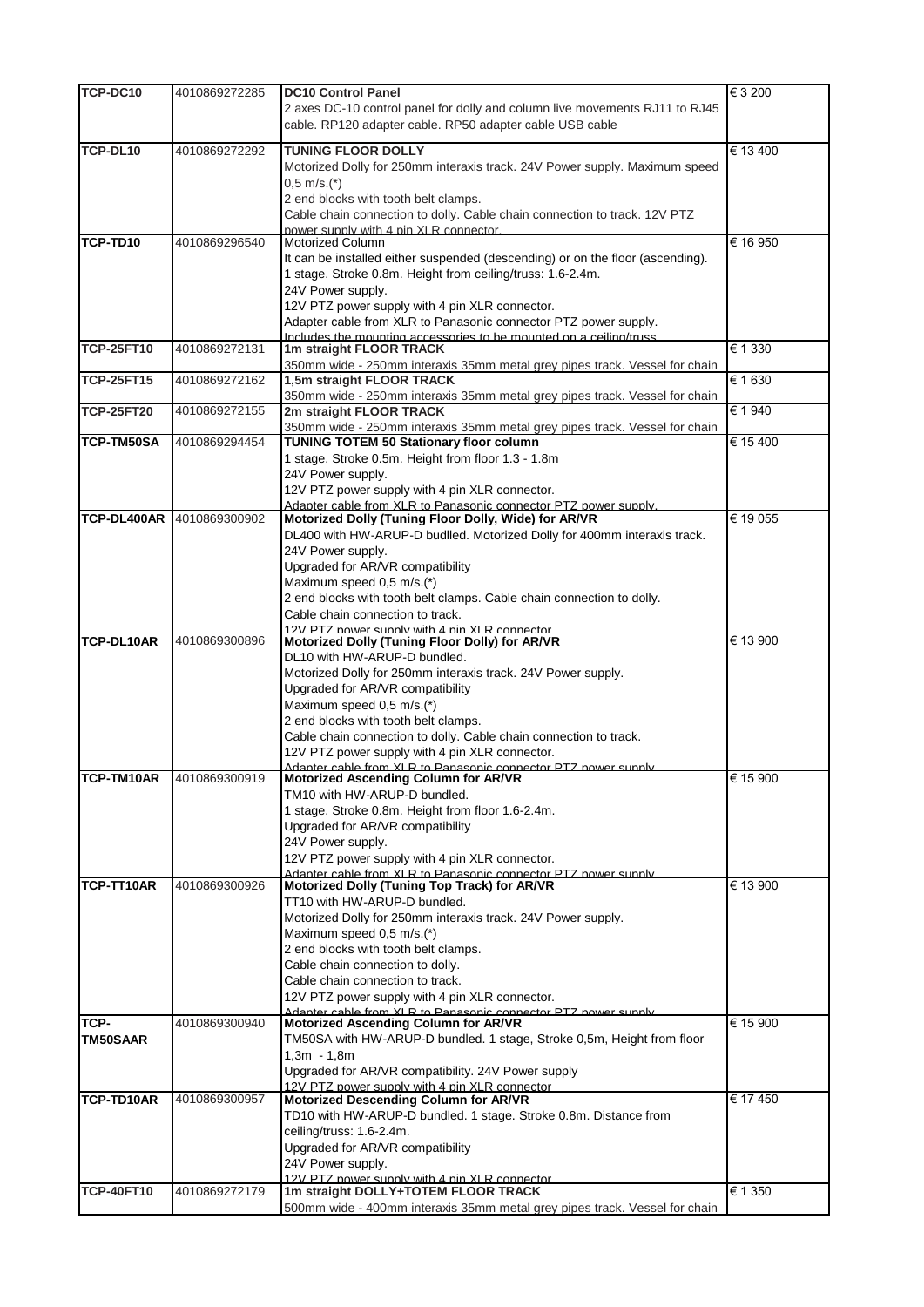| <b>TCP-40FT15</b> | 4010869272186 | 1,5m straight DOLLY+TOTEM FLOOR TRACK                                                                             | € 1 670                                 |
|-------------------|---------------|-------------------------------------------------------------------------------------------------------------------|-----------------------------------------|
| <b>TCP-40FT20</b> | 4010869272193 | 500mm wide - 400mm interaxis 35mm metal grey pipes track. Vessel for chain<br>2m straight DOLLY+TOTEM FLOOR TRACK | $\overline{\epsilon}$ 1 990             |
|                   |               | 500mm wide - 400mm interaxis 35mm metal grey pipes track. Vessel for chain                                        |                                         |
| <b>TCP-40FT50</b> | 4010869310420 | 5m Straight DOLLY+TOTEM FLOOR TRACK                                                                               | € 3 500                                 |
|                   |               | 500mm wide - 400mm interaxis 35mm metal grey pipes track. Vessel for chain                                        |                                         |
| TCP-TM10          | 4010869272322 | <b>TUNING TOTEM 80 Stationary floor column</b>                                                                    | € 15 400                                |
|                   |               | 1 stage. Stroke 0.8m. Height from floor 1.6-2.4m. 24V Power supply.                                               |                                         |
|                   |               | 12V PTZ power supply with 4 pin XLR connector.                                                                    |                                         |
| <b>TCP-40CT10</b> | 4010869302661 | Adapter cable from XLR to Panasonic connector PTZ power supply.<br>1m Ceiling Track                               | € 2 300                                 |
|                   |               | 500mm wide - 400mm interaxis                                                                                      |                                         |
|                   |               | 35mm metal grey pipes track                                                                                       |                                         |
|                   |               | Truss included                                                                                                    |                                         |
| <b>TCP-40CT20</b> | 4010869302678 | 2m Ceiling Track                                                                                                  | € 2 800                                 |
|                   |               | 500mm wide - 400mm interaxis                                                                                      |                                         |
|                   |               | 35mm metal grey pipes track<br>Truss included                                                                     |                                         |
| <b>TCP-40CT30</b> | 4010869306911 | <b>Curved Track</b>                                                                                               | € 5 600                                 |
|                   |               | 2800mm radius, Angle 45 degree                                                                                    |                                         |
| <b>TCP-40CT50</b> | 4010869310406 | <b>Tuning Ceiling Curved Track</b>                                                                                | € 5 600                                 |
| <b>TCP-25CT30</b> | 4010869310413 | <b>Tuning Ceiling Curved Track</b>                                                                                | €4780                                   |
| <b>TCP-TT400</b>  | 4010869302630 | TUNING CEILING DOLLY (WIDE -400mm)                                                                                | € 18 555                                |
|                   |               | Dolly and column weight:45kg                                                                                      |                                         |
|                   |               | Track weight:17Kg/m                                                                                               |                                         |
|                   |               | Track interaxis:400mm                                                                                             |                                         |
|                   |               | Max speed:0,5m/s<br>P/S input:100-240 Vac                                                                         |                                         |
|                   |               | Operating voltage: 24Vdc                                                                                          |                                         |
|                   |               | Inside-chain cable management                                                                                     |                                         |
|                   |               | AC adaptor for AW-UE150 is included                                                                               |                                         |
| TCP-TT400AR       | 4010869310369 | Net usable in ARA/P environment<br>Ceiling wide dolly & Augmented & Virtual Reality Hardware Upgrade              | € 19 055                                |
|                   |               | TUNING CEILING DOLLY (WIDE -400mm), AR/VR compatible                                                              |                                         |
|                   |               |                                                                                                                   |                                         |
| TCP-TD50          | 4010869302647 | <b>TUNING Descender50 for Ceiling Dolly</b>                                                                       | € 11 719                                |
|                   |               | Column stroke:500mm                                                                                               |                                         |
|                   |               | Max height (down):2145mm                                                                                          |                                         |
|                   |               | Min height: 1695mm<br>Max column speed: 10m/s                                                                     |                                         |
|                   |               | Pavload: 5kg                                                                                                      |                                         |
| TCP-TD80          | 4010869302654 | <b>TUNING Descender80 for Ceiling Dolly</b>                                                                       | € 11 719                                |
|                   |               | Column stroke:800mm                                                                                               |                                         |
|                   |               | Max height (down):2795mm                                                                                          |                                         |
|                   |               | Min height:1995mm<br>Max column speed: 10m/s                                                                      |                                         |
|                   |               | Pavload:5kg                                                                                                       |                                         |
| TCP-              | 4010869304924 | Ceiling wide dolly & Totem80                                                                                      | € 30 274                                |
| <b>TT400TD80</b>  |               | Ceiling dolly with Descender 80 already pre-installed in one box (combination of                                  |                                         |
|                   |               | TCP-TT400 and TCP-TD80)<br>ITEM NUMBER EAN / UPC-CODE TECNOPOINT - SLIDING SYSTEMS                                |                                         |
|                   |               |                                                                                                                   | <b>Recommended</b><br><b>List Price</b> |
| TCP-TT10          | 4010869272339 | <b>TUNING TOP TRACK</b>                                                                                           | € 13 400                                |
|                   |               | Motorized Dolly for 250mm interaxis track. 24V Power supply. Maximum speed                                        |                                         |
|                   |               | $0,5 \text{ m/s.}$ (*)                                                                                            |                                         |
|                   |               | 2 end blocks with tooth belt clamps. Cable chain connection to dolly.                                             |                                         |
|                   |               | Cable chain connection to track.                                                                                  |                                         |
| <b>TCP-25CT10</b> | 4010869272124 | 12V PTZ power supply with 4 pin XLR connector.<br>1m straight CEILING TRACK                                       | € 2 050                                 |
|                   |               | 350mm wide - 250mm interaxis 35mm metal grey pipes track with truss 25x25                                         |                                         |
|                   |               | and external Vessel for cables.                                                                                   |                                         |
| <b>TCP-25CT20</b> | 4010869272148 | 2m straight CEILING TRACK                                                                                         | € 2 390                                 |
|                   |               | 350mm wide - 250mm interaxis 35mm metal grey pipes track with truss 25x25                                         |                                         |
|                   |               | and external Vessel for cables.                                                                                   |                                         |
| TCP-CFT10         | 4010869272261 | 10m Cables FLOOR TRACK<br>1 x 5m of cable chain                                                                   | € 1 230                                 |
|                   |               | 2 x mounting bracket for cable chain 1 x 5m of cable chain                                                        |                                         |
|                   |               | 2 x mounting bracket for cable chain 2 x 10m RJ45 cable                                                           |                                         |
|                   |               | 2 x 10m BNC RG59 cable                                                                                            |                                         |
|                   |               | 1 x 10m dolly nower supply extension cable 1 x 10m PTZ power supply                                               |                                         |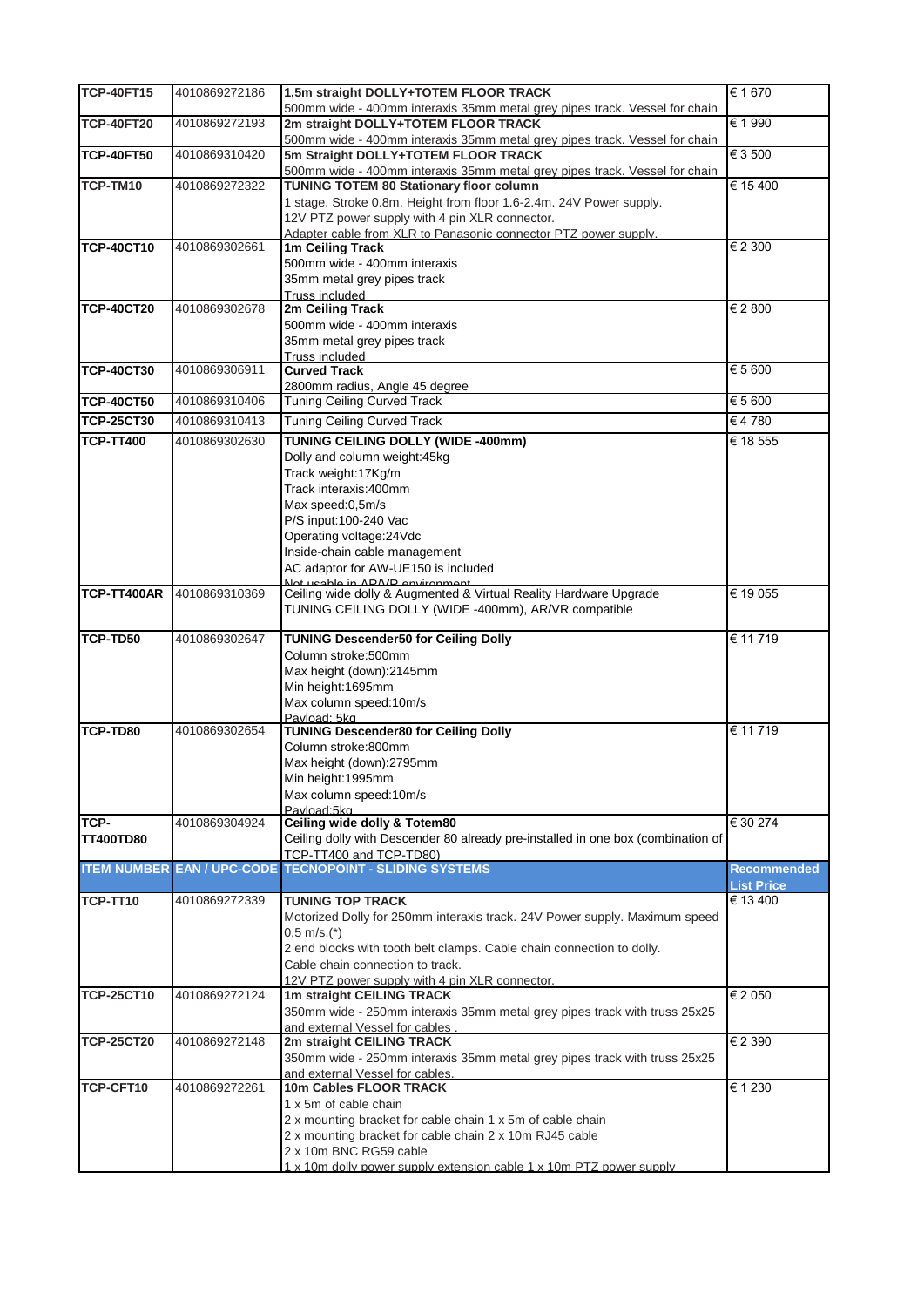| TCP-CFT20          |                           |                                                                                                                                               |          |
|--------------------|---------------------------|-----------------------------------------------------------------------------------------------------------------------------------------------|----------|
|                    | 4010869272278             | 20m Cables FLOOR TRACK<br>1 x 10m of cable chain                                                                                              | € 2 000  |
|                    |                           | 2 x mounting bracket for cable chain 2 x 20m RJ45 cable                                                                                       |          |
|                    |                           | 2 x 20m BNC RG59 cable                                                                                                                        |          |
|                    |                           | 1 x 20m dolly power supply extension cable 1 x 20m PTZ power supply                                                                           |          |
| TCP-CCT10          | 4010869272346             | 10m Cables CEILING TRACK                                                                                                                      | € 1 230  |
|                    |                           | 1 x 5m of cable chain                                                                                                                         |          |
|                    |                           | 2 x mounting bracket for cable chain 2 x 10m RJ45 cable<br>2 x 10m BNC RG59 cable                                                             |          |
|                    |                           | 1 x 10m dolly power supply extension cable 1 x 10m PTZ power supply                                                                           |          |
| TCP-CCT20          | 4010869272254             | 20m Cables CEILING TRACK                                                                                                                      | € 2 000  |
|                    |                           | 1 x 10m of cable chain                                                                                                                        |          |
|                    |                           | 2 x mounting bracket for chain cable 2 x 20m RJ45 cable                                                                                       |          |
|                    |                           | 2 x 20m BNC RG59 cable                                                                                                                        |          |
|                    |                           | 1 x 20m dolly power supply extension cable 1 x 20m PTZ power supply<br>wtonojon ophlo                                                         |          |
| TCP-CA5            | 4010869272247             | 5m Dolly power supply                                                                                                                         | €78      |
| TCP-BT5            | 4010869272230             | 5m Belt                                                                                                                                       | € 82     |
| TCP-BT10           | 4010869272209             | 10m Belt                                                                                                                                      | € 162    |
| TCP-BT15           | 4010869272216             | 15m Belt                                                                                                                                      | € 242    |
| TCP-BT20           | 4010869272223             | 20m Belt                                                                                                                                      | € 322    |
|                    |                           |                                                                                                                                               |          |
| TCP-DL400          | 4010869282499             | <b>TUNING FLOOR DOLLY 400</b>                                                                                                                 | € 18 555 |
|                    |                           | Motorized Dolly for 400mm interaxis track. 24V Power supply. Maximum speed<br>$0.5$ m/s. $(*)$                                                |          |
|                    |                           | 2 end blocks with tooth belt clamps. Cable chain connection to dolly. Cable                                                                   |          |
|                    |                           | chain connection to track.                                                                                                                    |          |
| TCP-TM50           | 4010869282505             | <b>Tuning Totem 50</b>                                                                                                                        | € 11 719 |
|                    |                           | Telescopic motorized column 500 mm stroke. Column motor driver.                                                                               |          |
|                    |                           | POWER SUPPLY NOT INCLUDED                                                                                                                     |          |
| TCP-EW50           | 4010869307703             | Plate for PTZ. Base plate for dolly.<br>Kit of counterweight for TCP-TM50 standalone totem (include 4 pieces)                                 | € 1 050  |
| TCP-EW50AA         | 4010869309967             | Extra Weight Kit A+A                                                                                                                          | € 520    |
| TCP-EW50AB         |                           | Extra Weight Kit A+B                                                                                                                          | € 524    |
|                    | 4010869309981             |                                                                                                                                               |          |
| <b>TCP-PROMPT</b>  | 4010869309936             | Prompter for Tuning Totem including Rear soft cover and glass mirror                                                                          | € 6 200  |
| TCP-SW20           | 4010869309943             | Control of 20 PTZ (10 with dolly and or columns)                                                                                              | € 7 000  |
| TCP-MS15           | 4010869309950             | 15-inch Monitor Vertical Support                                                                                                              | € 164    |
| TCP-               | 4010869304542             | Tuning Floor Dolly plus Totem pre-installed (combination of TCP-DL400 and                                                                     | € 30 274 |
| TCP-               | 4010869304535             | Tuning Floor Dolly plus Totem pre-installed, AR/VR compatible (combination of                                                                 | € 30 774 |
| <b>DL400/TM50A</b> |                           | TCP-DL400AR and TCP-TM50)                                                                                                                     |          |
| TCP-PT1            | 4010869282512             | Multipurpose PTZ mount plate                                                                                                                  | € 167    |
| TCP-PT2            | 4010869282529             | 400mm interaxis Dolly plate for camera or Risers Is necessary when you                                                                        | € 167    |
| TCP-PT3            | 4010869309974             | take off the column from the TF005 dolly.<br>Totem plate with 4 mounting holes and 4 clamps for 50mm pipe                                     | € 1 030  |
|                    |                           |                                                                                                                                               |          |
| TCP-RS1            | 4010869282536             | First piece Tecnopoint riser set. Male.                                                                                                       | € 245    |
| <b>TCP-RS2</b>     | 4010869282543             | Last piece Tecnopoint riser set. Female.                                                                                                      | € 288    |
| <b>TCP-RS3</b>     | 4010869304788             | Riser connection kit                                                                                                                          | € 150    |
| <b>TCP-RS50</b>    | 4010869282550             | 50mm Extension piece of Tecnopoint riser                                                                                                      | € 288    |
| <b>TCP-RS60</b>    | 4010869304795             | Riser 60mm                                                                                                                                    | € 364    |
| <b>TCP-RS100</b>   | 4010869282567             | Riser, 100mm Extension piece. Includes 2x plate connection kit                                                                                | € 374    |
| <b>TCP-RS150</b>   | 4010869304818             | Riser, 150mm Extension piece. Includes 2x plate connection kit                                                                                | € 374    |
| <b>TCP-RS200</b>   | 4010869282574             | Riser, 200mm Extension piece. Includes 2x plate connection kit                                                                                | € 384    |
| <b>TCP-RS250</b>   | 4010869304801             | Riser, 250mm Extension piece. Includes 2x plate connection kit                                                                                | € 394    |
| <b>TCP-RS300</b>   | 4010869282581             | 300mm Extension piece of Tecnopoint riser                                                                                                     | € 358    |
| <b>TCP-RS400</b>   | 4010869282598             | 400mm Extension piece of Tecnopoint riser                                                                                                     | € 368    |
|                    |                           |                                                                                                                                               |          |
| <b>TCP-RS500</b>   | 4010869282604             | Riser, 500mm Extension piece. Includes 2x plate connection kit                                                                                | € 424    |
| <b>TCP-RS1000</b>  | 4010869304504             | Riser, 1000mm Extension piece. Includes 2x plate connection kit                                                                               | €484     |
| DT                 | TCP-HW-ARUP-4010869296557 | Upgrade for one hardware Tuning system with totem<br>(descending or ascending), or dolly and totem combined. Makes the system                 | € 500    |
|                    | TCP-HW-ARUP-4010869296564 | compatible with FreeD protocol (sends position data in real time)<br>Upgrade for one hardware Tuning system with dolly only. Makes the system | € 500    |
|                    | TCP-SW-ARUP 4010869296571 | compatible with FreeD protocol (sends position data in real time)<br>Upgrade for one Tuning software system like TCP-SW10. Makes the system   | € 1 000  |
|                    |                           |                                                                                                                                               |          |
| TCP-TRA10          | 4010869294232             | 1 DAY OPERATOR TRAINING MAX. 5 PEOPLE                                                                                                         | € 1 200  |
| TCP-TRA05          | 4010869294263             | 1/2 DAY OPERATOR TRAINING MAX. 5 PEOPLE                                                                                                       | € 600    |
| TCP-INT10          | 4010869294249             | 1 DAY OF INTEGRATION ON SITE                                                                                                                  | € 2 000  |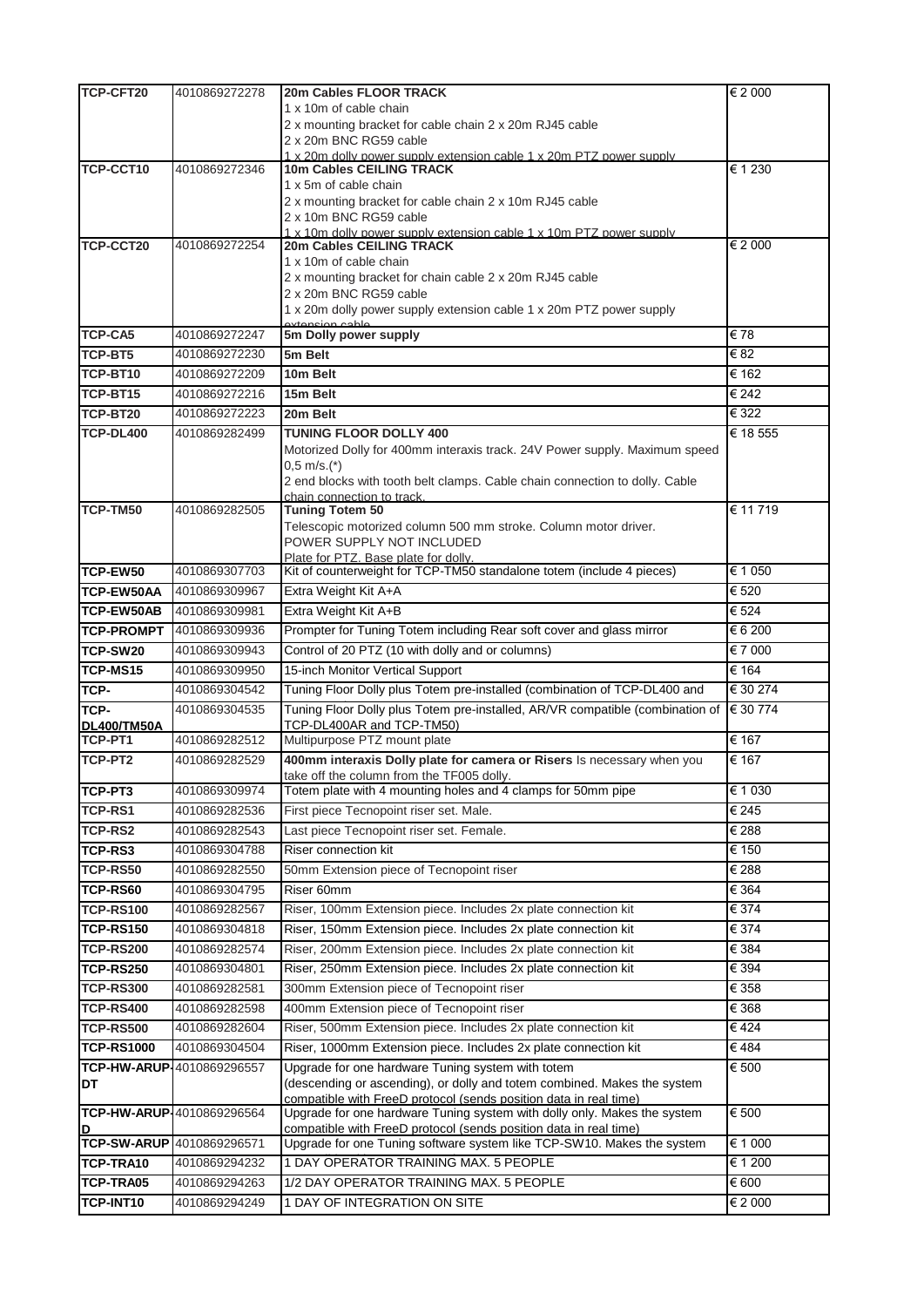| <b>ITCP-INT05</b>  | 4010869294225                    | 1/2 DAY OF INTEGRATION ON SITE                       | € 1 200 |
|--------------------|----------------------------------|------------------------------------------------------|---------|
| TCP-MAI10          | 4010869294218                    | 1 DAY OF MAINTENANCE ON SITE                         | € 1 200 |
| TCP-MAI05          | 4010869294256                    | 1/2 DAY OF MAINTENANCE ON SITE                       | € 600   |
| <b>TCP-JABBA-F</b> | 4010869304313                    | Stabilization Unit for AW-UE150. For floor version   | € 1 024 |
|                    | <b>TCP-JABBA-C 4010869304320</b> | Stabilization Unit for AW-UE150. For ceiling version | € 1 024 |
| TCP-               | 4010869303019                    | Travel expenses for installation and training        | € 600   |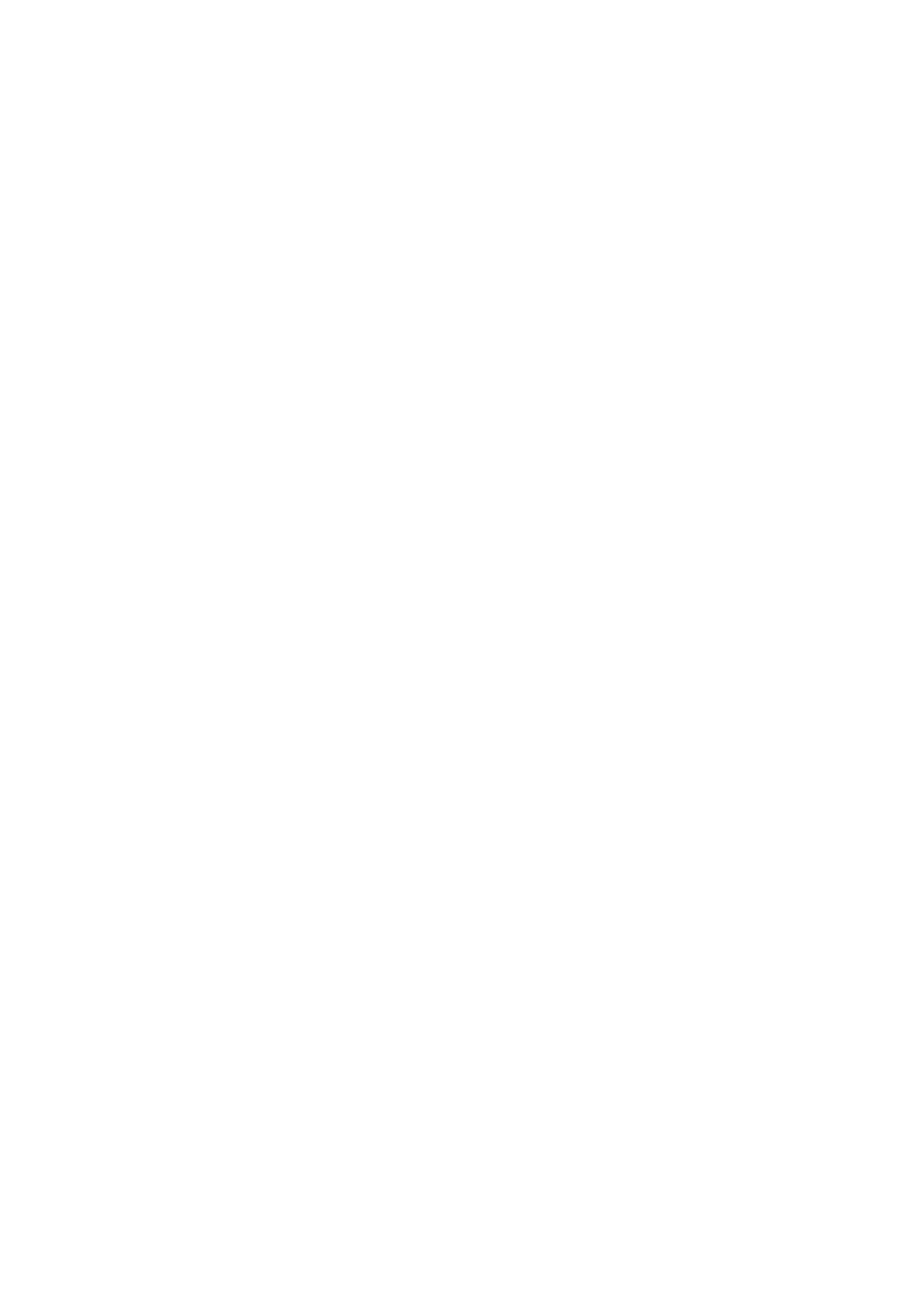